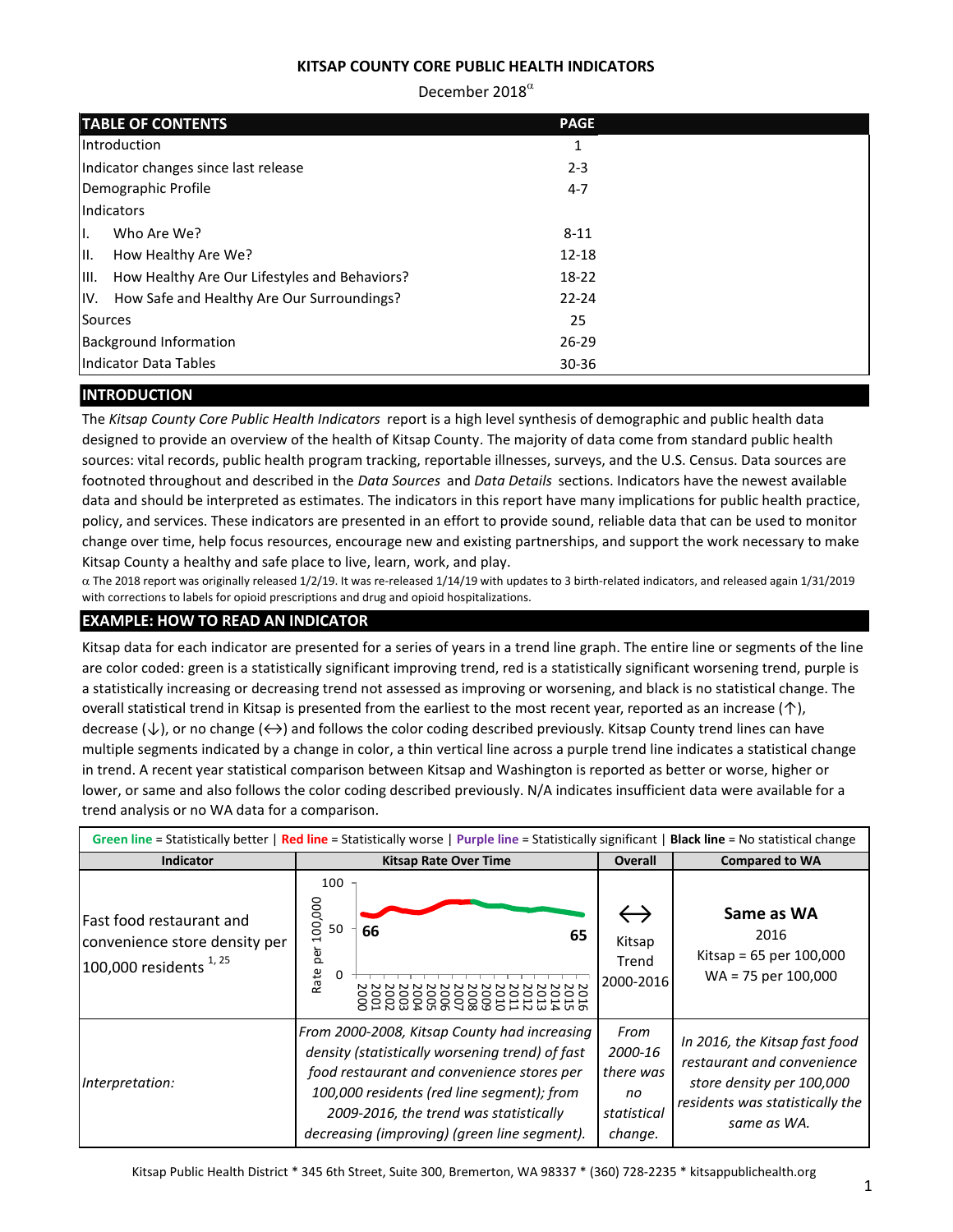December 2018

# **INDICATOR CHANGES FROM THE LAST RELEASE (September 2017)**

This 2018 Indicators Report includes several changes:

Opioid overdose death rate per 100,000 residents (age-

adjusted)

\*A table of population by age group was added to show population change from 2000 to 2017 for Kitsap County.

\*Several indicators have been added (new), retired, or revised. These are detailed below.

\*Healthy Youth Survey data are not updated as that survey is administered every-other-year.

\*There was a major change in hospitalization data - updated to the 10th edition of the International Classification of Diseases (ICD-10-CM). This update includes more detailed codes for classifying hospitalization data. As a result, the data for 2016 onward for injury and chronic disease hospitalizations is not comparable to previous years and a break between 2015 and 2016 will be evident in trend lines for those indicators.

| <b>NEW INDICATORS</b>                                                                                                                                              | <b>RETIRED INDICATORS</b>                                                                                               |
|--------------------------------------------------------------------------------------------------------------------------------------------------------------------|-------------------------------------------------------------------------------------------------------------------------|
| Age distribution table (Kitsap, WA, Kitsap % Change)                                                                                                               | Adults report never having a permanent tooth extracted                                                                  |
| Emergency Department Visit Rate for Influenza-Like Illness                                                                                                         | because of decay or gum disease                                                                                         |
| per 100,000 residents by Influenza Season                                                                                                                          | Alzheimer's death rate per 100,000 residents                                                                            |
| Rate of opioid prescriptions per 100,000 residents                                                                                                                 | Children in out-of-home care (CPS removals)                                                                             |
| Rate of persons living with HIV per 100,000 residents                                                                                                              | Chronic Hepatitis C rate per 100,000 residents                                                                          |
| Youth (grade 8) report being depressed in the past year                                                                                                            | Death rate                                                                                                              |
|                                                                                                                                                                    | Elevated blood lead tests in children <6 years old                                                                      |
|                                                                                                                                                                    | Firearm death rate per 100,000 residents                                                                                |
|                                                                                                                                                                    | Low-income pregnant/parenting home visit clients report 3+<br><b>ACEs</b>                                               |
|                                                                                                                                                                    |                                                                                                                         |
| REVISED INDICATORS<br>REPLACING                                                                                                                                    | <b>FORMER INDICATORS</b>                                                                                                |
| Pregnancy rate per 1,000 women (ages 15-44)                                                                                                                        | Birth rate per 1,000 women (ages 15-44)                                                                                 |
| Women who gave birth with more than high school<br>education                                                                                                       | Civilian pregnant women with more than high school education                                                            |
| Women giving birth who smoked any time during<br>pregnancy or in the 3 months before pregnancy                                                                     | Civilian women report smoking during pregnancy                                                                          |
| Civilian pregnant women start prenatal care in the first                                                                                                           | Medicaid-insured civilian women start prenatal care in the first                                                        |
| trimester                                                                                                                                                          | trimester and Non-Medicaid civilian women start prenatal care                                                           |
| Adults aged 25+ with more than high school education                                                                                                               | Adults aged 25-64 with more than high school education                                                                  |
| Civilian adults aged 19-64 report having health insurance                                                                                                          | Civilian adults aged 18-64 report having health insurance                                                               |
| Average number of days a fresh water beach is closed per<br>year due to an advisory for illness, cyanobacteria (blue-<br>green algae), or elevated bacteria levels | Days without an advisory issued for illness, cyanobacteria (blue-<br>green algae), or elevated bacteria levels in lakes |
| Average number of days a marine water beach is closed<br>per year due to an advisory for sewage spills, sewer pipe<br>breaks and elevated bacteria levels          | Days without an advisory issued for sewage spills and elevated<br>bacteria levels in marine water                       |
| Drug overdose hospitalization rate per 100,000 residents<br>(nonfatal, age-adjusted)                                                                               | Drug-related hospitalization (nonfatal) rate per 100,000<br>residents                                                   |
| Opioid overdose hospitalization rate per 100,000<br>residents (nonfatal, age-adjusted)                                                                             | Opioid drug-related hospitalization (nonfatal) rate per 100,000<br>residents                                            |
| Drug overdose death rate per 100,000 residents (age-<br>adjusted)                                                                                                  | Drug-related death rate per 100,000 residents (age-adjusted)                                                            |

adjusted) Kitsap Public Health District \* 345 6th Street, Suite 300 \* Bremerton, WA 98337 \* (360) 728-2235 \* kitsappublichealth.org

Opioid drug-related death rate per 100,000 residents (age-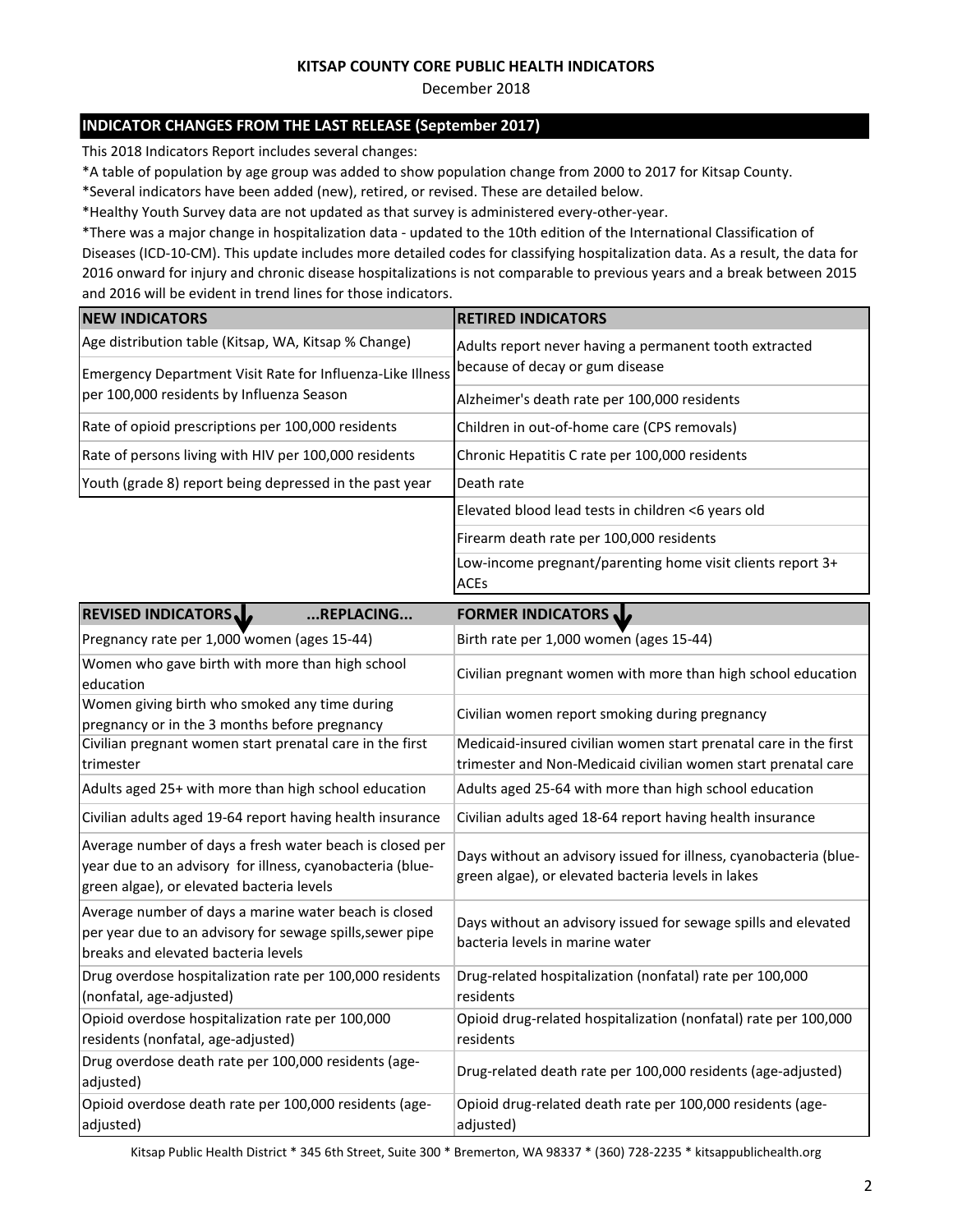December 2018

This list includes change in trend over time (A) or comparison (B) to WA for indicators that did not have method or source revision compared to last release.

### **A. CHANGES IN INDICATOR STATISTICAL TREND FROM LAST RELEASE (September 2017)**

| Residents living below 100% of poverty                                                           | Increase to no change |
|--------------------------------------------------------------------------------------------------|-----------------------|
| Households spending 30% or more of monthly income on housing costs                               | No change to decrease |
| Population enrolled in Medicaid                                                                  | No change to increase |
| Adults report mental distress (14 or more days of poor mental health during the past 30<br>days) | Decrease to no change |
| Kitsap resident workers who walk or bike to work                                                 | Increase to no change |

# **B. CHANGES IN COMPARISON OF KITSAP TO WASHINGTON FROM LAST RELEASE (September 2017)**

| Children ages 3-4 enrolled in early education programs                          | Higher to same  |
|---------------------------------------------------------------------------------|-----------------|
| Residents experiencing food insecurity                                          | Better to worse |
| Households spending 30% or more of monthly income on housing costs              | Better to same  |
| Population enrolled in Medicare                                                 | Higher to same  |
| Births to women diagnosed with gestational diabetes during pregnancy            | Same to better  |
| Kitsap resident workers who walk or bike to work                                | Better to same  |
| Adults report 1 or more hours of physical activity on average each day per week | Same to better  |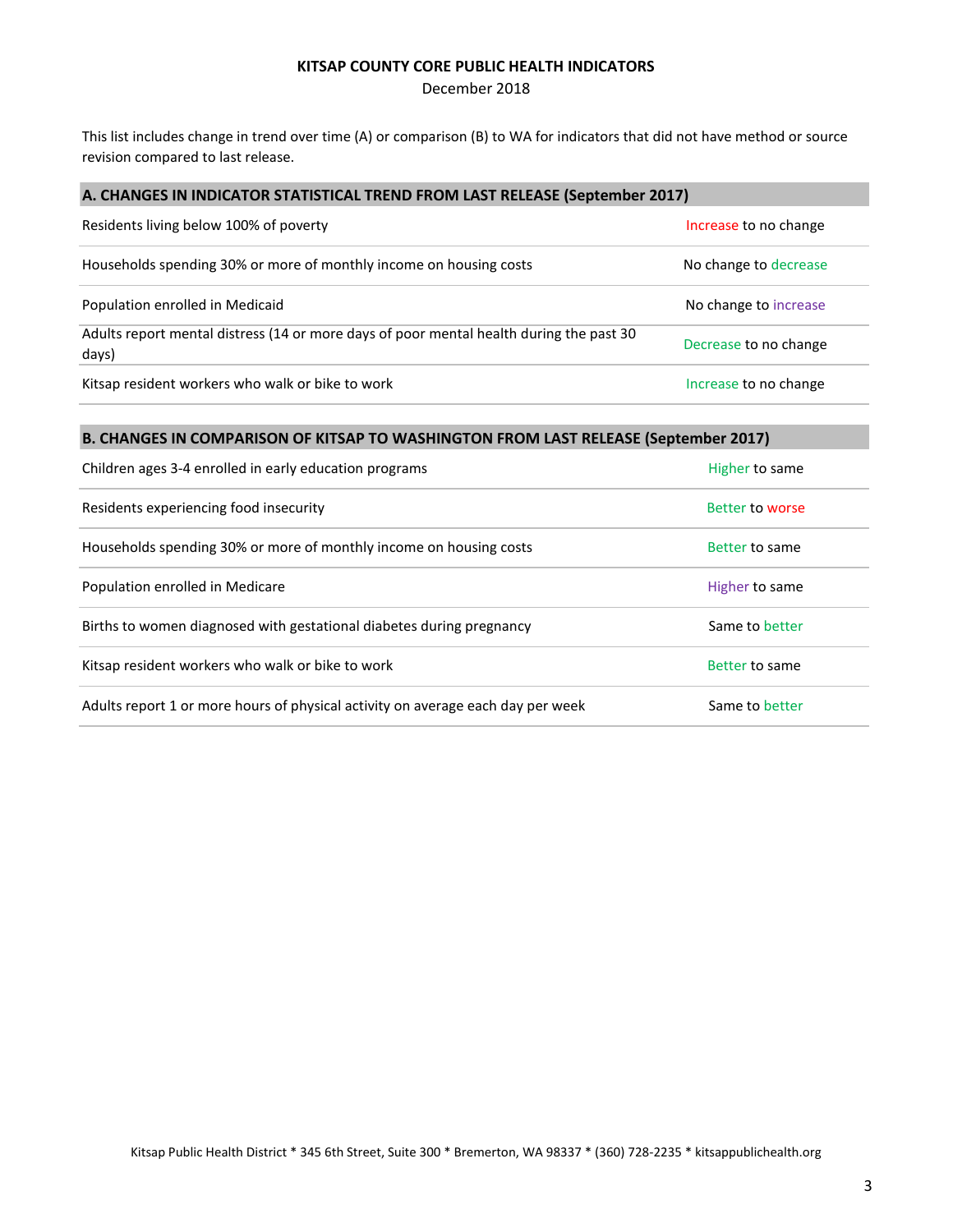## December 2018

| <b>DEMOGRAPHIC PROFILE</b>                  |                      |                      |                       |  |  |
|---------------------------------------------|----------------------|----------------------|-----------------------|--|--|
|                                             |                      | <b>Kitsap County</b> |                       |  |  |
|                                             | Earliest Year (2000) | Recent Year (2018)   | <b>Percent Change</b> |  |  |
|                                             | # $(%)$              | # $(%)$              | %                     |  |  |
| Kitsap County Total Population <sup>1</sup> | 231,969              | 267,120              | 15%                   |  |  |
| Unincorporated                              | 159,896 (69%)        | 176,290 (66%)        | 10%                   |  |  |
| Incorporated                                | 72,073 (31%)         | 90,830 (34%)         | 26%                   |  |  |
| Bainbridge Island <sup>a</sup>              | 20,308 (28%)         | 24,320 (27%)         | 20%                   |  |  |
| Bremerton <sup>a</sup>                      | 37,259 (52%)         | 41,500 (46%)         | 11%                   |  |  |
| Port Orchard <sup>a</sup>                   | 7,693 (11%)          | 14,160 (16%)         | 84%                   |  |  |
| Poulsbo <sup>a</sup>                        | 6,813 (9%)           | 10,850 (12%)         | 59%                   |  |  |

a. Proportion is of the incorporated population; not the total population.

|                                                             | <b>Kitsap County</b>           |                              |                   | <b>Washington State</b> |
|-------------------------------------------------------------|--------------------------------|------------------------------|-------------------|-------------------------|
|                                                             | <b>Earliest Year</b><br>(2000) | <b>Recent Year</b><br>(2017) | Percent<br>Change | 2017                    |
| Population by Race/Ethnicity <sup>1</sup>                   | # $(\%)$                       | # $(\%)$                     | %                 | %                       |
| White, Non-Hispanic                                         |                                | 191,937 (83%) 202,708 (77%)  | 6%                | 69%                     |
| Black or African American, Non-Hispanic                     | 6,581 (3%)                     | 7,296 (3%)                   | 11%               | 4%                      |
| American Indian and Alaska Native, Non-<br>Hispanic         | 3,534 (2%)                     | 3,629(1%)                    | 3%                | 1%                      |
| Asian, Non-Hispanic                                         | 10,200 (4%)                    | 13,984 (5%)                  | 37%               | 8%                      |
| Native Hawaiian and Other Pacific Islander,<br>Non-Hispanic | 1,723 (1%)                     | 2,525 (1%)                   | 47%               | 1%                      |
| Two or more races, Non-Hispanic                             | 8,385 (4%)                     | 14,939 (6%)                  | 78%               | 4%                      |
| Hispanic or Latino                                          | 9,609 (4%)                     | 19,219 (7%)                  | 100%              | 13%                     |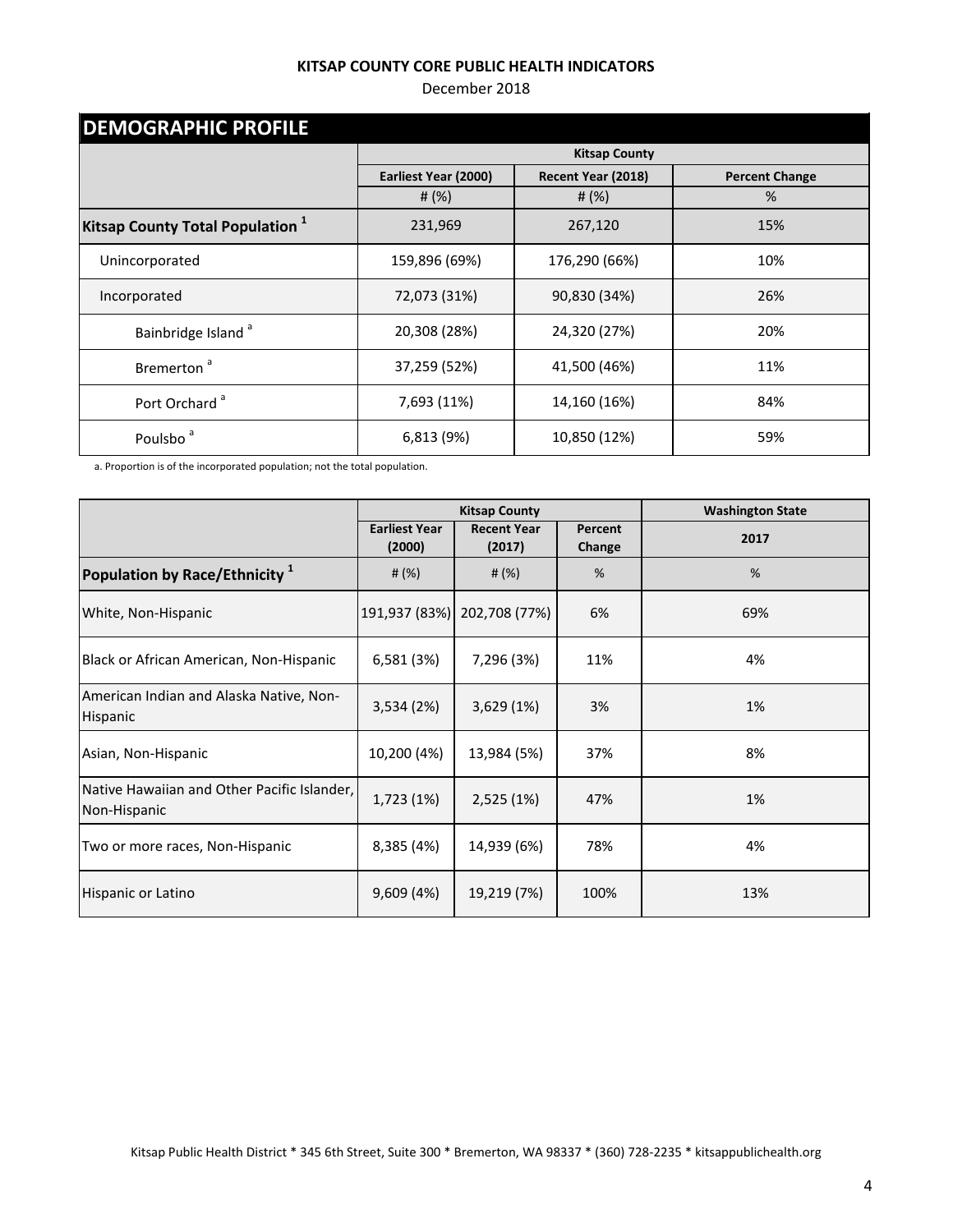|                                      | <b>Kitsap County</b> |                    |         | <b>Washington State</b> |
|--------------------------------------|----------------------|--------------------|---------|-------------------------|
|                                      | <b>Earliest Year</b> | <b>Recent Year</b> | Percent | 2017                    |
|                                      | (2000)               | (2017)             | Change  |                         |
| Population by Age Group <sup>1</sup> | # (%)                | # (%)              | $\%$    | $\%$                    |
| Ages 0-4                             | 15,536 (7%)          | 16,060 (6%)        | 3%      | 6%                      |
| Ages 5-9                             | 17,468 (8%)          | 15,635 (6%)        | $-10%$  | 6%                      |
| Ages 10-14                           | 18,194 (8%)          | 15,171 (6%)        | $-17%$  | 6%                      |
| Ages 15-19                           | 17,170 (7%)          | 14,143 (5%)        | $-18%$  | 6%                      |
| Ages 20-24                           | 15,047 (6%)          | 19,079 (7%)        | 27%     | 7%                      |
| Ages 25-29                           | 14,076 (6%)          | 16,414 (6%)        | 17%     | 7%                      |
| Ages 30-34                           | 15,802 (7%)          | 14,200 (5%)        | $-10%$  | 7%                      |
| Ages 35-39                           | 19,237 (8%)          | 14,302 (5%)        | $-26%$  | 7%                      |
| Ages 40-44                           | 19,640 (8%)          | 13,935 (5%)        | $-29%$  | 6%                      |
| Ages 45-49                           | 18,775 (8%)          | 16,022 (6%)        | $-15%$  | 7%                      |
| Ages 50-54                           | 16,559 (7%)          | 17,458 (7%)        | 5%      | 6%                      |
| Ages 55-59                           | 11,723 (5%)          | 19,926 (8%)        | 70%     | 7%                      |
| Ages 60-64                           | 8,189 (4%)           | 20,064 (8%)        | 145%    | 6%                      |
| Ages 65-69                           | 6,526 (3%)           | 18,117 (7%)        | 178%    | 5%                      |
| Ages 70-74                           | 6,055 (3%)           | 13,382 (5%)        | 121%    | 4%                      |
| Ages 75-79                           | 5,254 (2%)           | 8,547 (3%)         | 63%     | 3%                      |
| Ages 80-84                           | 3,637 (2%)           | 5,612 (2%)         | 54%     | 2%                      |
| Ages 85 and older                    | 3,081 (1%)           | 6,233 (2%)         | 102%    | 2%                      |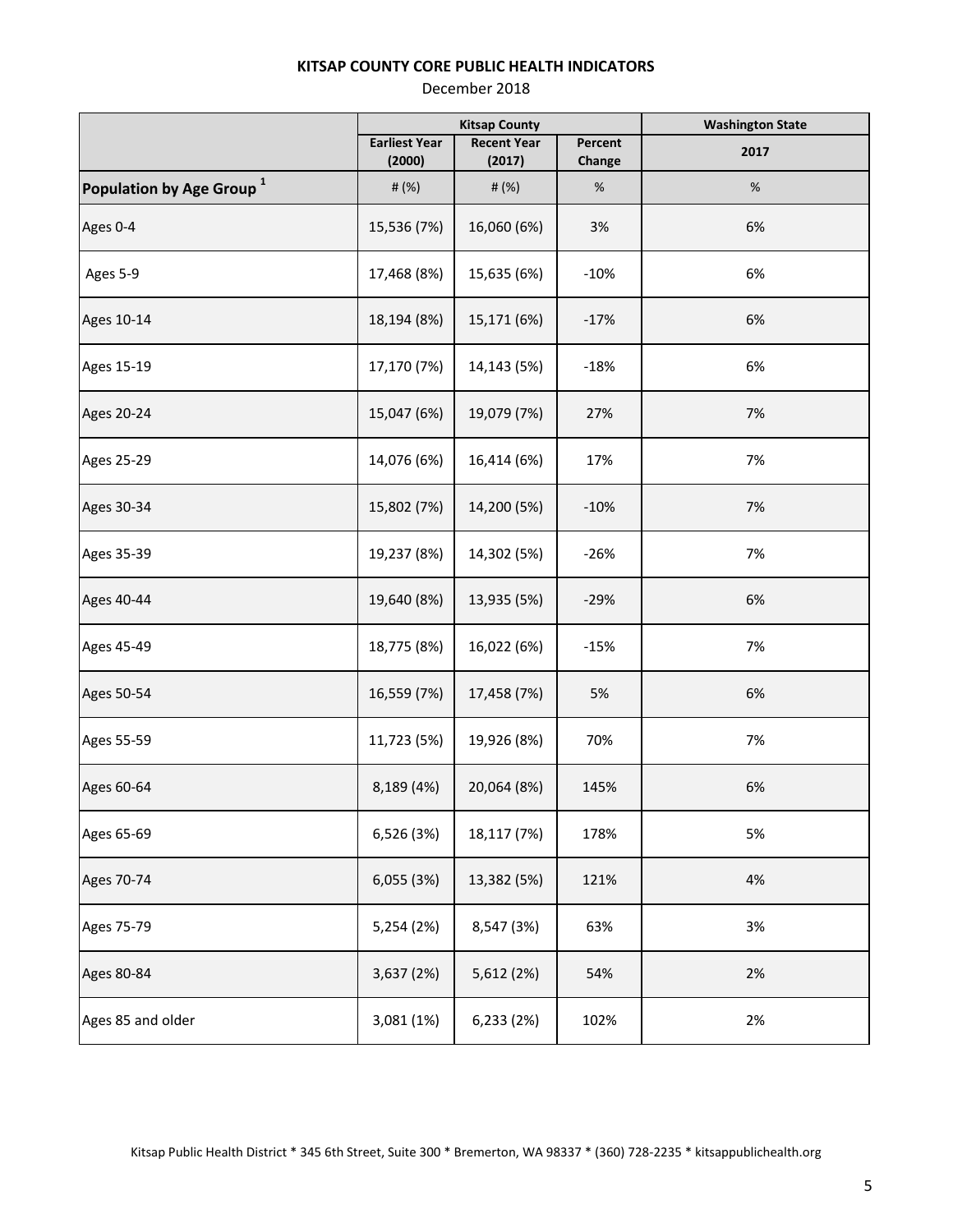December 2018

### **POPULATION BY AGE GROUP AND GENDER <sup>1</sup>**



Kitsap Public Health District \* 345 6th Street, Suite 300 \* Bremerton, WA 98337 \* (360) 728-2235 \* kitsappublichealth.org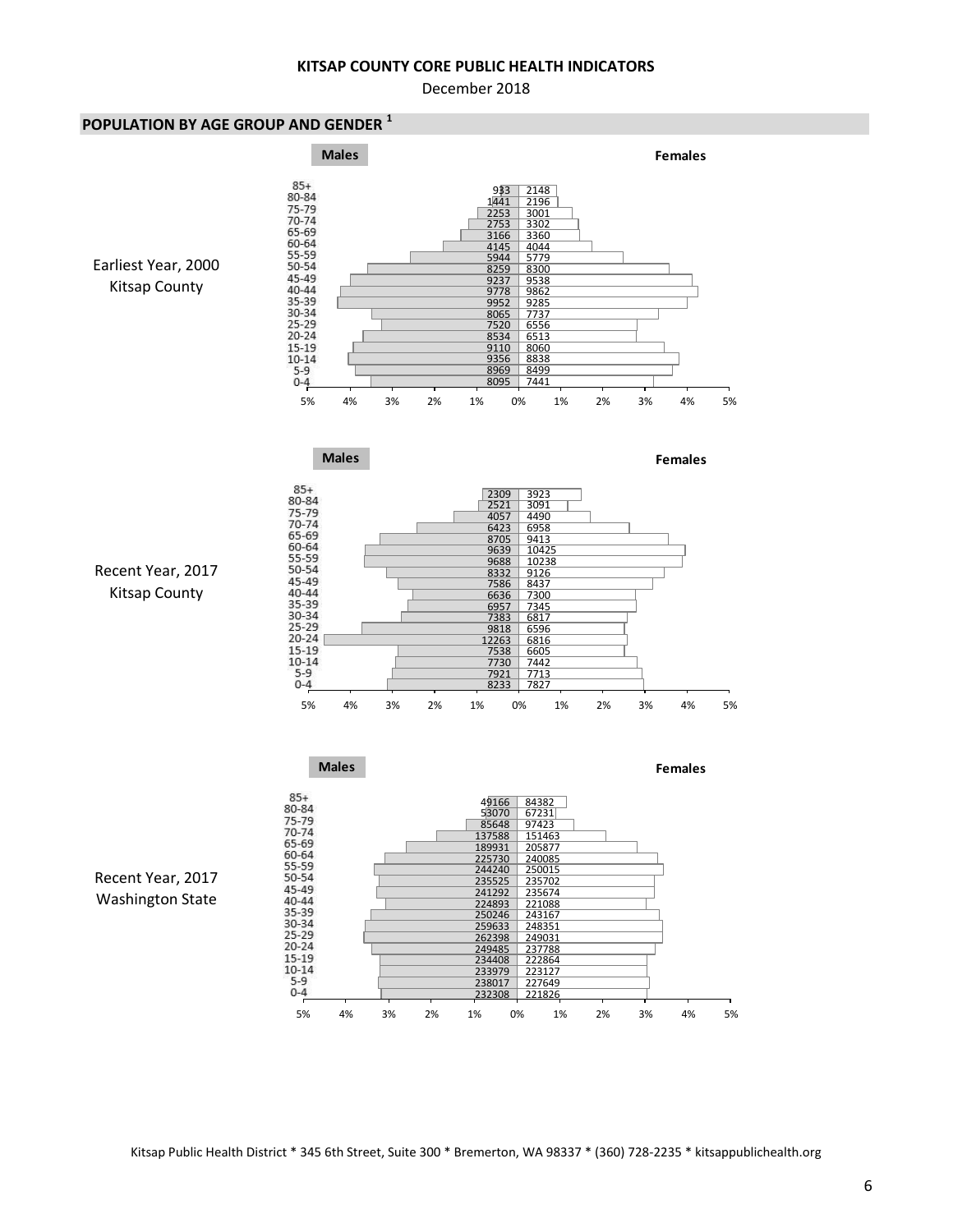December 2018

|                                                                                             | Green = Statistically better   Red = Statistically worse   Purple = Statistically significant   Black = No statistical change |                                                                                                                                                                                 |                                                             |                                                                                     |  |
|---------------------------------------------------------------------------------------------|-------------------------------------------------------------------------------------------------------------------------------|---------------------------------------------------------------------------------------------------------------------------------------------------------------------------------|-------------------------------------------------------------|-------------------------------------------------------------------------------------|--|
| <b>Indicator</b>                                                                            |                                                                                                                               | <b>Kitsap Rate Over Time</b>                                                                                                                                                    | <b>Overall</b><br><b>Trend</b>                              | <b>Compared to WA</b>                                                               |  |
| <b>PREGNANCY AND DEATH RATES</b>                                                            |                                                                                                                               |                                                                                                                                                                                 |                                                             |                                                                                     |  |
| Pregnancy rate per 1,000<br>women (ages $15-44$ )* 3                                        | 100<br>1,000<br>90<br>Rate per<br>80<br>70                                                                                    | 88<br>82<br>$\begin{array}{c} 2000 \\ 2000 \\ 2000 \end{array}$<br>2012<br>2013<br>2015<br>2015<br>2014<br>2005<br>2004<br>2006<br>2008<br>2007<br>5009<br><b>2010</b><br>2011  | $\leftrightarrow$<br>Kitsap<br>Trend<br>2000-2016           | <b>Higher than WA</b><br>2016<br>Kitsap = $88$ per 1,000<br>$WA = 77$ per 1,000     |  |
| Infant mortality rate per 1,000<br>live births <sup>5</sup>                                 | 10<br>Rate per 1,000<br>$\mathbf 0$                                                                                           | 6.8<br>4.4<br>2001-03<br>2014-16<br>2000-02<br>2002-04<br>2013-15<br>2003-05<br>2004-06<br>2006-08<br>2007-09<br>2008-10<br>2010-12<br>2011-13<br>2005-07<br>2009-11<br>2012-14 | $\leftrightarrow$<br>Kitsap<br>Trend<br>2000-02-<br>2014-16 | Same as WA<br>2014-16<br>Kitsap = $4.4$ per 1,000<br>$WA = 4.5$ per 1,000           |  |
| Premature death rate per<br>100,000 residents (<75 years<br>old; age-adjusted) <sup>6</sup> | Age-adjusted rate<br>00 300<br>00 200<br>a 200                                                                                | 400<br>345<br>269<br>100                                                                                                                                                        | Kitsap<br>Trend<br>2000-2017                                | <b>Better than WA</b><br>2017<br>Kitsap = 269 per 100,000<br>$WA = 293$ per 100,000 |  |

\* Vertical line in pregnancy rate per 1,000 women (ages 15-44) trend line indicates two distinct statistically significant trends, 2000-2012 (decreasing) and 2013-2017 (increasing).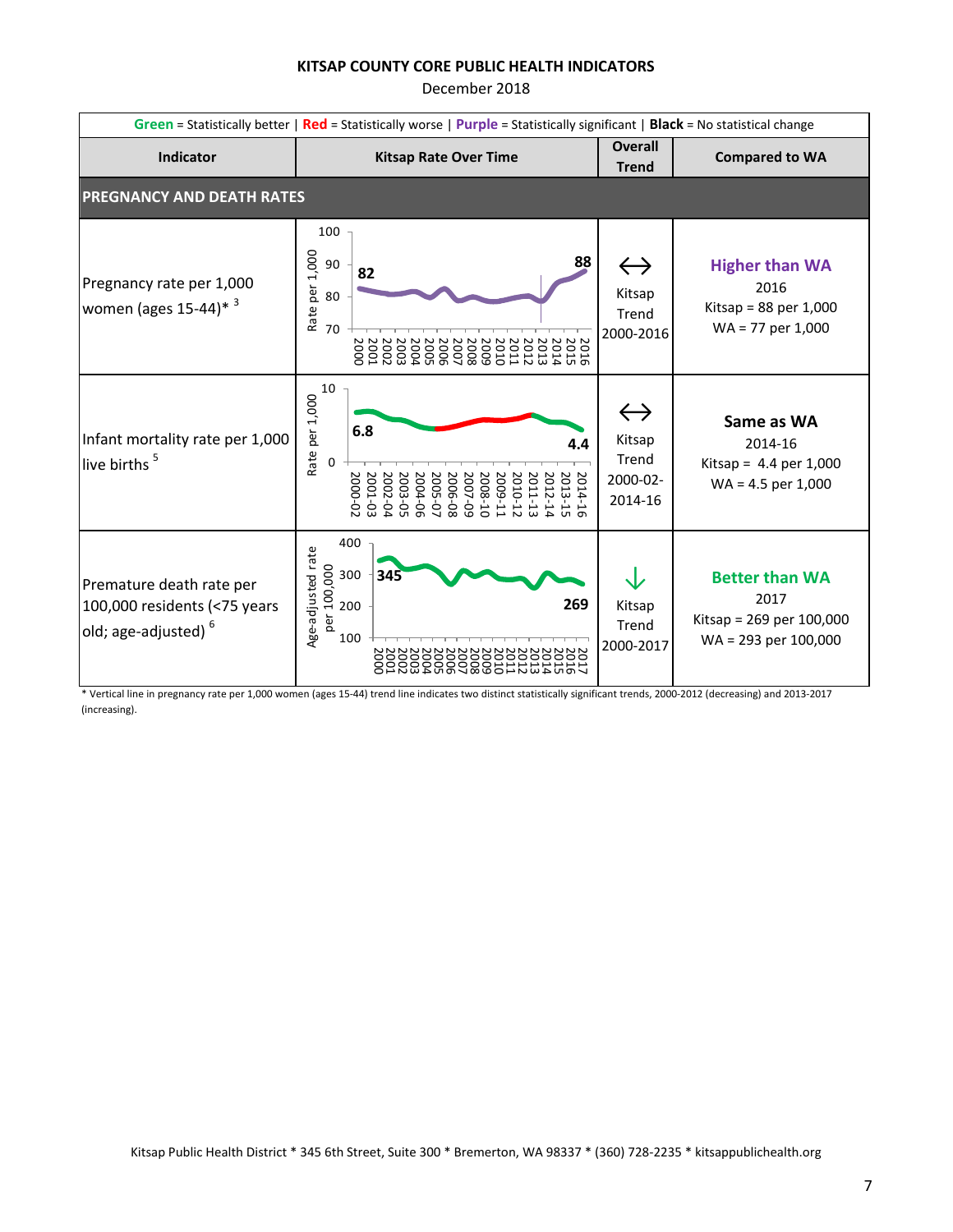| I. WHO ARE WE?                                                                   |                                                                                                                                                                                            |                                                                  |                                                                  |
|----------------------------------------------------------------------------------|--------------------------------------------------------------------------------------------------------------------------------------------------------------------------------------------|------------------------------------------------------------------|------------------------------------------------------------------|
|                                                                                  | Green = Statistically better   Red = Statistically worse   Purple = Statistically significant   Black = No statistical change                                                              | <b>Overall</b>                                                   |                                                                  |
| Indicator                                                                        | <b>Kitsap Rate Over Time</b>                                                                                                                                                               | <b>Trend</b>                                                     | <b>Compared to WA</b>                                            |
| <b>EDUCATION</b>                                                                 |                                                                                                                                                                                            |                                                                  |                                                                  |
| Children ages 3-4 enrolled in<br>early education programs <sup>8</sup>           | 70%<br>60%<br>50%<br>40%<br>43%<br>30%<br>35%<br>20%<br>2017<br>2016<br>$\begin{array}{c} 2013 \\ 2011 \\ 2011 \end{array}$<br>2005<br>2008<br>2008<br>2007<br><b>2014</b><br>2006<br>2015 | $\leftrightarrow$<br>Kitsap<br>Trend<br>2005-2017                | Same as WA<br>2017<br>Kitsap = $43%$<br>$WA = 44%$               |
| High school graduation rate<br>(adjusted 5-year cohort) <sup>9</sup>             | 100%<br>86%<br>85%<br>90%<br>80%<br>70%<br>2011-12<br>2012-13<br>2014-15<br>2015-16<br>2016-17<br>2010-11<br>2013-14                                                                       | $\leftrightarrow$<br>Kitsap<br>Trend<br>$2010 - 11 -$<br>2016-17 | <b>Better than WA</b><br>2016-17<br>Kitsap = 86%<br>$WA = 82%$   |
| Adults aged 25 and older with<br>more than high school<br>education <sup>8</sup> | 80%<br>70%<br>72%<br>60%<br>66%<br>50%<br>2011<br>2011<br>2011<br>2012<br>2023<br>2023<br>2023<br>2005<br>2007<br>2006                                                                     | $\leftrightarrow$<br>Kitsap<br>Trend<br>2005-2017                | Same as WA<br>2017<br>Kitsap = $72%$<br>$WA = 69%$               |
| Women who gave birth with<br>more than high school<br>education <sup>4</sup>     | 80%<br>70%<br>70%<br>60%<br>50%<br>52%<br>40%                                                                                                                                              | Kitsap<br>Trend<br>2000-2017                                     | <b>Better than WA</b><br>2017<br>Kitsap = $70%$<br>$WA = 67%$    |
| <b>EMPLOYMENT</b>                                                                |                                                                                                                                                                                            |                                                                  |                                                                  |
| Civilian adults currently<br>lemployed <sup>11</sup>                             | 100%<br>95%<br>95%<br>90%<br>80%                                                                                                                                                           | $\leftrightarrow$<br>Kitsap<br>Trend<br>2000-2017                | <b>Worse than WA</b><br>2017<br>Kitsap = $95.1%$<br>$WA = 95.3%$ |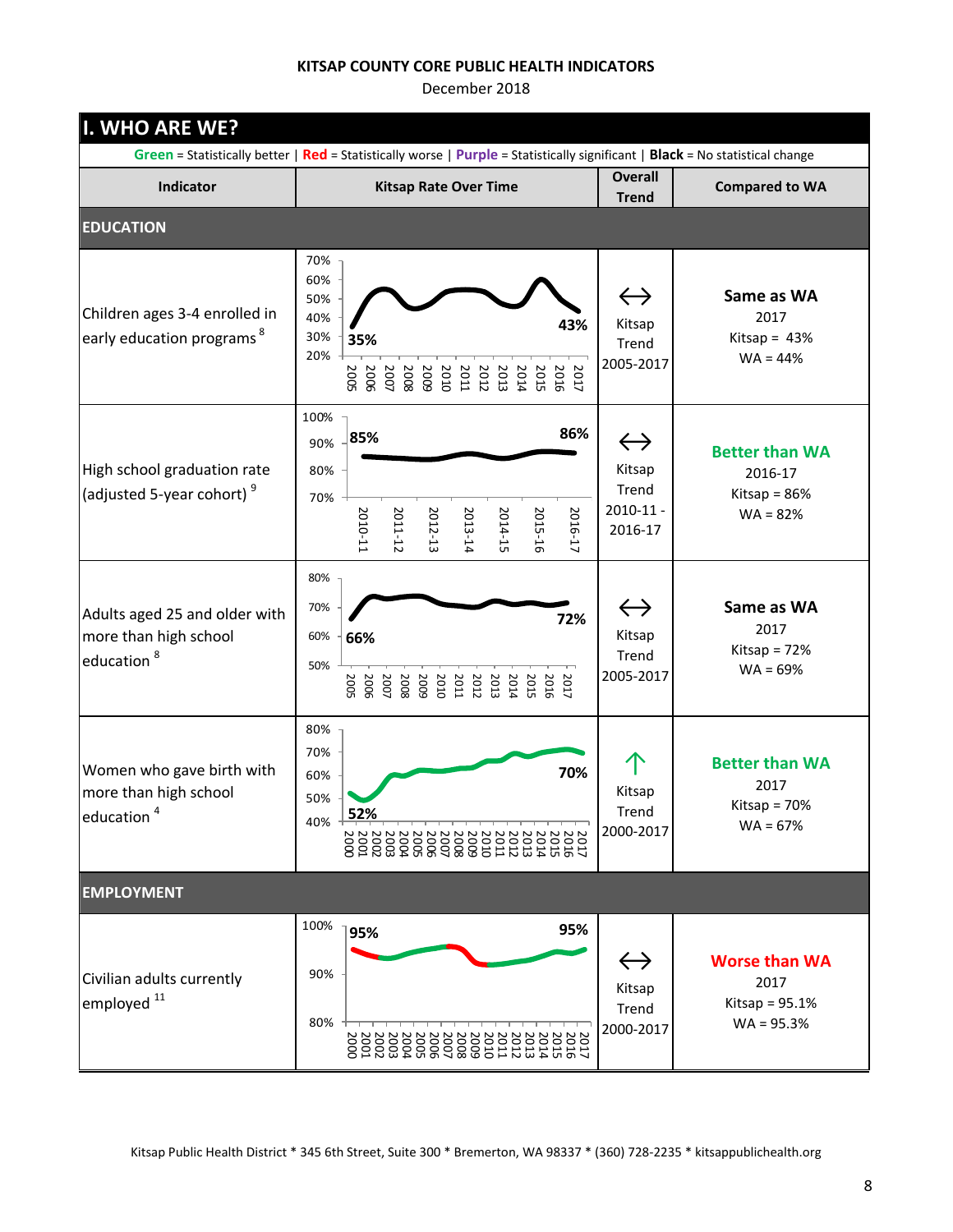December 2018

|                                                                                             | Green = Statistically better   Red = Statistically worse   Purple = Statistically significant   Black = No statistical change                               |                                                   |                                                                  |  |  |
|---------------------------------------------------------------------------------------------|-------------------------------------------------------------------------------------------------------------------------------------------------------------|---------------------------------------------------|------------------------------------------------------------------|--|--|
| Indicator                                                                                   | <b>Kitsap Rate Over Time</b>                                                                                                                                | <b>Overall</b><br><b>Trend</b>                    | <b>Compared to WA</b>                                            |  |  |
| <b>ECONOMIC WELL-BEING</b>                                                                  |                                                                                                                                                             |                                                   |                                                                  |  |  |
| Residents living below 100% of 10%<br>poverty b,8                                           | 20%<br>8.5%<br>7.8%<br>0%<br><b>2005</b><br>$\begin{array}{c} 2015 \\ 2014 \\ 2011 \\ 2008 \\ 2008 \\ 2007 \\ 2007 \end{array}$<br>2017<br>2016<br>200E     | $\leftrightarrow$<br>Kitsap<br>Trend<br>2005-2017 | <b>Better than WA</b><br>2017<br>Kitsap = $7.8%$<br>$WA = 11.0%$ |  |  |
| Youth (age 5-17) living below<br>100% of poverty b,8                                        | 20%<br>6%<br>10%<br>9%<br>0%<br><b>2005</b><br>2017                                                                                                         | $\leftrightarrow$<br>Kitsap<br>Trend<br>2005-2017 | <b>Better than WA</b><br>2017<br>Kitsap = $9%$<br>$WA = 14%$     |  |  |
| Older adults (age 65 and<br>older) living below 100% of<br>poverty <sup>b,8</sup>           | 20%<br>10%<br>6%<br>4%<br>0%<br>2017<br>2016<br>2005<br>5009<br>$\begin{array}{c} 2014 \\ 2011 \\ 2011 \\ 2010 \end{array}$<br>2015<br>2007<br>2006<br>2008 | $\leftrightarrow$<br>Kitsap<br>Trend<br>2005-2017 | <b>Better than WA</b><br>2017<br>Kitsap = $6%$<br>$WA = 8%$      |  |  |
| Residents experiencing food<br>insecurity <sup>12</sup>                                     | 20%<br>13.3%<br>12.4%<br>10%<br>0%<br>2012<br>2016<br>2013<br>2014<br>2015                                                                                  | ↓<br>Kitsap<br>Trend<br>2012-2016                 | <b>Worse than WA</b><br>2016<br>Kitsap = $12.4%$<br>$WA = 12.0%$ |  |  |
| Public school students (grades<br>K-12) enrolled in free or<br>reduced lunch program* $c,9$ | 50%<br>40%<br>30%<br>32%<br>20%<br>24%<br>10%<br>2017-18<br>2016-17<br>2015-16<br>2014-15                                                                   | Kitsap<br>Trend<br>2000-2017                      | <b>Lower than WA</b><br>2017<br>Kitsap = $32%$<br>$WA = 42%$     |  |  |

b. A family of four earning \$19,350 or less in 2005 or \$24,600 or less in 2017 was living in poverty.

c. Eligibility for free or reduced lunch is ≤185% of poverty; a family of four earning \$31,543 in 2000 or \$45,510 in 2017 was living at 185% of poverty. Data is from October of each year.

\* Vertical line in public school students enrolled in free or reduced lunch trend line indicates two distinct statistically significant trends, 2000-01 to 2013-14 (increasing) and 2014-15 to 2017-18 (decreasing).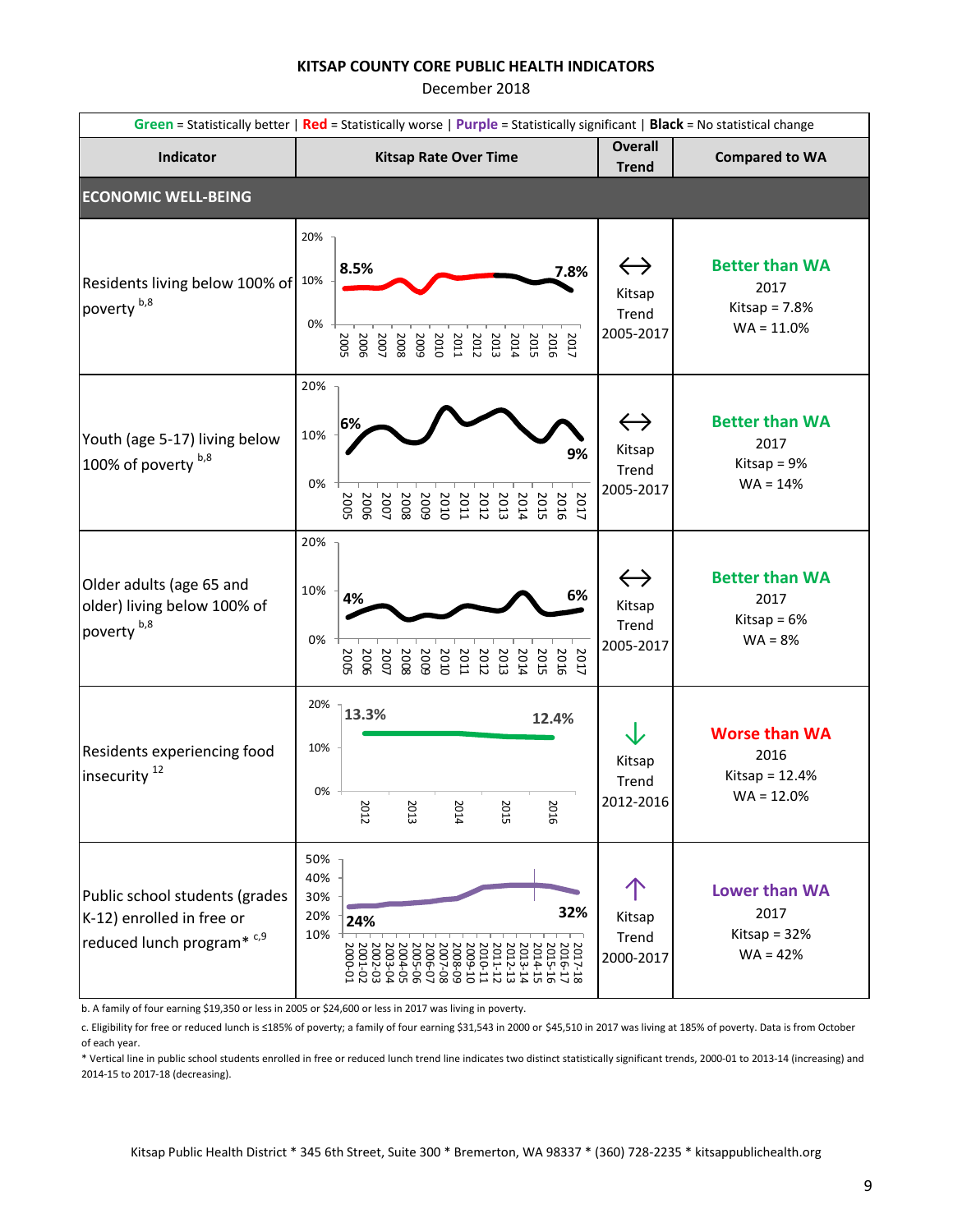December 2018

|                                                                                                          | Green = Statistically better   Red = Statistically worse   Purple = Statistically significant   Black = No statistical change                                                                               |                                                   |                                                                |  |  |  |
|----------------------------------------------------------------------------------------------------------|-------------------------------------------------------------------------------------------------------------------------------------------------------------------------------------------------------------|---------------------------------------------------|----------------------------------------------------------------|--|--|--|
| Indicator                                                                                                | <b>Kitsap Rate Over Time</b>                                                                                                                                                                                | <b>Overall</b><br><b>Trend</b>                    | <b>Compared to WA</b>                                          |  |  |  |
| Civilian births paid by<br>Medicaid $d, 4$                                                               | 50%<br>39%<br>40%<br>38%<br>30%<br>20%<br>2002<br>2002<br>2002<br>2004<br>2003<br>2011<br>2016<br>2015<br>2007<br><b>2005</b><br>2006<br>2013<br>2012<br>2008<br>5009<br><b>2011</b><br>2010<br><b>PIOZ</b> | Kitsap<br>Trend<br>2000-2017                      | <b>Lower than WA</b><br>2017<br>Kitsap = $38%$<br>$WA = 41%$   |  |  |  |
| Households spending 30% or<br>more of monthly income on<br>housing costs <sup>e,8</sup>                  | 50%<br>40%<br>33%<br>30%<br>30%<br>20%<br>5009<br>2008<br>2007<br>2005<br>2010<br><b>2011</b><br>2012<br>2013<br>2014<br>2015<br>2016<br>2017                                                               | Kitsap<br>Trend<br>2005-2017                      | Same as WA<br>2017<br>Kitsap = $30%$<br>$WA = 33%$             |  |  |  |
| Individuals currently or<br>imminently experiencing<br>homelessness and seeking<br>housing <sup>13</sup> | 10%<br>2.1%<br>1.5%<br>0%<br>2017<br>2011<br>2012<br>2013<br>2014<br>2015<br>2016                                                                                                                           | $\leftrightarrow$<br>Kitsap<br>Trend<br>2011-2017 | N/A                                                            |  |  |  |
| Public school students<br>experiencing homelessness<br>(age 5-17) <sup>10</sup>                          | 10%<br>3%<br>1%<br>0%<br>2014-15<br>2011-12<br>2012-13<br>2013-14<br>2015-16<br>2006-07<br>2007-08<br>5008-09<br>2009-10<br>2010-11<br>2016-17                                                              | Kitsap<br>Trend<br>2006-07 -<br>2016-17           | <b>Better than WA</b><br>2016-17<br>Kitsap = $3%$<br>$WA = 4%$ |  |  |  |
| <b>HEALTH CARE ACCESS</b>                                                                                |                                                                                                                                                                                                             |                                                   |                                                                |  |  |  |
| Civilian adults aged 19-64<br>report having health<br>insurance* <sup>8</sup>                            | 100%<br>95%<br>84%<br>90%<br>80%<br>70%<br>2008<br>5009<br>2010<br><b>2012</b><br>2013<br>2015<br>2016<br>2017<br><b>2011</b><br>2014                                                                       | Kitsap<br>Trend<br>N/A                            | <b>Better than WA</b><br>2017<br>Kitsap = $95%$<br>$WA = 91%$  |  |  |  |

d. Eligibility for Medicaid is ≤138% of poverty; a family of four earning \$24,357 in 2000 or \$33,948 in 2017 was living at 138% of poverty.

e. Renters and home owners combined; separately: 17% of renters and 15% of home owners spend more than 30% of monthly income on housing costs

\* The United States Census Bureau changed the age band from 18-64 years old to 19-64 years old for 2017 data.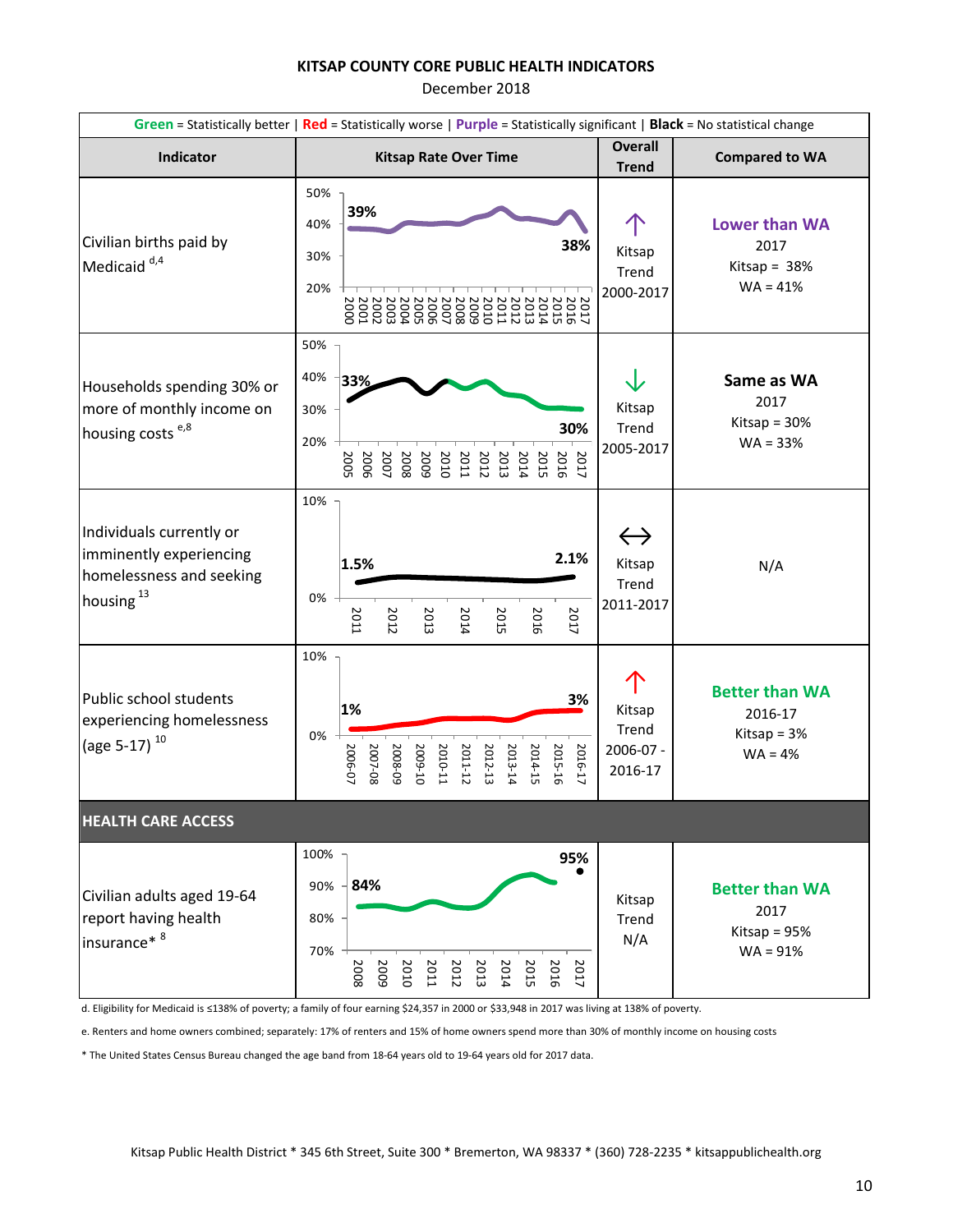December 2018

|                                                                                                             | Green = Statistically better   Red = Statistically worse   Purple = Statistically significant   Black = No statistical change                                                                                     |                                                                                   |  |  |  |
|-------------------------------------------------------------------------------------------------------------|-------------------------------------------------------------------------------------------------------------------------------------------------------------------------------------------------------------------|-----------------------------------------------------------------------------------|--|--|--|
| Indicator                                                                                                   | <b>Kitsap Rate Over Time</b><br><b>Trend</b>                                                                                                                                                                      | <b>Overall</b><br><b>Compared to WA</b>                                           |  |  |  |
| Population enrolled in<br>Medicaid <sup>8</sup>                                                             | 30%<br>17%<br>20%<br>11%<br>10%<br>Kitsap<br>Trend<br>0%<br>2009-2017<br>5005<br>2010<br>2017<br>2011<br>2012<br>2013<br>2014<br>2016<br>2015                                                                     | Lower than WA<br>2017<br>Kitsap = $17%$<br>$WA = 18%$                             |  |  |  |
| Population enrolled in<br>Medicare <sup>8</sup>                                                             | 30%<br>20%<br>13%<br>9%<br>10%<br>Trend<br>0%<br>2009-2017<br>5005<br>2011<br>2013<br>2014<br>2015<br>2016<br>2017<br>2010<br>2012                                                                                | Same as WA<br>2017<br>Kitsap<br>Kitsap = $13.2%$<br>$WA = 12.7%$                  |  |  |  |
| Adults report having visited a<br>dentist or dental clinic in the<br>past 12 months* 14                     | 80%<br>73%<br>70%<br>64%<br>Trend<br>60%<br>50%<br>2016<br>2011<br>2012<br>2013<br>2014<br>2015                                                                                                                   | Same as WA<br>Kitsap<br>2016<br>Kitsap = $73%$<br>N/A<br>$WA = 68%$               |  |  |  |
| Youth (grade 8) report having<br>had a dental checkup, exam or<br>cleaning in the past 12<br>months $^{15}$ | 100%<br>87%<br>90%<br>74%<br>80%<br>Kitsap<br>70%<br>Trend<br>60%<br>2006<br>2016<br>2014<br>2008<br>2010<br>2012                                                                                                 | Same as WA<br>2016<br>Kitsap = $87%$<br>$WA = 86%$<br>2006-2016                   |  |  |  |
| Individuals with Medicaid<br>dental coverage receiving any<br>dental service in the year 16                 | 40%<br>30%<br>30%<br>30%<br>Kitsap<br>Trend<br>2012-2017<br>20%<br>2012<br>2013<br>2014<br>2015<br>2016<br>2017                                                                                                   | $\leftrightarrow$<br><b>Worse than WA</b><br>2017<br>Kitsap = $30%$<br>$WA = 39%$ |  |  |  |
| Civilian pregnant women start<br>prenatal care in the first<br>trimester <sup>4</sup>                       | 90%<br>81%<br>80%<br>76%<br>Kitsap<br>70%<br>Trend<br>60%<br>2000-2017<br>2002<br>2002<br>200<br>2004<br>2010<br>SOG<br>900<br>013<br>SID.<br>210<br>go<br>800<br>600<br>$\circ$<br>g<br><b>D14</b><br><b>015</b> | $\leftrightarrow$<br>Same as WA<br>2017<br>Kitsap = $76%$<br>$WA = 81%$           |  |  |  |

\* Question was not asked in 2013

Kitsap Public Health District \* 345 6th Street, Suite 300 \* Bremerton, WA 98337 \* (360) 728-2235 \* kitsappublichealth.org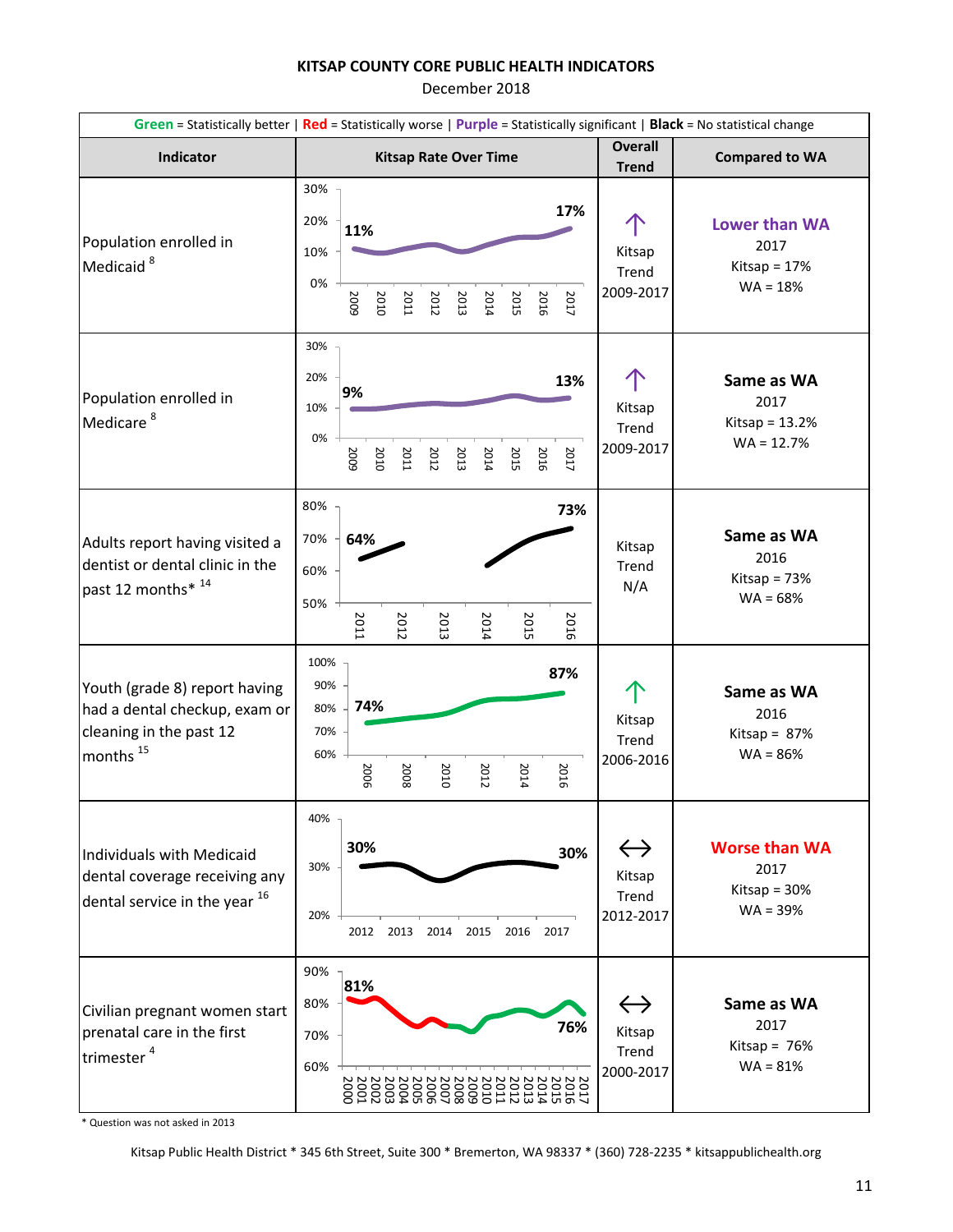December 2018

| Green = Statistically better   Red = Statistically worse   Purple = Statistically significant   Black = No statistical change       |                                                                                                   |                                                   |                                                                                       |  |  |
|-------------------------------------------------------------------------------------------------------------------------------------|---------------------------------------------------------------------------------------------------|---------------------------------------------------|---------------------------------------------------------------------------------------|--|--|
| Indicator                                                                                                                           | <b>Kitsap Rate Over Time</b>                                                                      | <b>Overall</b><br><b>Trend</b>                    | <b>Compared to WA</b>                                                                 |  |  |
| <b>II. HOW HEALTHY ARE WE?</b>                                                                                                      |                                                                                                   |                                                   |                                                                                       |  |  |
| <b>GENERAL HEALTH</b>                                                                                                               |                                                                                                   |                                                   |                                                                                       |  |  |
| Babies born at low birth<br>weight (<2500 grams) <sup>* 4</sup>                                                                     | 20%<br>6%<br>10%<br>5%<br>0%                                                                      | $\leftrightarrow$<br>Kitsap<br>Trend<br>2000-2017 | Same as WA<br>2017<br>Kitsap = $6%$<br>$WA = 7%$                                      |  |  |
| Adults report their general<br>health is excellent, very good,<br>or good during the past 30<br>days <sup>14</sup>                  | 100%<br>84.1%<br>80%<br>83.6%<br>60%<br>2017<br>2016<br>2011<br>2015<br>2012<br>2013<br>2014      | $\leftrightarrow$<br>Kitsap<br>Trend<br>2011-2017 | Same as WA<br>2017<br>Kitsap = $84.1%$<br>$WA = 84.0%$                                |  |  |
| Adults report activities not<br>limited by poor physical or<br>mental health during the past<br>30 days $14$                        | 70%<br>50%<br>53%<br>43%<br>30%<br>2011<br>2017<br>2014<br>2016<br>2012<br>2013<br>2015           | $\leftrightarrow$<br>Kitsap<br>Trend<br>2011-2017 | Same as WA<br>2017<br>Kitsap = $52.9%$<br>$WA = 52.9%$                                |  |  |
| Older adult (age 65 and older)<br>fall-related hospitalization<br>(fatal and nonfatal) rate per<br>100,000 residents <sup>2</sup> ^ | 3000<br>Age-adjusted rate<br>Rate per 100,000<br>Rate per 100,000<br>o<br>1,667<br>1,476<br>ដូងដី | Kitsap<br>Trend<br>N/A                            | <b>Better than WA</b><br>2017<br>Kitsap = 1,476 per 100,000<br>WA = 1,977 per 100,000 |  |  |

^ Data are coded different in 2016-17 and are not comparable to previous years data.

\* Prior year's report indicator data were for civilian only, but indicator label did not specify as such. All data years 2000-2017 are updated to include all births.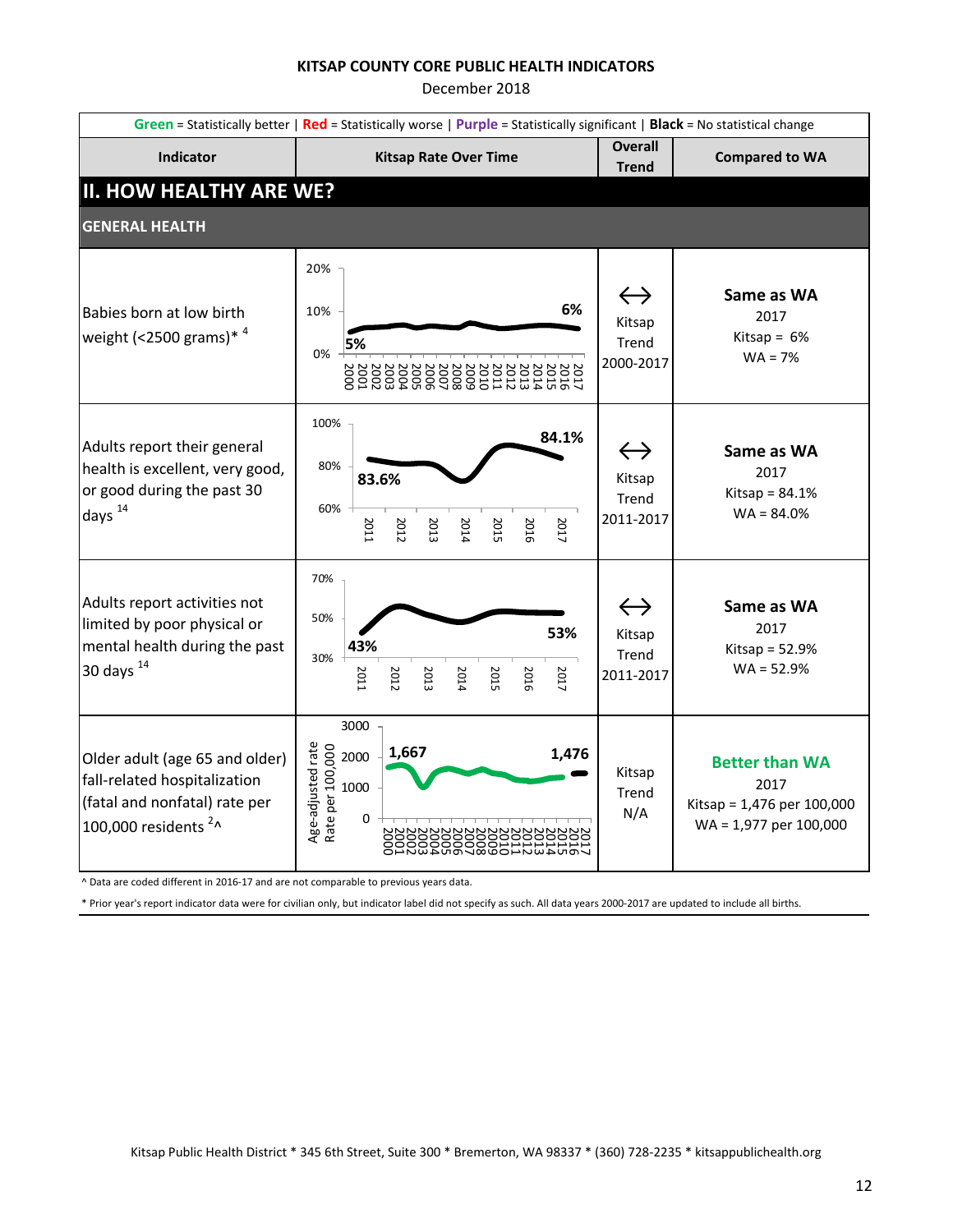December 2018

|                                                                                                                      | Green = Statistically better   Red = Statistically worse   Purple = Statistically significant   Black = No statistical change |      |                              |      |      |             |                  |                                                   |                                                    |
|----------------------------------------------------------------------------------------------------------------------|-------------------------------------------------------------------------------------------------------------------------------|------|------------------------------|------|------|-------------|------------------|---------------------------------------------------|----------------------------------------------------|
| <b>Indicator</b>                                                                                                     |                                                                                                                               |      | <b>Kitsap Rate Over Time</b> |      |      |             |                  | <b>Overall</b><br><b>Trend</b>                    | <b>Compared to WA</b>                              |
| <b>EMOTIONAL WELL-BEING</b>                                                                                          |                                                                                                                               |      |                              |      |      |             |                  |                                                   |                                                    |
| Youth (grade 6) report being<br>bullied in the last month <sup>15</sup>                                              | 40%<br>27%<br>30%<br>20%<br>10%<br>2006                                                                                       | 2008 | 2010                         | 2012 | 2014 | 26%<br>2016 |                  | $\leftrightarrow$<br>Kitsap<br>Trend<br>2006-2016 | Same as WA<br>2016<br>Kitsap = $26%$<br>$WA = 28%$ |
| Youth (grade 8) report being<br>depressed in the past year <sup>15</sup>                                             | 40%<br>25%<br>30%<br>20%<br>10%<br>2006                                                                                       | 2008 | 2010                         | 2012 | 2014 | 30%<br>2016 |                  | Kitsap<br>Trend<br>2006-2016                      | Same as WA<br>2016<br>Kitsap = $30%$<br>$WA = 29%$ |
| Youth (grade 8) report having<br>adults they can turn to for<br>help when feeling sad or<br>hopeless <sup>15</sup>   | 80%<br>65%<br>70%<br>60%<br>50%<br>2006                                                                                       | 2008 | 2010                         | 2012 | 2014 | 65%<br>2016 |                  | $\leftrightarrow$<br>Kitsap<br>Trend<br>2006-2016 | Same as WA<br>2016<br>Kitsap = $65%$<br>$WA = 64%$ |
| Adults report that they and<br>people in their community do<br>favors for each other often or<br>very often* 14      | 60%<br>53%<br>50%<br>40%<br>2012                                                                                              |      | 2013                         | 2014 | 2015 |             | 51%<br>п<br>2016 | Kitsap<br>Trend<br>N/A                            | Same as WA<br>2016<br>Kitsap = $51%$<br>$WA = 44%$ |
| Adults report mental distress<br>(14 or more days of poor<br>mental health during the past<br>30 days) <sup>14</sup> | 30%<br>15.4%<br>20%<br>10%<br>$0\%$<br>2011                                                                                   | 2012 | 2013                         | 2014 | 2015 | 2016        | 14.6%<br>2017    | $\leftrightarrow$<br>Kitsap<br>Trend<br>2011-2017 | Same as WA<br>2017<br>Kitsap = $15%$<br>$WA = 12%$ |

\* Question was not asked in 2015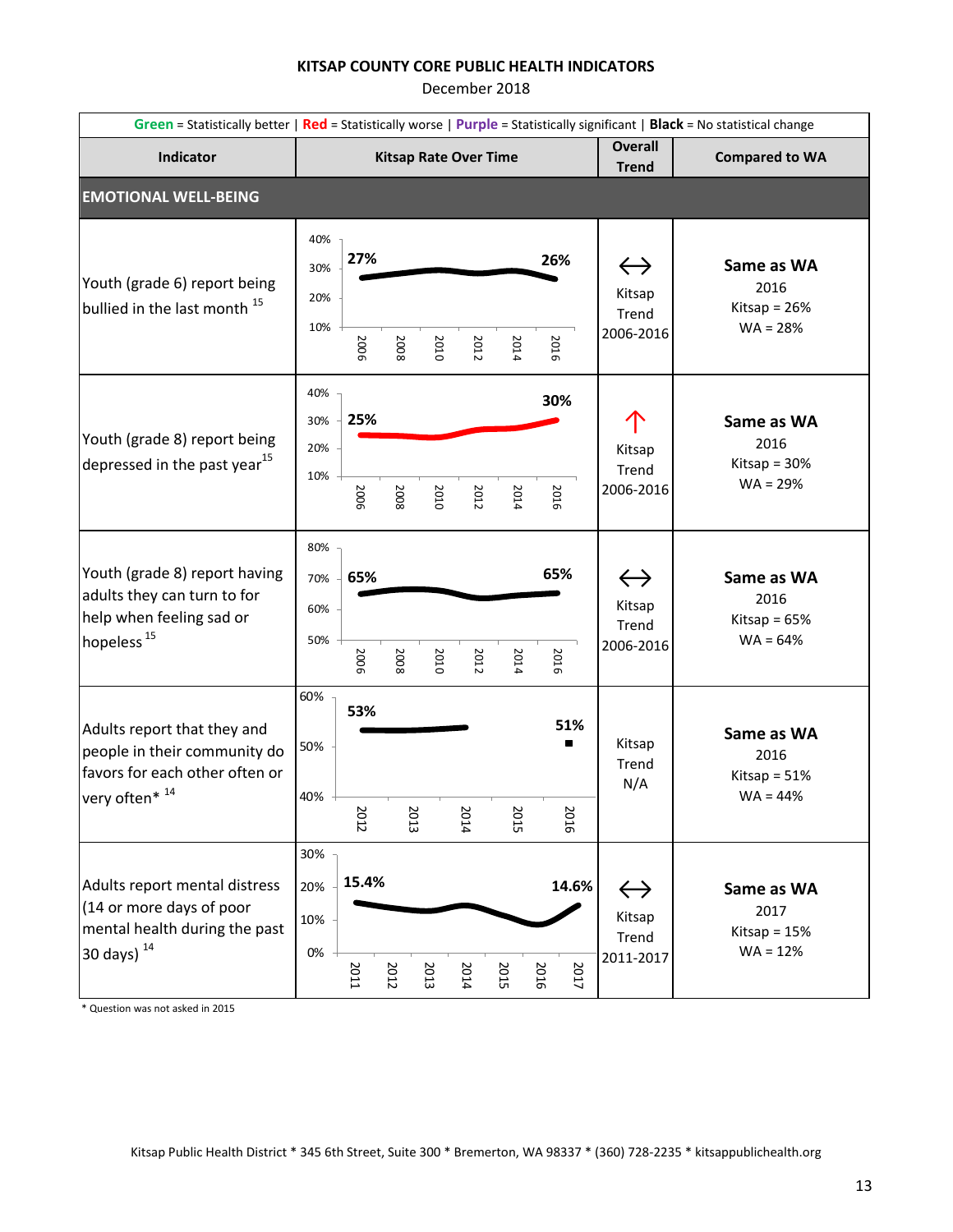December 2018

|                                                                                                                            | Green = Statistically better   Red = Statistically worse   Purple = Statistically significant   Black = No statistical change |                                |                                                                                     |  |  |  |  |
|----------------------------------------------------------------------------------------------------------------------------|-------------------------------------------------------------------------------------------------------------------------------|--------------------------------|-------------------------------------------------------------------------------------|--|--|--|--|
| Indicator                                                                                                                  | <b>Kitsap Rate Over Time</b>                                                                                                  | <b>Overall</b><br><b>Trend</b> | <b>Compared to WA</b>                                                               |  |  |  |  |
| Youth (grade 8) report<br>seriously considering<br>attempting suicide during the<br>past 12 months <sup>15</sup>           | 30%<br>20%<br>20%<br>12%<br>10%<br>0%<br>2006<br>2016<br>2012<br>2008<br>2010<br>2014                                         | Kitsap<br>Trend<br>2006-2016   | <b>Worse than WA</b><br>2016<br>Kitsap = $20%$<br>$WA = 17%$                        |  |  |  |  |
| Suicide-related hospitalization<br>(nonfatal) rate per 100,000<br>residents <sup>2</sup>                                   | 80<br>Age-adjusted rate<br>Rate per 100,000<br>55<br>60<br>40<br>40<br>20<br>600                                              | Kitsap<br>Trend<br>N/A         | <b>Better than WA</b><br>2017<br>Kitsap = $40$ per $100,000$<br>WA = 51 per 100,000 |  |  |  |  |
| Suicide-related death rate per<br>100,000 residents (age-<br>adjusted) <sup>6</sup>                                        | 30<br>Age-adjusted rate<br>17<br>13<br>20<br>per 100,000<br>10<br>$\Omega$<br>8                                               | Kitsap<br>Trend<br>2000-2017   | Same as WA<br>2017<br>Kitsap = 17.2 per 100,000<br>$WA = 17.1$ per 100,000          |  |  |  |  |
| <b>ADVERSE CHILDHOOD EXPERIENCES (ACEs)</b>                                                                                |                                                                                                                               |                                |                                                                                     |  |  |  |  |
| Youth (grades 8, 10, 12) report<br>ever being physically hurt on<br>purpose by an adult 15                                 | 40%<br>25%<br>30%<br>22%<br>20%<br>10%<br>202<br>202<br>14<br>5                                                               | Kitsap<br>Trend<br>N/A         | Same as WA<br>2016<br>Kitsap = $22.2%$<br>$WA = 21.9%$                              |  |  |  |  |
| Youth (grades 8, 10, 12) report<br>parent(s) do not set clear rules<br>or are not engaged in details<br>of daily life f,15 | 50%<br>40%<br>40%<br>31%<br>30%<br>20%<br>2006<br>2008<br>2010<br>2016<br>2012<br>2014                                        | Kitsap<br>Trend<br>2006-2016   | <b>Better than WA</b><br>2016<br>Kitsap = $31%$<br>$WA = 33%$                       |  |  |  |  |

\* Question was not asked in 2015

f. Parents do not ask if their student have finished their homework; parents would not know if their student did not come home on time, parents would not know where their student is and who they are with; rules in the student's family are not clear.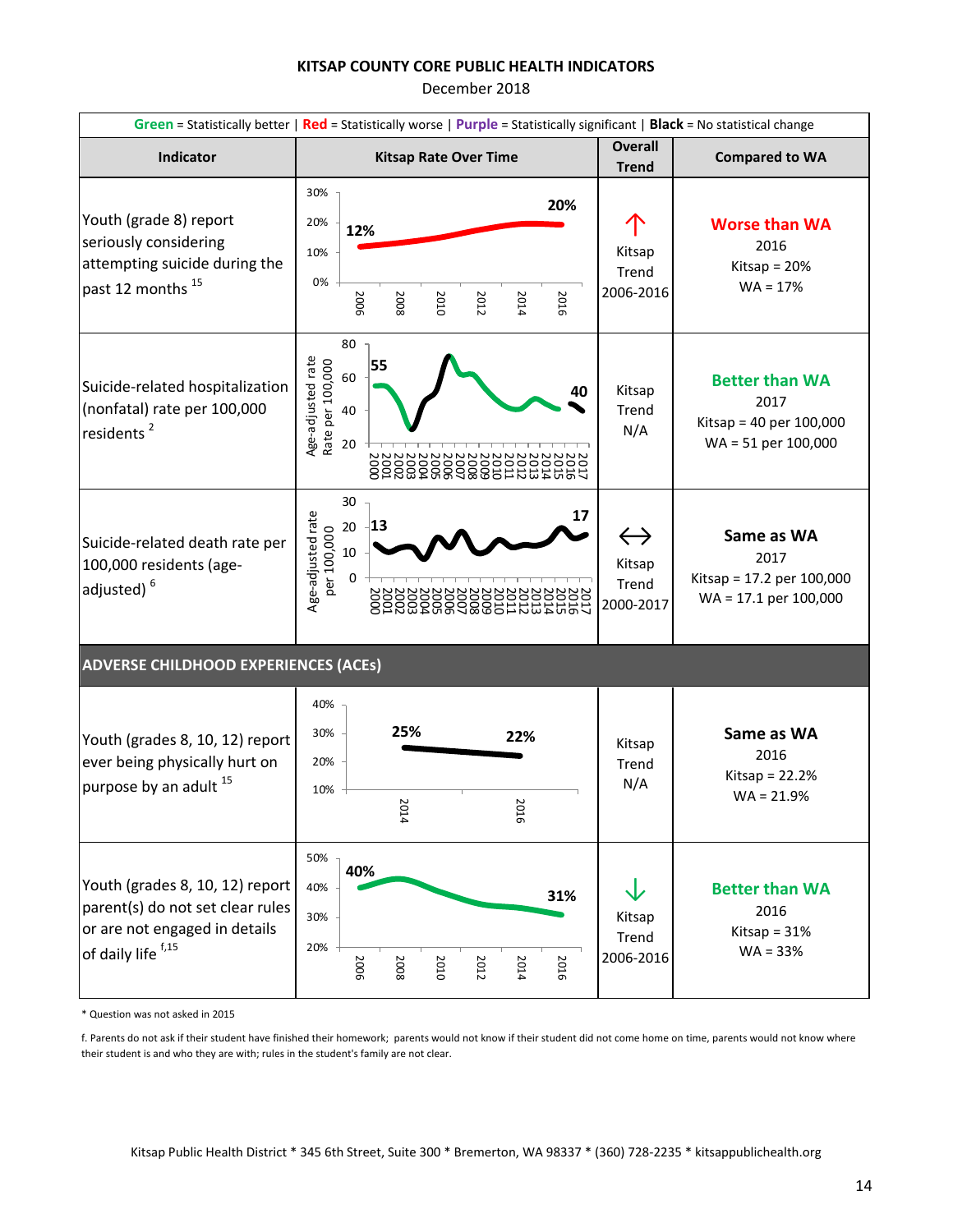December 2018

|                                                                                                                                    | Green = Statistically better   Red = Statistically worse   Purple = Statistically significant   Black = No statistical change |                                                     |                                          |                               |                               |                                                                      |                                                                  |
|------------------------------------------------------------------------------------------------------------------------------------|-------------------------------------------------------------------------------------------------------------------------------|-----------------------------------------------------|------------------------------------------|-------------------------------|-------------------------------|----------------------------------------------------------------------|------------------------------------------------------------------|
| Indicator                                                                                                                          |                                                                                                                               |                                                     | <b>Kitsap Rate Over Time</b>             |                               |                               | <b>Overall</b><br><b>Trend</b>                                       | <b>Compared to WA</b>                                            |
| Youth (grades 8, 10, 12) report<br>opportunities for positive<br>participation in the family<br>setting <sup>g,15</sup>            | 70%<br>61.3%<br>60%<br>50%<br>2006                                                                                            | 2008                                                | 2010                                     | 2012                          | 61.2%<br>2016<br>2014         | $\leftrightarrow$<br>Kitsap<br>Trend<br>2006-2016                    | Same as WA<br>2016<br>Kitsap = $61.2%$<br>$WA = 60.6%$           |
| <b>COMMUNICABLE DISEASE AND NOTIFIABLE CONDITIONS</b>                                                                              |                                                                                                                               |                                                     |                                          |                               |                               |                                                                      |                                                                  |
| Toddlers (age 19-35 months)<br>with complete immunizations<br>17                                                                   | 60%<br>50%<br>50%<br>40%<br>2014                                                                                              |                                                     | 2015                                     | 2016                          | 52%<br>2017                   | Kitsap<br>Trend<br>2014-2017                                         | <b>Worse than WA</b><br>2017<br>Kitsap = $52%$<br>$WA = 60%$     |
| Kindergarten children with<br>complete immunizations h,18                                                                          | 100%<br>90%<br>94%<br>80%<br>70%                                                                                              | 2005-06<br>2004-05<br>2002-02<br>2000-01<br>2000-01 | 2008-09<br>2007-08<br>2006-07<br>1009-10 | 2010-11<br>2011-12<br>2012-13 | 2013-14<br>2014-15<br>2015-16 | 89%<br>Kitsap<br>Trend<br>2017-18<br>2016-17<br>2000-01 -<br>2017-18 | <b>Better than WA</b><br>2017-18<br>Kitsap = $89%$<br>$WA = 86%$ |
| Adults with influenza vaccine<br>in the past year $^{14}$                                                                          | 60%<br>50%<br>40%<br>42%<br>30%<br>2011                                                                                       | 2012                                                | 2013<br>2014                             | 2015                          | 2016                          | $\leftrightarrow$<br>47%<br>Kitsap<br>Trend<br>2011-2017<br>2017     | Same as WA<br>2017<br>Kitsap = 47%<br>$WA = 44%$                 |
| <b>Emergency Department Visit</b><br>Rate for Influenza-Like Illness<br>per 100,000 residents by<br>Influenza Season <sup>31</sup> | 600<br>Rate per 100,000<br>500<br>residents<br>400<br>300                                                                     | 406<br>2014-15                                      | 2015-16                                  | 2016-17                       | 496<br>2017-18                | $\leftrightarrow$<br>Kitsap<br>Trend<br>$2014 - 15 -$<br>2017-18     | N/A                                                              |

g. Student can discuss problems with parents; student has chances for fun with parents; student is involved in family decisions.

h. Kindergarten children exempt from immunizations: 2000-01, 3%; 2016-17, 5%; statistically more children were exempt in 2016-17 compared to 2000-01.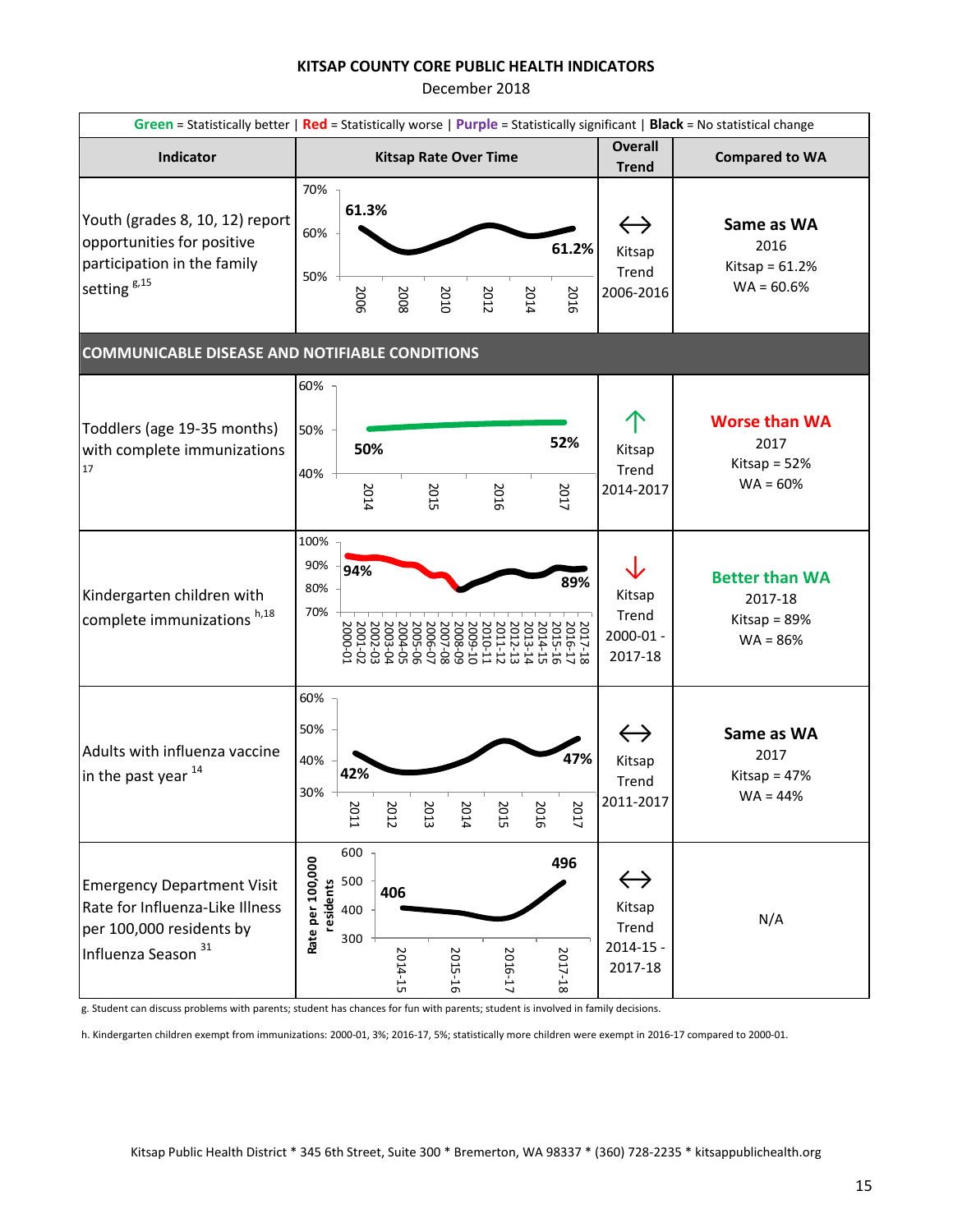December 2018

| Green = Statistically better   Red = Statistically worse   Purple = Statistically significant   Black = No statistical change |                                                                                                                                                    |                                                   |                                                                                       |  |  |
|-------------------------------------------------------------------------------------------------------------------------------|----------------------------------------------------------------------------------------------------------------------------------------------------|---------------------------------------------------|---------------------------------------------------------------------------------------|--|--|
| Indicator                                                                                                                     | <b>Kitsap Rate Over Time</b>                                                                                                                       | <b>Overall</b><br><b>Trend</b>                    | <b>Compared to WA</b>                                                                 |  |  |
| Chlamydia rate per 100,000<br>residents <sup>1,7</sup>                                                                        | 500<br>Rate per 100,000<br>400<br>418<br>300<br>200<br>236<br>100<br>222222222222222222<br>1253433111298288338828                                  | Kitsap<br>Trend<br>2000-2017                      | <b>Better than WA</b><br>2017<br>Kitsap = 418 per 100,000<br>WA = 444 per 100,000     |  |  |
| Gonorrhea rate per 100,000<br>residents <sup>1,7</sup>                                                                        | 200<br>Rate per 100,000<br>104<br>100<br>59<br>$\Omega$<br>222222222222222222<br>1253433111298688338838                                            | $\leftrightarrow$<br>Kitsap<br>Trend<br>2000-2017 | <b>Better than WA</b><br>2017<br>Kitsap = 104 per 100,000<br>WA = 137 per 100,000     |  |  |
| Syphilis rate per 100,000<br>residents <sup>1,7</sup>                                                                         | 20<br>9<br>Rate per 100,000<br>5<br>$10\,$<br>0<br>2004-05<br>2012-13<br>2006-07<br>5008-09<br>2010-11<br>2014-15<br>2016-17                       | Kitsap<br>Trend<br>2004-05 -<br>2016-17           | <b>Better than WA</b><br>2016-17<br>Kitsap = $9$ per 100,000<br>$WA = 21$ per 100,000 |  |  |
| HIV rate per 100,000 residents<br>(incidence) <sup>30</sup>                                                                   | Rate per 100,000<br>0<br>0<br>0<br>4<br>$n<$ 10<br>2000-01<br>2002-03<br>2006-07<br>2014-15<br>2004-05<br>2008-09<br>2010-11<br>2012-13<br>2016-17 | Kitsap<br>Trend<br>N/A                            | <b>Better than WA</b><br>2016-17<br>Kitsap = 4 per $100,000$<br>WA = 6 per 100,000    |  |  |
| Rate of persons living with HIV<br>per 100,000 residents<br>(prevalence) <sup>30</sup>                                        | 200<br>116<br>Rate per 100,000<br>150<br>57<br>100<br>50<br>$\Omega$<br>888                                                                        | Kitsap<br>Trend<br>2000-2017                      | Lower than WA<br>2017<br>Kitsap = 116 per 100,000<br>WA = 177 per 100,000             |  |  |

Kitsap Public Health District \* 345 6th Street, Suite 300 \* Bremerton, WA 98337 \* (360) 728-2235 \* kitsappublichealth.org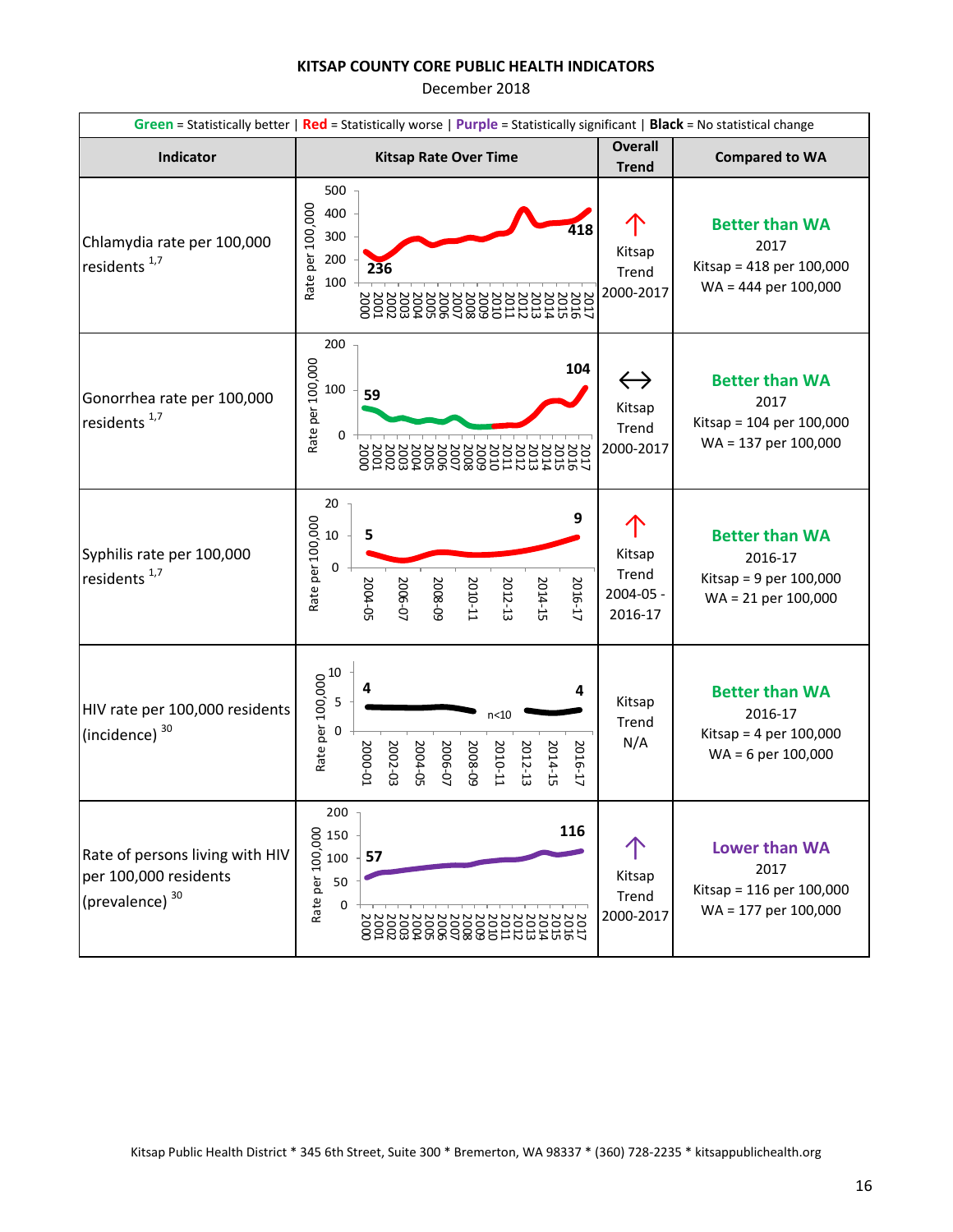December 2018

|                                                                                                                        | Green = Statistically better   Red = Statistically worse   Purple = Statistically significant   Black = No statistical change                                                                                                                 |                                                   |                                                                                   |  |  |
|------------------------------------------------------------------------------------------------------------------------|-----------------------------------------------------------------------------------------------------------------------------------------------------------------------------------------------------------------------------------------------|---------------------------------------------------|-----------------------------------------------------------------------------------|--|--|
| Indicator                                                                                                              | <b>Kitsap Rate Over Time</b>                                                                                                                                                                                                                  | <b>Overall</b><br><b>Trend</b>                    | <b>Compared to WA</b>                                                             |  |  |
| Syringes exchanged through<br>Kitsap Public Health District <sup>19</sup>                                              | 2,000,000<br>1,853,639<br>$\begin{array}{c}\n 0.500,000 \\  \underline{80} \\  1,000,000 \\  \underline{50} \\  500,000 \\  \end{array}$<br>282,039<br>0<br>#<br>2008<br>5002<br>2010<br>2014<br>2013<br>2012<br>2011<br>2017<br>2015<br>2016 | Kitsap<br>Trend<br>2008-2017                      | N/A                                                                               |  |  |
| Routine food establishment<br>inspections resulting in two or<br>more red violations with FDA<br>risks <sup>i,20</sup> | 20%<br>7%<br>10%<br>4%<br>0%<br>2010<br>2011<br>2014<br>2015<br>2016<br>2012<br>2013                                                                                                                                                          | $\leftrightarrow$<br>Kitsap<br>Trend<br>2010-2017 | N/A                                                                               |  |  |
| <b>CHRONIC DISEASE</b>                                                                                                 |                                                                                                                                                                                                                                               |                                                   |                                                                                   |  |  |
| Adults ever told by a health<br>care provider that they have<br>high blood pressure* 14                                | 40%<br>34%<br>32%<br>30%<br>20%<br>2017<br>2011<br>2013<br>2015                                                                                                                                                                               | $\leftrightarrow$<br>Kitsap<br>Trend<br>2011-2017 | Same as WA<br>2017<br>Kitsap = $32%$<br>$WA = 30%$                                |  |  |
| Adults ever told by a health<br>care provider that they have<br>cardiovascular disease <sup>14</sup>                   | 20%<br>6%<br>10%<br>5%<br>0%<br>Σ<br>2017<br>κ<br>R<br>R<br>R<br>R<br>됴<br>Ĕ<br>긊<br>FI<br>ā<br>12                                                                                                                                            | $\leftrightarrow$<br>Kitsap<br>Trend<br>2011-2017 | Same as WA<br>2017<br>Kitsap = $6%$<br>$WA = 8%$                                  |  |  |
| Heart disease hospitalization<br>(fatal and nonfatal) rate per<br>100,000 residents <sup>2</sup> ^                     | 1100<br>Age-adjusted rate<br>Rate per 100,000<br>900<br>938<br>461<br>700<br>500<br>300                                                                                                                                                       | Kitsap<br>Trend<br>N/A                            | <b>Better than WA</b><br>2017<br>Kitsap = 461 per 100,000<br>WA = 526 per 100,000 |  |  |

i. A red violation indicates high risk for food contamination threats to human health.

\* Question was not asked in 2012, 2014, and 2016

^ Data are coded different in 2016-17 and are not comparable to previous years data.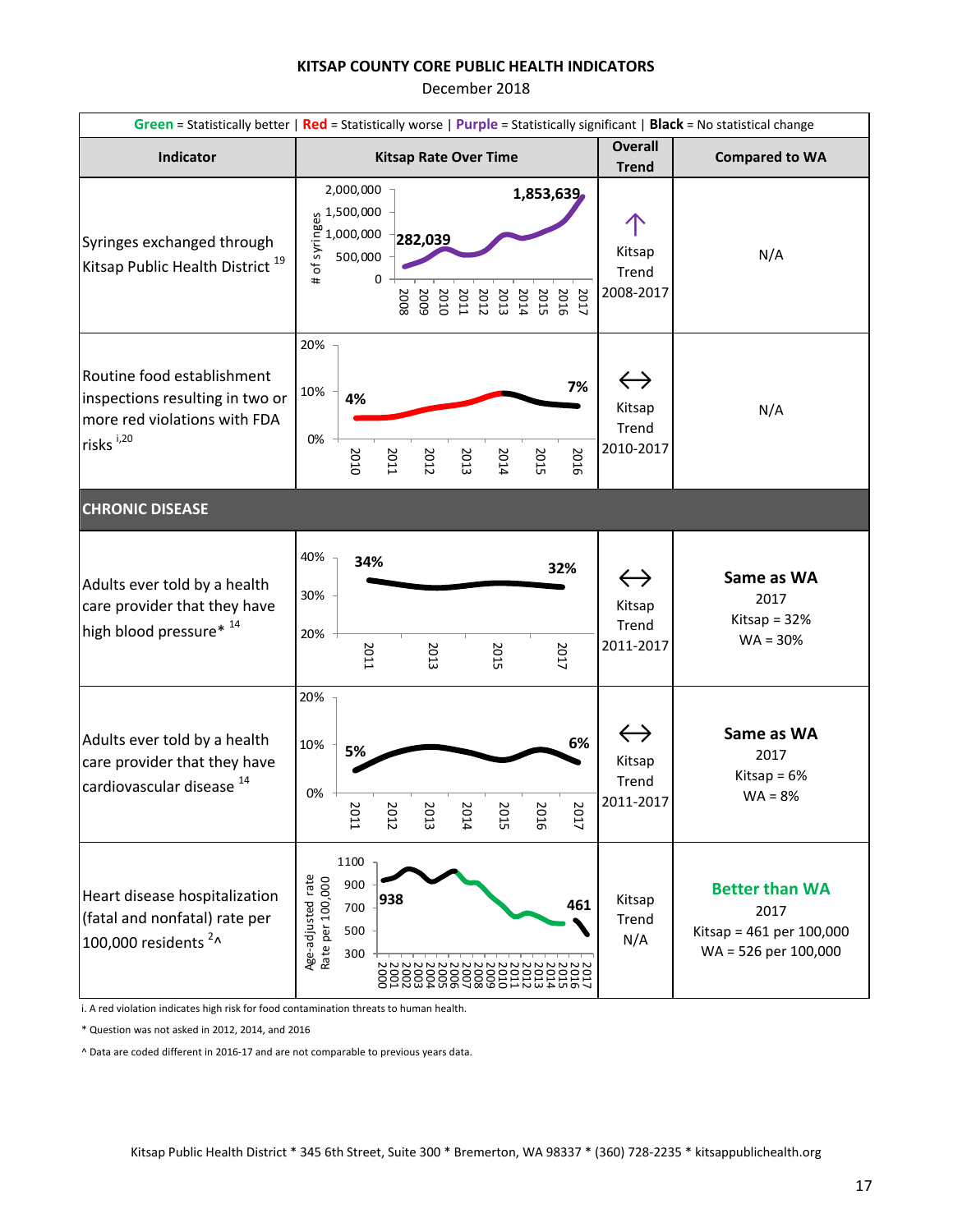December 2018

|                                                                                                          | Green = Statistically better   Red = Statistically worse   Purple = Statistically significant   Black = No statistical change                                                         |                                                   |                                                                                         |  |  |  |  |  |
|----------------------------------------------------------------------------------------------------------|---------------------------------------------------------------------------------------------------------------------------------------------------------------------------------------|---------------------------------------------------|-----------------------------------------------------------------------------------------|--|--|--|--|--|
| Indicator                                                                                                | <b>Kitsap Rate Over Time</b>                                                                                                                                                          | <b>Overall</b><br><b>Trend</b>                    | <b>Compared to WA</b>                                                                   |  |  |  |  |  |
| Adults ever told by a health<br>care provider that they have<br>diabetes <sup>14</sup>                   | 20%<br>9%<br>7%<br>10%<br>0%<br>2017<br>2011<br>2012<br>2013<br>2015<br>2016<br>2014                                                                                                  | $\leftrightarrow$<br>Kitsap<br>Trend<br>2011-2017 | Same as WA<br>2017<br>Kitsap = $7%$<br>$WA = 9%$                                        |  |  |  |  |  |
| Births to women diagnosed<br>with gestational diabetes<br>during pregnancy <sup>4</sup>                  | 20%<br>7.0%<br>10%<br>2.7%<br>0%<br>2014<br>2016<br>2000<br>2002<br>2006<br>2008<br>2004<br>2010<br>2012                                                                              | Kitsap<br>Trend<br>2000-2017                      | <b>Better than WA</b><br>2017<br>Kitsap = $7%$<br>$WA = 9%$                             |  |  |  |  |  |
| Diabetes-related<br>hospitalization (fatal and<br>nonfatal) rate per 100,000<br>residents <sup>2</sup> ^ | $\begin{array}{c} 0.1500 \\ 0.1400 \\ 0.1300 \\ 0.1200 \\ 0.1000 \\ 0.000 \\ \text{g} \end{array}$<br>Age-adjusted rate<br>1,083<br>1,065<br>222222222<br><b>PARABAR 282222222223</b> | Kitsap<br>Trend<br>N/A                            | <b>Better than WA</b><br>2017<br>Kitsap = 1,083 per 100,000<br>$WA = 1,259$ per 100,000 |  |  |  |  |  |
|                                                                                                          | III. HOW HEALTHY ARE OUR LIFESTYLES AND BEHAVIORS?                                                                                                                                    |                                                   |                                                                                         |  |  |  |  |  |
| <b>WEIGHT MANAGEMENT</b>                                                                                 |                                                                                                                                                                                       |                                                   |                                                                                         |  |  |  |  |  |
| Adults at a healthy weight<br>(BMI=18.5-24.9) <sup>14</sup>                                              | 50%<br>40.2%<br>39.9%<br>40%<br>30%<br>2016<br>2017<br>2011<br>2012<br>2013<br>2014<br>2015                                                                                           | $\leftrightarrow$<br>Kitsap<br>Trend<br>2011-2017 | Same as WA<br>2017<br>Kitsap = $40.2%$<br>$WA = 38.7%$                                  |  |  |  |  |  |
| Youth (grade 8) at a healthy<br>weight (BMI below 85th<br>percentile)* $^{15}$                           | 80%<br>73%<br>70%<br>70%<br>60%<br>2014<br>2006<br>2012<br>2016<br>2008<br>2010                                                                                                       | $\leftrightarrow$<br>Kitsap<br>Trend<br>2006-2016 | Same as WA<br>2016<br>Kitsap = $70%$<br>$WA = 69%$                                      |  |  |  |  |  |

\* The Healthy Youth Survey started to identify underweight as a BMI category; estimates now account for this.

^ Data are coded different in 2016-17 and are not comparable to previous years data.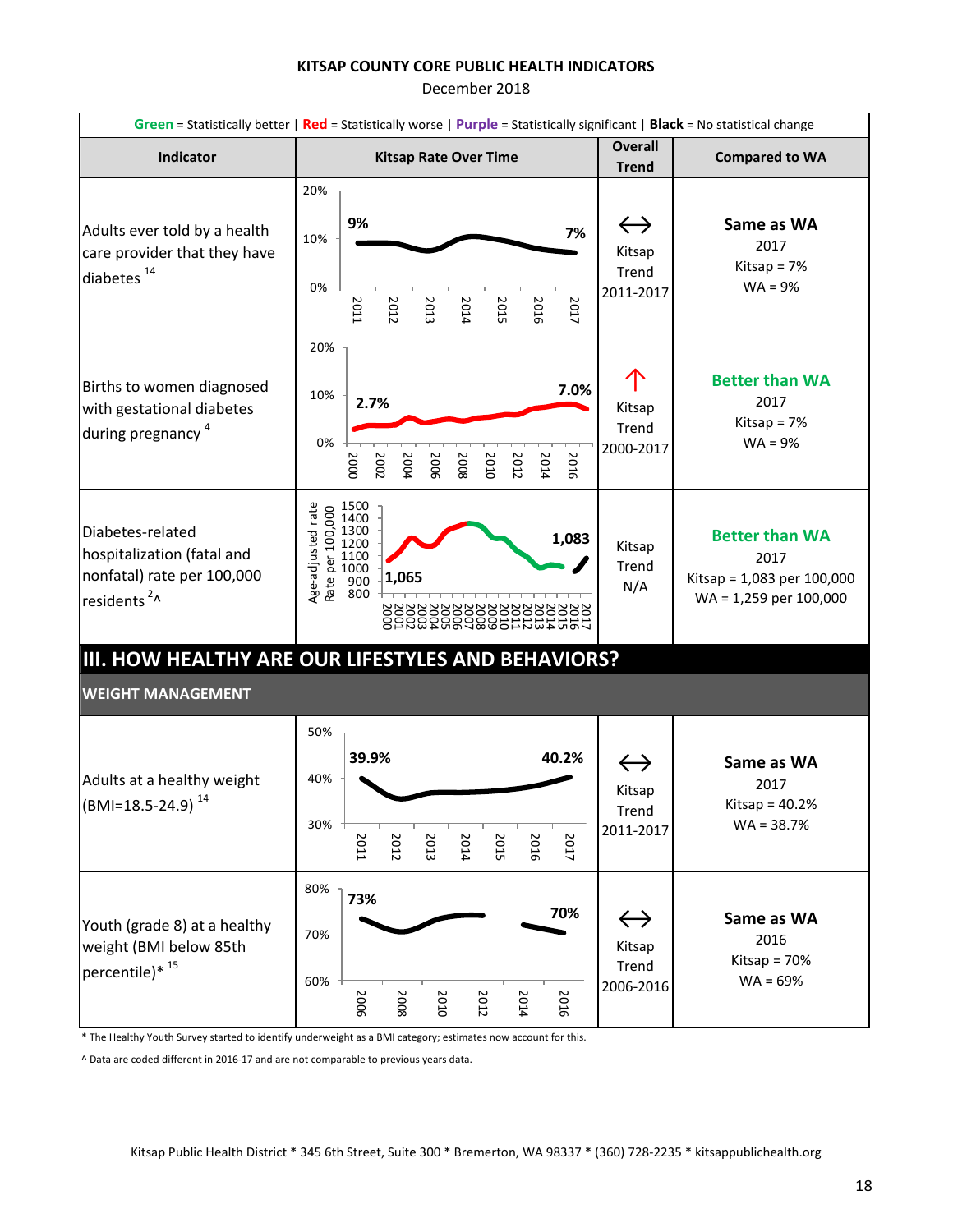December 2018

|                                                                                                               | Green = Statistically better   Red = Statistically worse   Purple = Statistically significant   Black = No statistical change |                                                   |                                                               |  |  |  |  |
|---------------------------------------------------------------------------------------------------------------|-------------------------------------------------------------------------------------------------------------------------------|---------------------------------------------------|---------------------------------------------------------------|--|--|--|--|
| Indicator                                                                                                     | <b>Kitsap Rate Over Time</b>                                                                                                  | <b>Overall</b><br><b>Trend</b>                    | <b>Compared to WA</b>                                         |  |  |  |  |
| PHYSICAL ACTIVITY AND NUTRITION                                                                               |                                                                                                                               |                                                   |                                                               |  |  |  |  |
| Adults report 1 or more hours<br>of physical activity on average<br>each day per week* 14                     | 50%<br>43%<br>40%<br>40%<br>30%<br>2017<br>2015<br><b>2011</b><br>2013                                                        | $\leftrightarrow$<br>Kitsap<br>Trend<br>2011-2017 | <b>Better than WA</b><br>2017<br>Kitsap = $43%$<br>$WA = 36%$ |  |  |  |  |
| Youth (grade 8) report 1 or<br>more hours of physical activity<br>five or more days per week <sup>15</sup>    | 70%<br>58%<br>60%<br>50%<br>42%<br>40%<br>30%<br>2006<br>2016<br>2008<br>2010<br>2014<br>2012                                 | Kitsap<br>Trend<br>2006-2016                      | Same as WA<br>2016<br>Kitsap = $58.4%$<br>$WA = 58.5%$        |  |  |  |  |
| Youth (grade 8) report 2 hours<br>or less of screen time <sup>j</sup> for fun<br>on school days <sup>15</sup> | 90%<br>79%<br>77%<br>80%<br>70%<br>60%<br>2016<br>2006<br>2012<br>2008<br>2010<br>2014                                        | $\leftrightarrow$<br>Kitsap<br>Trend<br>2006-2016 | Same as WA<br>2016<br>Kitsap = $76.8%$<br>$WA = 77.4%$        |  |  |  |  |
| Youth (grade 8) report eating 5<br>or more fruits/vegetables<br>daily** $15$                                  | 40%<br>30%<br>30%<br>22%<br>20%<br>10%<br>$\overline{c}$<br>2O<br>20<br>20<br>8<br>8<br>ā<br>8<br>5<br>FI<br>5<br>ō           | Kitsap<br>Trend<br>N/A                            | Same as WA<br>2016<br>Kitsap = $22%$<br>$WA = 23%$            |  |  |  |  |
| Youth (grade 8) report<br>drinking no sugary beverages<br>in past 7 days at school 15                         | 66%<br>80%<br>60%<br>29%<br>40%<br>20%<br>2010<br>2016<br>2008<br>2006<br>2012<br>2014                                        | Kitsap<br>Trend<br>2006-2016                      | <b>Better than WA</b><br>2016<br>Kitsap = $66%$<br>$WA = 61%$ |  |  |  |  |

\* Question was not asked in 2012, 2014, and 2016

j. Watching TV, videos or DVDs, playing video games, or using a computer.

\*\* Question was not asked in 2010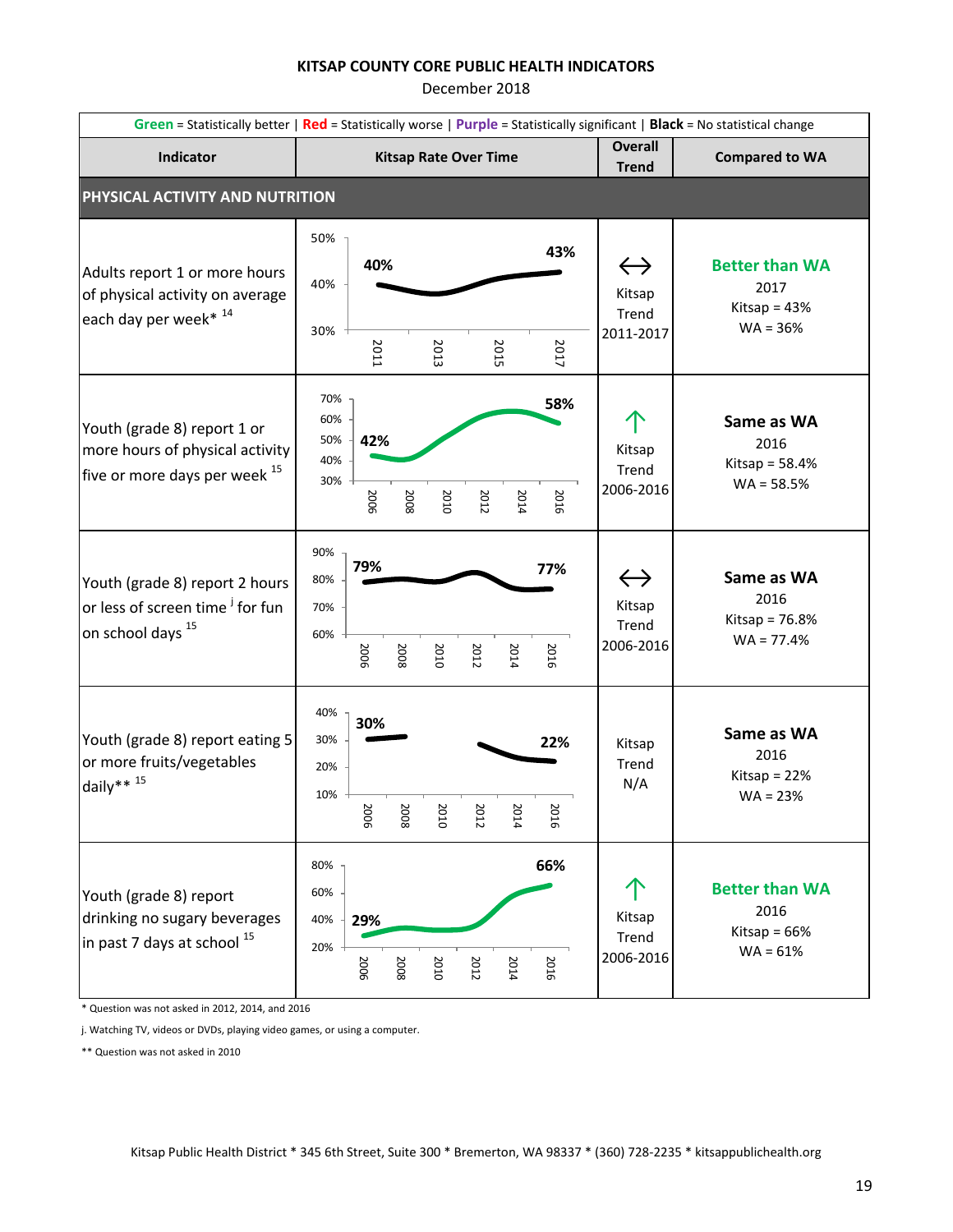|                                                                                                                   | Green = Statistically better   Red = Statistically worse   Purple = Statistically significant   Black = No statistical change |                                                   |                                                               |  |  |  |
|-------------------------------------------------------------------------------------------------------------------|-------------------------------------------------------------------------------------------------------------------------------|---------------------------------------------------|---------------------------------------------------------------|--|--|--|
| Indicator                                                                                                         | <b>Kitsap Rate Over Time</b>                                                                                                  | <b>Overall</b><br><b>Trend</b>                    | <b>Compared to WA</b>                                         |  |  |  |
| <b>SUBSTANCE USE</b>                                                                                              |                                                                                                                               |                                                   |                                                               |  |  |  |
| Adults report currently<br>smoking <sup>14</sup>                                                                  | 30%<br>18%<br>16%<br>20%<br>10%<br>0%<br>2017<br>2011<br>2012<br>2013<br>2015<br>2016<br>2014                                 | $\leftrightarrow$<br>Kitsap<br>Trend<br>2011-2017 | Same as WA<br>2017<br>Kitsap = $16%$<br>$WA = 14%$            |  |  |  |
| Women giving birth who<br>smoked any time during<br>pregnancy or in the 3 months<br>before pregnancy <sup>4</sup> | 30%<br>20%<br>10%<br>16%<br>11%<br>0%                                                                                         | Kitsap<br>Trend<br>2000-2017                      | <b>Worse than WA</b><br>2017<br>Kitsap = $11%$<br>$WA = 8%$   |  |  |  |
| Youth (grade 10) report<br>smoking in the past 30 days $^{15}$                                                    | 30%<br>15%<br>20%<br>6%<br>10%<br>0%<br>2006<br>2014<br>2010<br>2012<br>2016<br>2008                                          | Kitsap<br>Trend<br>2006-2016                      | Same as WA<br>2016<br>Kitsap = $6\%$<br>$WA = 7%$             |  |  |  |
| Youth (grade 10) report using<br>electronic cigarettes in past 30<br>days $^{15}$                                 | 30%<br>20%<br>10%<br>10%<br>6%<br>0%<br>2014<br>2016<br>2012                                                                  | Kitsap<br>Trend<br>N/A                            | <b>Better than WA</b><br>2016<br>Kitsap = $10%$<br>$WA = 13%$ |  |  |  |
| Youth (grade 10) report using<br>alcohol in the past 30 days <sup>15</sup>                                        | 40%<br>30%<br>30%<br>17%<br>20%<br>10%<br>2016<br>2006<br>2008<br>2010<br>2012<br>2014                                        | Kitsap<br>Trend<br>2006-2016                      | <b>Better than WA</b><br>2016<br>Kitsap = $17%$<br>$WA = 20%$ |  |  |  |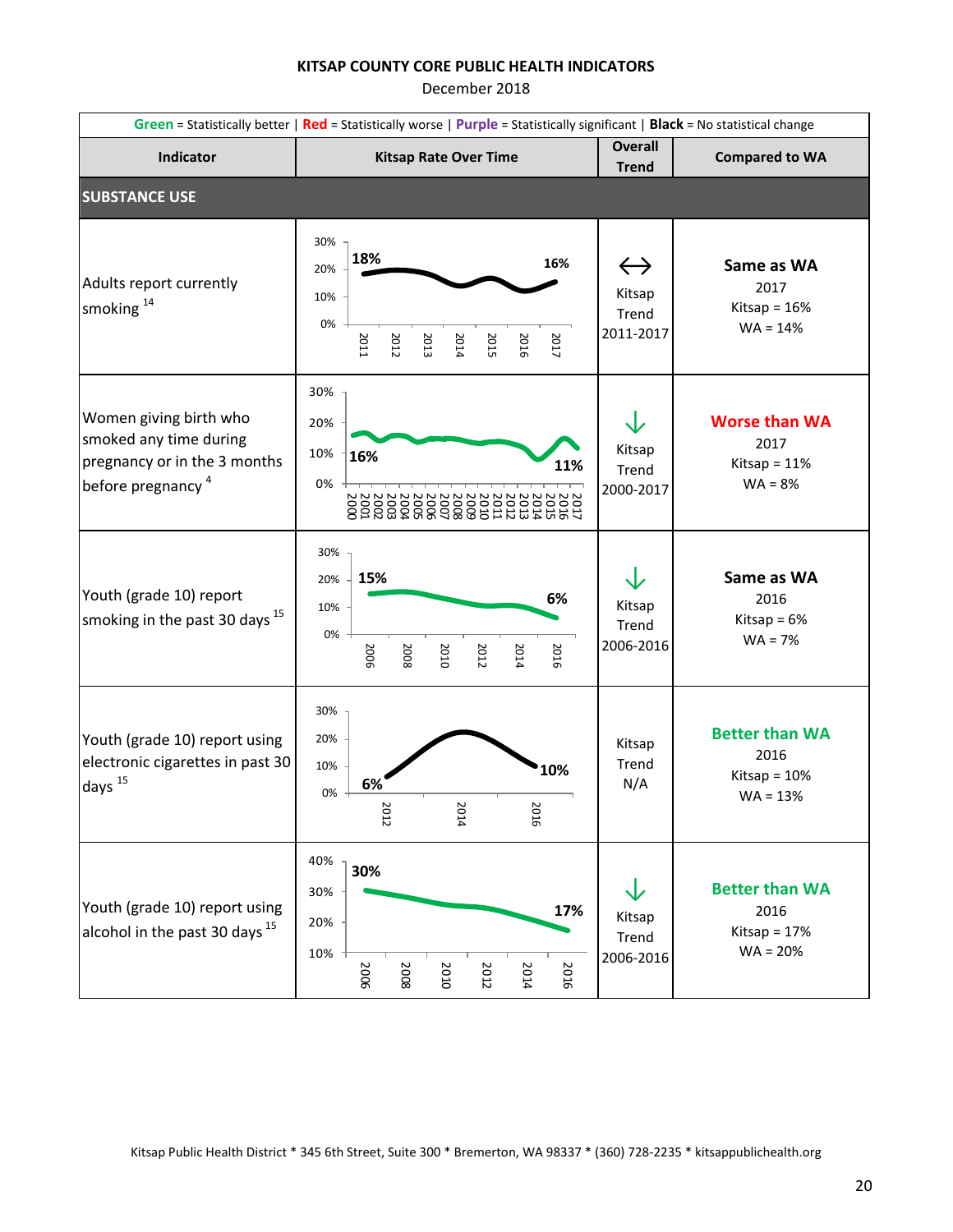December 2018

| Green = Statistically better   Red = Statistically worse   Purple = Statistically significant   Black = No statistical change |                                                                                                                                                                                     |                                                   |                                                                                 |  |  |
|-------------------------------------------------------------------------------------------------------------------------------|-------------------------------------------------------------------------------------------------------------------------------------------------------------------------------------|---------------------------------------------------|---------------------------------------------------------------------------------|--|--|
| Indicator                                                                                                                     | <b>Kitsap Rate Over Time</b>                                                                                                                                                        | <b>Overall</b><br><b>Trend</b>                    | <b>Compared to WA</b>                                                           |  |  |
| Youth (grade 10) report using<br>marijuana in the past 30 days<br>15                                                          | 30%<br>17%<br>20%<br>15%<br>10%<br>2006<br>2016<br>2008<br>2012<br>2014<br>2010                                                                                                     | $\leftrightarrow$<br>Kitsap<br>Trend<br>2006-2016 | <b>Better than WA</b><br>2016<br>Kitsap = $15%$<br>$WA = 17%$                   |  |  |
| Medicaid funded substance<br>abuse treatment rates per<br>1,000 residents* $^{21}$                                            | 20<br>Rate per 1,000<br>10.2<br>10.7<br>15<br>10<br>5<br>2004<br>2007<br>2011<br>2008<br>5009<br>2010<br>2012<br>2013<br>2015<br>2014<br>2003<br>2002<br><b>2005</b><br><b>2006</b> | $\leftrightarrow$<br>Kitsap<br>Trend<br>2002-2015 | Same as WA<br>2015<br>Kitsap = $10.7$ per 1,000<br>$WA = 11.1$ per 1,000        |  |  |
| Rate of opioid prescriptions<br>per 100,000 residents <sup>27</sup>                                                           | 500<br>Rate per 100,000<br>364<br>400<br>300<br>319<br>200<br>2012<br>2016<br>2017<br>2013<br>2014<br>2015                                                                          | Kitsap<br>Trend<br>2012-2017                      | Same as WA<br>2017<br>Kitsap = 319 per 100,000<br>WA = 322 per 100,000          |  |  |
| Drug overdose hospitalization<br>rate per 100,000 residents<br>(nonfatal, age-adjusted) <sup>28</sup>                         | 200<br>Age-adjusted rate<br>Rate per 100,000<br>72<br>64<br>100<br>0<br>00<br>5222332<br>◓                                                                                          | $\leftrightarrow$<br>Kitsap<br>Trend<br>2000-2017 | <b>Better than WA</b><br>2017<br>Kitsap = 64 per 100,000<br>WA = 77 per 100,000 |  |  |
| Opioid overdose<br>hospitalization rate per<br>100,000 residents (nonfatal,<br>age-adjusted) <sup>28</sup>                    | 30<br>Age-adjusted rate<br>Rate per 100,000<br>20<br>$10\,$<br>0<br><b>NNNNNNN</b><br><b>NNNNNNN</b><br>NNN                                                                         | Kitsap<br>Trend<br>2001-2017                      | Same as WA<br>2017<br>Kitsap = 19 per 100,000<br>$WA = 20$ per 100,000          |  |  |

\* Vertical line in medicaid funded substance abuse treatment rates per 1,000 residents trend line indicates two distinct statistically significant trends, 2002-2008 (increasing) and 2008-2015 (decreasing).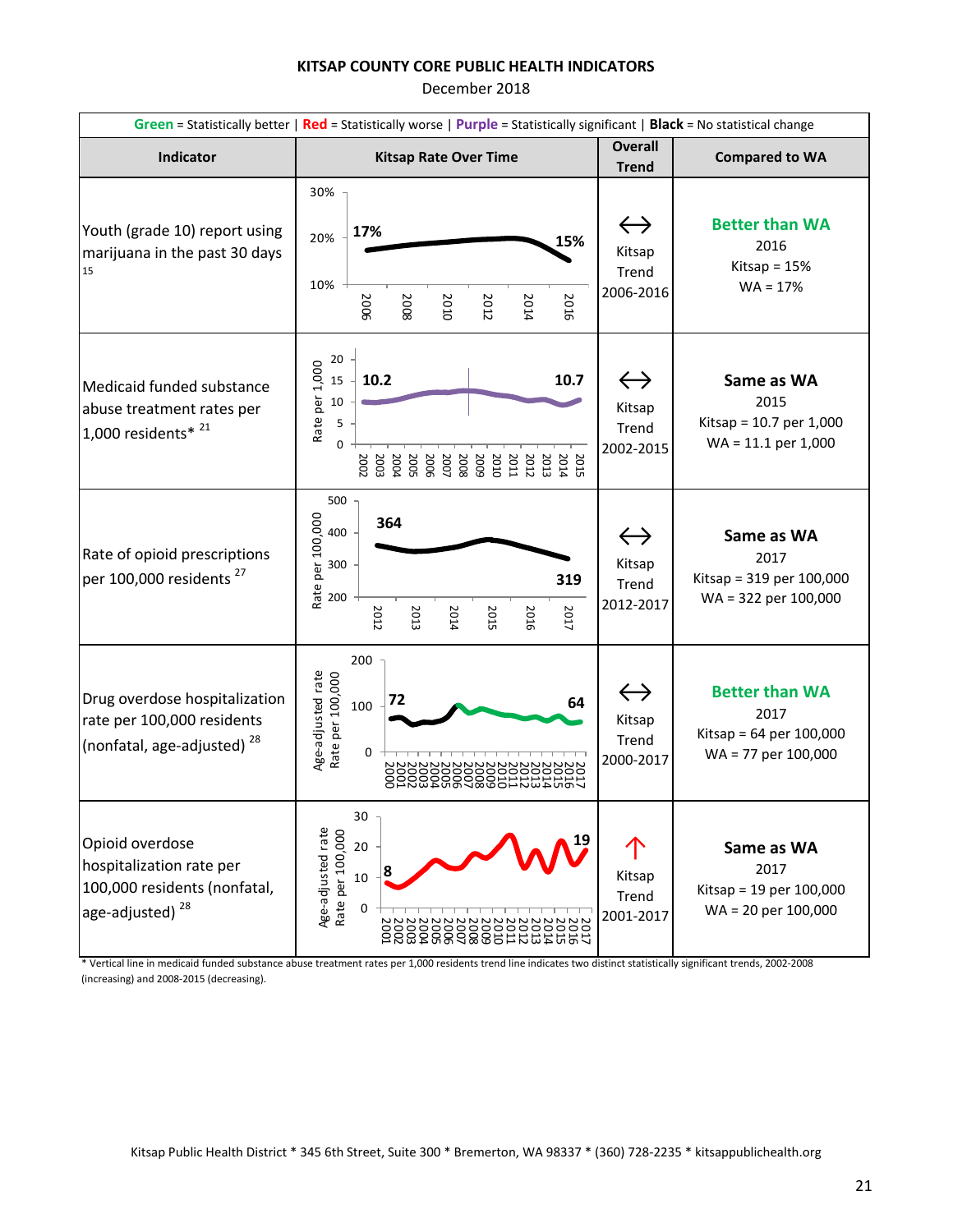December 2018

| Green = Statistically better   Red = Statistically worse   Purple = Statistically significant   Black = No statistical change |                                                                                                                                                                                                                                                                                                                                                                                                                            |                                                              |                                                                                  |  |  |
|-------------------------------------------------------------------------------------------------------------------------------|----------------------------------------------------------------------------------------------------------------------------------------------------------------------------------------------------------------------------------------------------------------------------------------------------------------------------------------------------------------------------------------------------------------------------|--------------------------------------------------------------|----------------------------------------------------------------------------------|--|--|
| Indicator                                                                                                                     | <b>Kitsap Rate Over Time</b>                                                                                                                                                                                                                                                                                                                                                                                               | <b>Overall</b><br><b>Trend</b>                               | <b>Compared to WA</b>                                                            |  |  |
| Drug overdose death rate per<br>100,000 residents (age-<br>adjusted) <sup>28</sup>                                            | 20<br>Age-adjusted rate<br>15<br>per 100,000<br>10<br>5                                                                                                                                                                                                                                                                                                                                                                    | $\leftrightarrow$<br>Kitsap<br>Trend<br>2000-2017            | <b>Better than WA</b><br>2017<br>Kitsap = $7$ per 100,000<br>WA = 15 per 100,000 |  |  |
| Opioid overdose death rate<br>per 100,000 residents (age-<br>adjusted) <sup>29</sup>                                          | 20<br>Age-adjusted rate<br>$0.000000$<br>Der 100,000<br>Der 10<br>5<br>2000-02<br>2003-05<br>2006-08<br>2012-14<br>2015-17<br>1009-11                                                                                                                                                                                                                                                                                      | $\leftrightarrow$<br>Kitsap<br>Trend<br>2000-02 -<br>2015-17 | Same as WA<br>2015-17<br>Kitsap = $9$ per 100,000<br>WA = 10 per 100,000         |  |  |
|                                                                                                                               | IV. HOW SAFE AND HEALTHY ARE OUR SURROUNDINGS?                                                                                                                                                                                                                                                                                                                                                                             |                                                              |                                                                                  |  |  |
| <b>NATURAL ENVIRONMENT</b>                                                                                                    |                                                                                                                                                                                                                                                                                                                                                                                                                            |                                                              |                                                                                  |  |  |
| Healthy air days<br>(Air Quality Index = Good $\binom{k}{k}$<br>1,22,32                                                       | 100%<br>90%<br>95%<br>83%<br>80%<br>70%                                                                                                                                                                                                                                                                                                                                                                                    | Kitsap<br>Trend<br>2001-2017                                 | <b>Better than WA</b><br>2017<br>Kitsap = $95%$<br>$WA = 84%$                    |  |  |
| Stagnant air days m,23                                                                                                        | 30%<br>20%<br>$ 13\%$<br>10%<br>12%<br>0%                                                                                                                                                                                                                                                                                                                                                                                  | Kitsap<br>Trend<br>2000-2017                                 | Same as WA<br>2017<br>Kitsap = $12%$<br>$WA = 13%$                               |  |  |
| Extemely hot days <sup>n,24</sup>                                                                                             | 10%<br>1%<br>0.4%<br>0%<br>$\begin{array}{l} \left( \begin{array}{c} 2012-12 \\ 2011-12 \\ 2009-12 \\ 2009-12 \\ 2009-12 \\ 2009-12 \\ 2009-12 \\ 2009-12 \\ 20000-12 \\ 20000-12 \\ 20000-12 \\ 20000-12 \\ 20000-12 \\ 20000-12 \\ 20000-12 \\ 20000-12 \\ 20000-12 \\ 20000-12 \\ 20000-12 \\ 20000-12 \\ 20000-12 \\ $<br>$\begin{array}{l} 2016\text{-}17 \\ 2015\text{-}16 \\ 2014\text{-}15 \end{array}$<br>2013-14 | $\leftrightarrow$<br>Kitsap<br>Trend<br>2001-02-<br>2016-17  | N/A                                                                              |  |  |

k. Good is an Air Quality Index (AQI) of 0-15, meaning the air quality is considered satisfactory and air pollution poses little or no risk.

l. Air quality monitoring data from Meadowdale station 2001-2012; Spruce station from 2012-present; and South Kitsap station from 2016-present.

m. Stagnant air is when there are conditions of little to no wind, and no precipitation. These conditions allow for air pollution and ozone to remain close to ground level.

n. Temperatures above approximately 94 degrees is considered extremely hot for Kitsap County.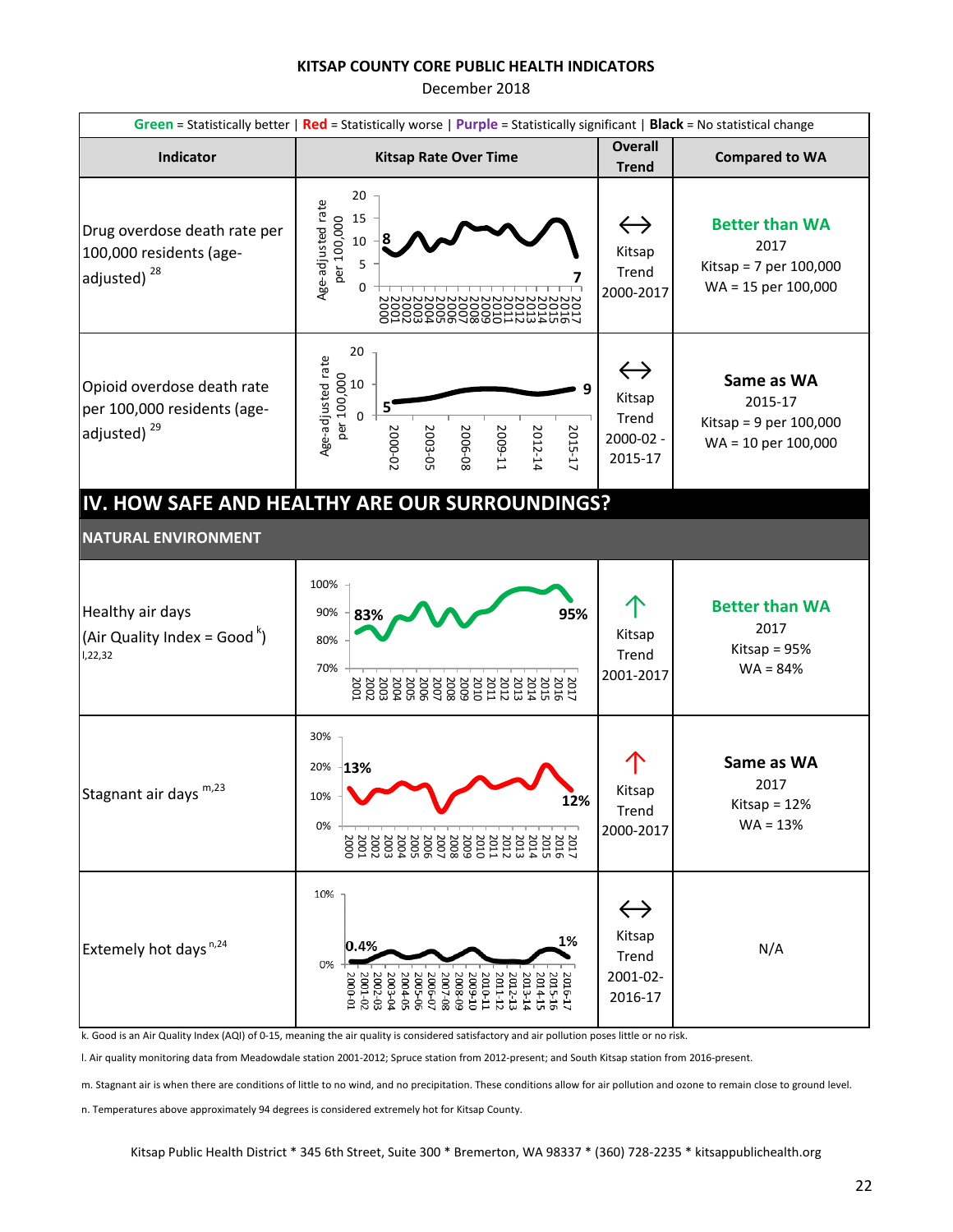December 2018

|                                                                                                                                                                                           | Green = Statistically better   Red = Statistically worse   Purple = Statistically significant   Black = No statistical change                                                      |                                                   |                                                                      |
|-------------------------------------------------------------------------------------------------------------------------------------------------------------------------------------------|------------------------------------------------------------------------------------------------------------------------------------------------------------------------------------|---------------------------------------------------|----------------------------------------------------------------------|
| Indicator                                                                                                                                                                                 | <b>Kitsap Rate Over Time</b>                                                                                                                                                       | <b>Overall</b><br><b>Trend</b>                    | <b>Compared to WA</b>                                                |
| Fresh water streams meet<br>standards for acceptable levels<br>of fecal coliform<br>bacteria <sup>0,24</sup>                                                                              | 70%<br>60%<br>50%<br>40%<br>30%<br>33%<br>33%<br>20%<br>2015<br>2004<br>2006<br>2005<br>2007<br>2016<br>2017<br>2008<br>5009<br>2010<br><b>2011</b><br>2012<br><b>2013</b><br>2014 | Kitsap<br>Trend<br>2004-2017                      | N/A                                                                  |
| Shoreline miles classified as<br>'open' for shellfish harvesting<br>20                                                                                                                    | 100%<br>91%<br>90%<br>80%<br>81%<br>70%<br>60%<br>50%<br>2007<br>2008<br>5005<br>2011<br>2014<br>2015<br>2017<br>2010<br>2012<br>2013<br>2016<br>2006                              | Kitsap<br>Trend<br>2006-2017                      | N/A                                                                  |
| Average number of days a<br>fresh water beach is closed<br>per year due to an advisory<br>for illness, cyanobacteria (blue-<br>green algae), or elevated<br>bacteria levels <sup>20</sup> | 40<br>25<br>30<br>20<br>10<br>0<br>2007<br>2008<br>2005<br>200E<br>2010<br>201<br>2012<br>2013<br>2014<br>2015<br>2016<br>2017                                                     | Kitsap<br>Trend<br>2006-2017                      | N/A                                                                  |
| Average number of days a<br>marine water beach is closed<br>per year due to an advisory for<br>sewage spills, sewer pipe<br>breaks and elevated bacteria<br>levels <sup>20</sup>          | 20<br>10<br>0<br>2008<br>2007<br>5005<br>2010<br>2006<br>2011<br>2012<br>2013<br>2014<br>2015<br>2016<br>2017                                                                      | $\leftrightarrow$<br>Kitsap<br>Trend<br>2006-2017 | N/A                                                                  |
| <b>BUILT ENVIRONMENT</b>                                                                                                                                                                  |                                                                                                                                                                                    |                                                   |                                                                      |
| Motor vehicle injury-related<br>hospitalization (fatal and<br>nonfatal) rate per 100,000<br>residents <sup>2</sup> ^                                                                      | ∍ 59<br>70<br>45<br>Age-adjusted rate<br>Rate per 100,000<br>60<br>50<br>40<br>30<br>20<br>10<br>$\Omega$                                                                          | Kitsap<br>Trend<br>N/A                            | Same as WA<br>2017<br>Kitsap = 45 per 100,000<br>WA = 51 per 100,000 |

o. In 2004, 15% of all streams passed part 1 but failed part 2 and in 2017, 35% of all streams passed part 1 but failed part 2.

^ Data are coded different in 2016-17 and are not comparable to previous years data.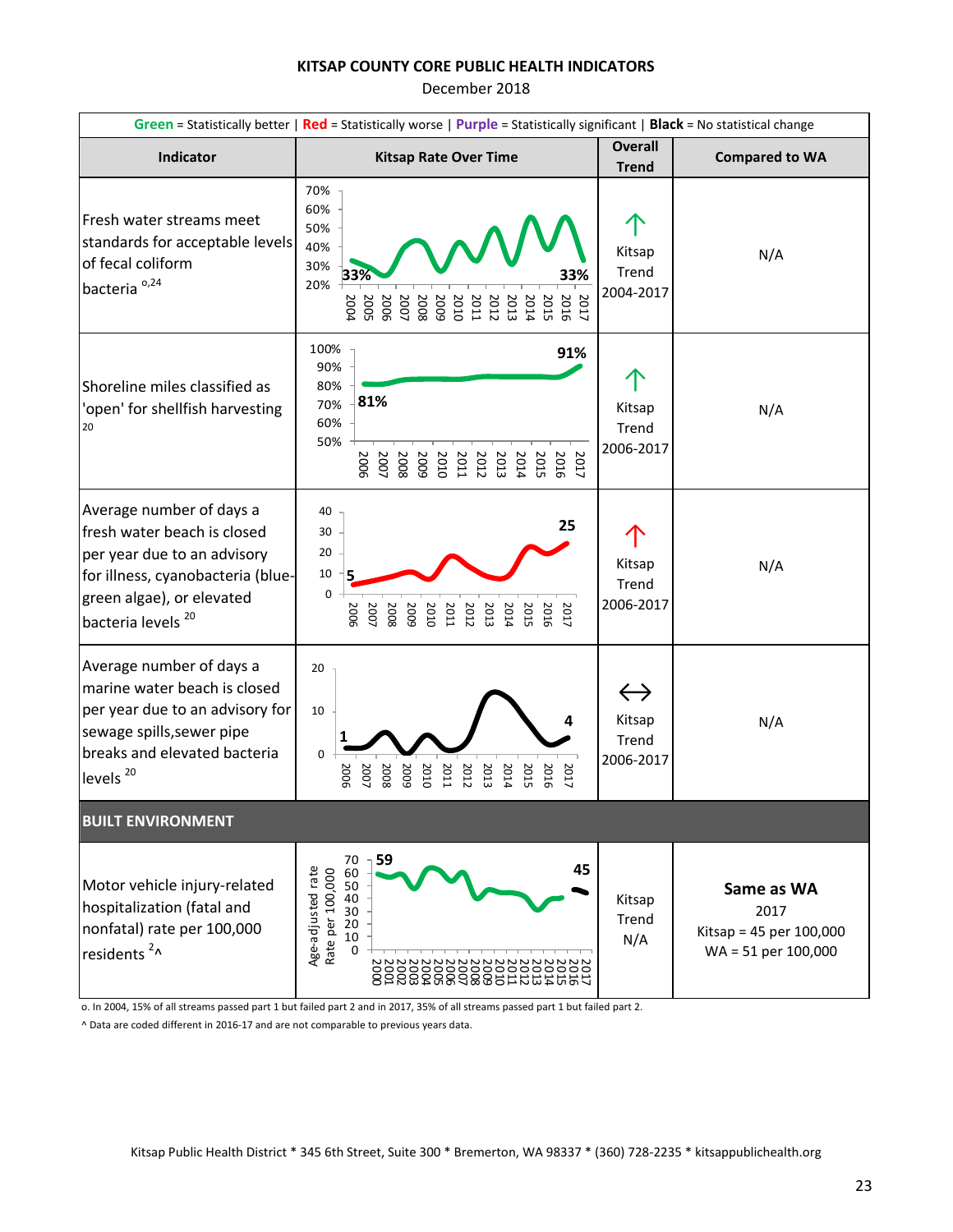December 2018

|                                                                                                | Green = Statistically better   Red = Statistically worse   Purple = Statistically significant   Black = No statistical change |                                                                                                                          |                                                                                       |  |  |  |  |  |  |
|------------------------------------------------------------------------------------------------|-------------------------------------------------------------------------------------------------------------------------------|--------------------------------------------------------------------------------------------------------------------------|---------------------------------------------------------------------------------------|--|--|--|--|--|--|
| Indicator                                                                                      | <b>Kitsap Rate Over Time</b>                                                                                                  | <b>Overall</b><br><b>Trend</b>                                                                                           | <b>Compared to WA</b>                                                                 |  |  |  |  |  |  |
| Fast food restaurant and<br>convenience store density per<br>100,000 residents <sup>1,25</sup> | 90<br>Rate per 100,000<br>80<br>70<br>60<br>66<br>50                                                                          | $\leftrightarrow$<br>Kitsap<br>65<br>Trend<br>2000-2016<br>$\begin{array}{c} 20000 \\ 20012 \\ 2011 \\ 2012 \end{array}$ | Same as WA<br>2016<br>Kitsap = $65$ per $100,000$<br>WA = 75 per 100,000              |  |  |  |  |  |  |
| Kitsap resident workers who<br>walk or bike to work <sup>8</sup>                               | 10%<br>3%<br>0%<br>2013<br>2006<br>2010<br>2011<br>2012<br>2014<br>2015<br>5009<br>2007<br>2008                               | 6%<br>$\leftrightarrow$<br>Kitsap<br>Trend<br>2006-2017<br>2017<br>2016                                                  | Same as WA<br>2017<br>Kitsap = $6%$<br>$WA = 4%$                                      |  |  |  |  |  |  |
| Youth (grade 8) who walk or<br>bike to school at least one day<br>per week <sup>15</sup>       | 40%<br>33%<br>30%<br>20%<br>2008<br>2012<br>2010<br>2014                                                                      | 31%<br>$\leftrightarrow$<br>Kitsap<br>Trend<br>2006-2016<br>2016                                                         | <b>Worse than WA</b><br>2016<br>Kitsap = $31%$<br>$WA = 38%$                          |  |  |  |  |  |  |
| <b>CRIME AND SAFETY</b>                                                                        |                                                                                                                               |                                                                                                                          |                                                                                       |  |  |  |  |  |  |
| Group A offense crime rate<br>per 100,000 residents <sup>p,1,26</sup>                          | 6,500<br>6,249<br>000 6,000<br>000 6,000<br>ate 5,500<br>ate 5,000<br>2013<br>N<br>2015<br>N<br>N<br>012<br><b>D14</b><br>016 | ↓<br>Kitsap<br>Trend<br>5,351<br>2012-2017<br>2017                                                                       | <b>Better than WA</b><br>2017<br>Kitsap = 5,351 per 100,000<br>WA = 6,913 per 100,000 |  |  |  |  |  |  |
| Households with firearms that<br>are loaded and unlocked* 9,14                                 | 30%<br>21%<br>20%<br>10%<br>2013<br>2014<br>2015                                                                              | 22%<br>Kitsap<br>Trend<br>N/A<br>2016                                                                                    | Same as WA<br>2016<br>Kitsap = $22%$<br>$WA = 21%$                                    |  |  |  |  |  |  |

p. The Group A offenses are major crimes, such as Animal Cruelty, Burglary, Destruction/Damage/Vandalism of Property, Drug/Narcotic Offenses, Homicide, Human Trafficking, Kidnapping/Abduction, Sex Offenses, Stolen Property, and Weapon Law Violations.

q. In 2015, 35% of Kitsap and 33% of WA households report having a firearm in or around the home.

\* Question was not asked in 2011, 2012, and 2014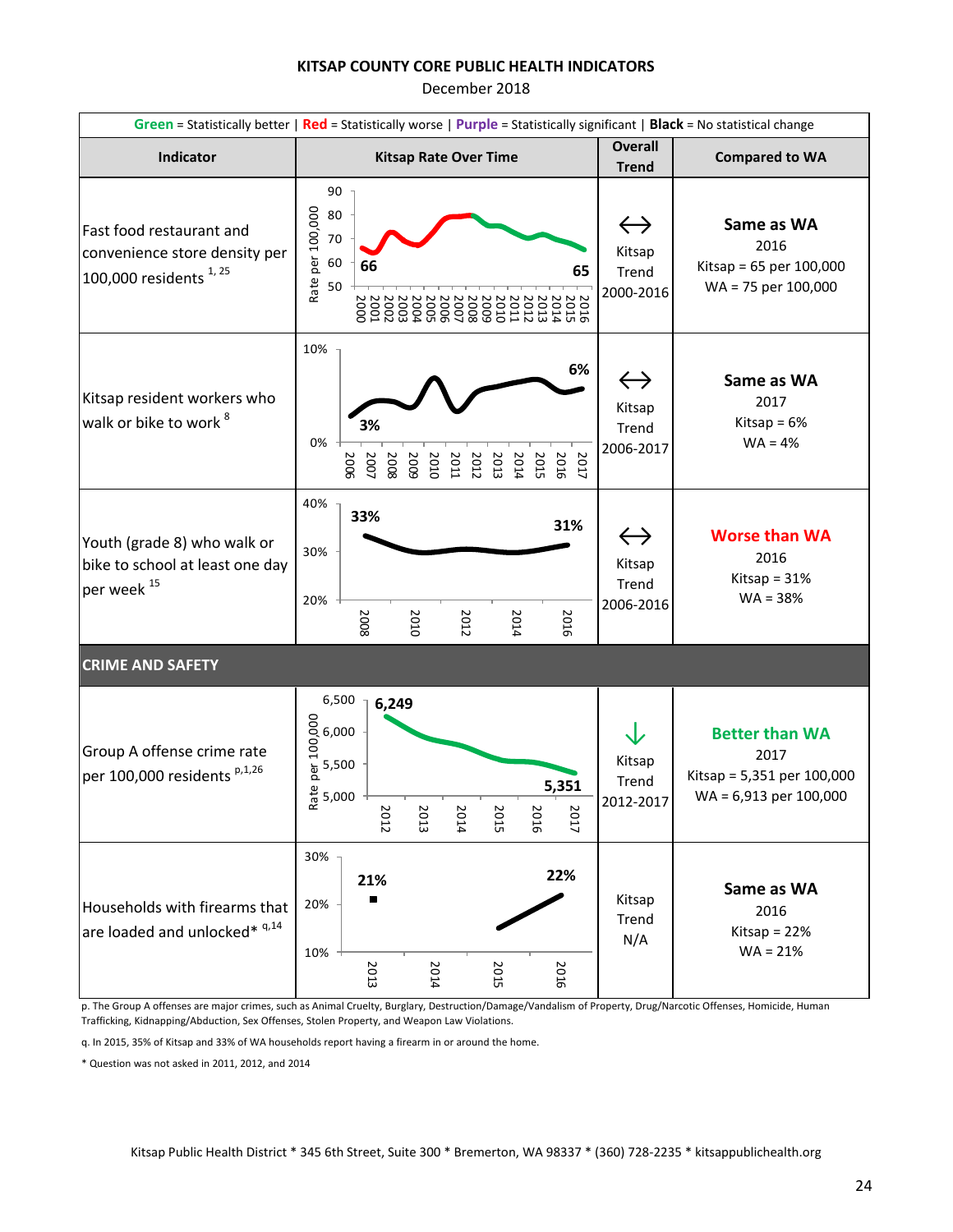December 2018

| <b>SOURCES</b>                                                                                                                                                                                                                                                                                                  |
|-----------------------------------------------------------------------------------------------------------------------------------------------------------------------------------------------------------------------------------------------------------------------------------------------------------------|
| -Office of Financial Management Population Estimates. Retrieved from http://www.ofm.wa.gov/pop/asr/default.asp                                                                                                                                                                                                  |
| <sup>2</sup> Washington State Department of Health. Center for Health Statistics. Comprehensive Hospitalization Abstract Reporting System. Community Health Assessment Tool<br>[Limited Access Online Query System].                                                                                            |
| <sup>3</sup> Washington State Department of Health. Center for Health Statistics. Abortion Reporting System - Report of Induced Termination of Pregnancy. Community Health<br>Assessment Tool [Limited Access Online Query System].                                                                             |
| Washington State Department of Health. Center for Health Statistics. Vital Statistics System - Washington State Certificate of Live Birth. Community Health Assessment Tool<br>[Limited Access Online Query System].                                                                                            |
| Washington State Department of Health. Center for Health Statistics. Vital Statistics System - Washington State Fetal Death Certificate. Community Health Assessment Tool<br>[Limited Access Online Query System].                                                                                              |
| Washington State Department of Health. Center for Health Statistics. Birth Certificate Data. [Analyzed by Kitsap Public Health District, Assessment & Epidemiology<br>Program].                                                                                                                                 |
| <sup>5</sup> Washington State Department of Health. Center for Health Statistics. Linked Birth and Death File. [Analyzed by Kitsap Public Health District, Assessment & Epidemiology<br>Program].                                                                                                               |
| <sup>6</sup> Washington State Department of Health. Center for Health Statistics. Death Certificate Data. [Analyzed by Kitsap Public Health District, Assessment & Epidemiology<br>Program].                                                                                                                    |
| 'Washington State Department of Health. STD Services Section. PHIMS-STD. Community Health Assessment Tool [Limited Access Online Query System].                                                                                                                                                                 |
| United States Census Bureau. American Community Survey. Retrieved from https://factfinder.census.gov/faces/nav/jsf/pages/index.xhtml.                                                                                                                                                                           |
| <sup>9</sup> Washington State Office of Superintendent of Public Instruction. Washington State Report Card. 2017 Data Files. Retrieved from<br>http://reportcard.ospi.k12.wa.us/DataDownload.aspx.                                                                                                              |
| <sup>10</sup> Washington State Office of Superintendent of Public Instruction. Education of Homeless Children and Youth. Retrieved from                                                                                                                                                                         |
| <sup>11</sup> US Department of Labor. Bureau of Labor Statistics. Local Area Unemployment Statistics. Retrieved from https://www.bls.gov/lau/.                                                                                                                                                                  |
| <sup>12</sup> Feeding America. Map the Meal Gap. Retrieved from http://map.feedingamerica.org/.                                                                                                                                                                                                                 |
| <sup>13</sup> Housing Solutions Center of Kitsap County. Homeless Management Information System. [Kitsap Community Resources, Personal Communication].                                                                                                                                                          |
| <sup>14</sup> Washington State Department of Health. Center for Health Statistics. Behavioral Risk Factor Surveillance System Data. [Analyzed by Kitsap Public Health District,<br>Assessment & Epidemiology Program].                                                                                          |
| <sup>15</sup> Washington State Department of Health. Washington State Office of the Superintendent of Public Instruction. Department of Social and Health Services. Liquor and<br>Cannabis Board. Healthy Youth Survey. [Analyzed by Kitsap Public Health District, Assessment & Epidemiology Program].         |
| <sup>16</sup> Washington State Health Care Authority. Medicaid Dental Service. Retrieved from https://www.hca.wa.gov/about-hca/dental-data.                                                                                                                                                                     |
| <sup>17</sup> Washington State Department of Health. Data and Statistical Reports. Health Data Visualization. Immunization Data Dashboards. Public Health Measures. Retrieved from<br>https://www.doh.wa.gov/DataandStatisticalReports/HealthDataVisualization/ImmunizationDataDashboards/PublicHealthMeasures. |
| <sup>18</sup> Washington State Department of Health. Data and Statistical Reports. Health Behaviors. Immunization. School Reports. Data Tables. Retrieved from<br>https://www.doh.wa.gov/DataandStatisticalReports/HealthBehaviors/Immunization.                                                                |
| <sup>19</sup> Kitsap Public Health District. Syringe Exchange Program Data. [Johanna Hanssen-Keller, Personal Communication].                                                                                                                                                                                   |
| <sup>20</sup> Kitsap Public Health District. Food and Living Environment Program Data. [Grant Holdcroft, Anne Moen, & Dayna Katula, Personal Communication].                                                                                                                                                    |
| <sup>21</sup> Washington State Department of Social and Health Services. Risk and Protection Profiles for Substance Abuse Prevention Planning. Retrieved from<br>https://www.dshs.wa.gov/sesa/research-and-data-analysis/community-risk-profiles.                                                               |
| <sup>22</sup> Puget Sound Clean Air Agency. Air Quality. [Mary Hoffman, Personal Communication].                                                                                                                                                                                                                |
| <sup>23</sup> Washington State Department of Health. Center for Health Statistics. Air Quality. Washington Tracking Network [Online Query System].                                                                                                                                                              |
| Kitsap Public Health District. Water Quality Program Data. [Grant Holdcroft, Personal Communication].                                                                                                                                                                                                           |
| <sup>25</sup> United States Census Bureau. County Business Patterns. Retrieved from https://www.census.gov/programs-surveys/cbp.html.                                                                                                                                                                           |
| <sup>26</sup> Washington State Association of Sheriff and Police Chiefs. Crime Statistics. Retrieved from http://www.waspc.org/index.php?c=Crime%20Statistics.                                                                                                                                                  |
| <sup>27</sup> Washington State Department of Health. Opioid Prescriptions and Drug Overdoses County Data. Retrieved from<br>https://www.doh.wa.gov/DataandStatisticalReports/HealthDataVisualization/OpioidPrescriptionsandDrugOverdosesCountyData.                                                             |
| <sup>28</sup> Washington State Drug Overdose Hospitalizations and Deaths, Opioid Hospitalizations Washington State Residents Drug Overdose Quarterly Report. Community Health<br>Assessment Tool [Online Query System].                                                                                         |
| <sup>29</sup> Washington State Department of Health. Opioid Overdose Deaths. [Mamadou Ndiaye, Personal Communication].                                                                                                                                                                                          |
| <sup>30</sup> Washington State Department of Health. Office of Infectious Disease. HIV. [Steven Erly, Personal Communication].                                                                                                                                                                                  |
| <sup>31</sup> Centers for Disease Control and Prevention, National Syndromic Surveillance Program, Electronic Suveillance System for the Early Notification of Community-based                                                                                                                                  |
| Epidemics (ESSENCE), v 1.21 (Fall 2017) [Online Query System]                                                                                                                                                                                                                                                   |

<sup>2</sup>United States Environmental Protection Agency. Air Quality Index Report. Retrieved from https://www.epa.gov/outdoor-air-quality-data/air-quality-index-report.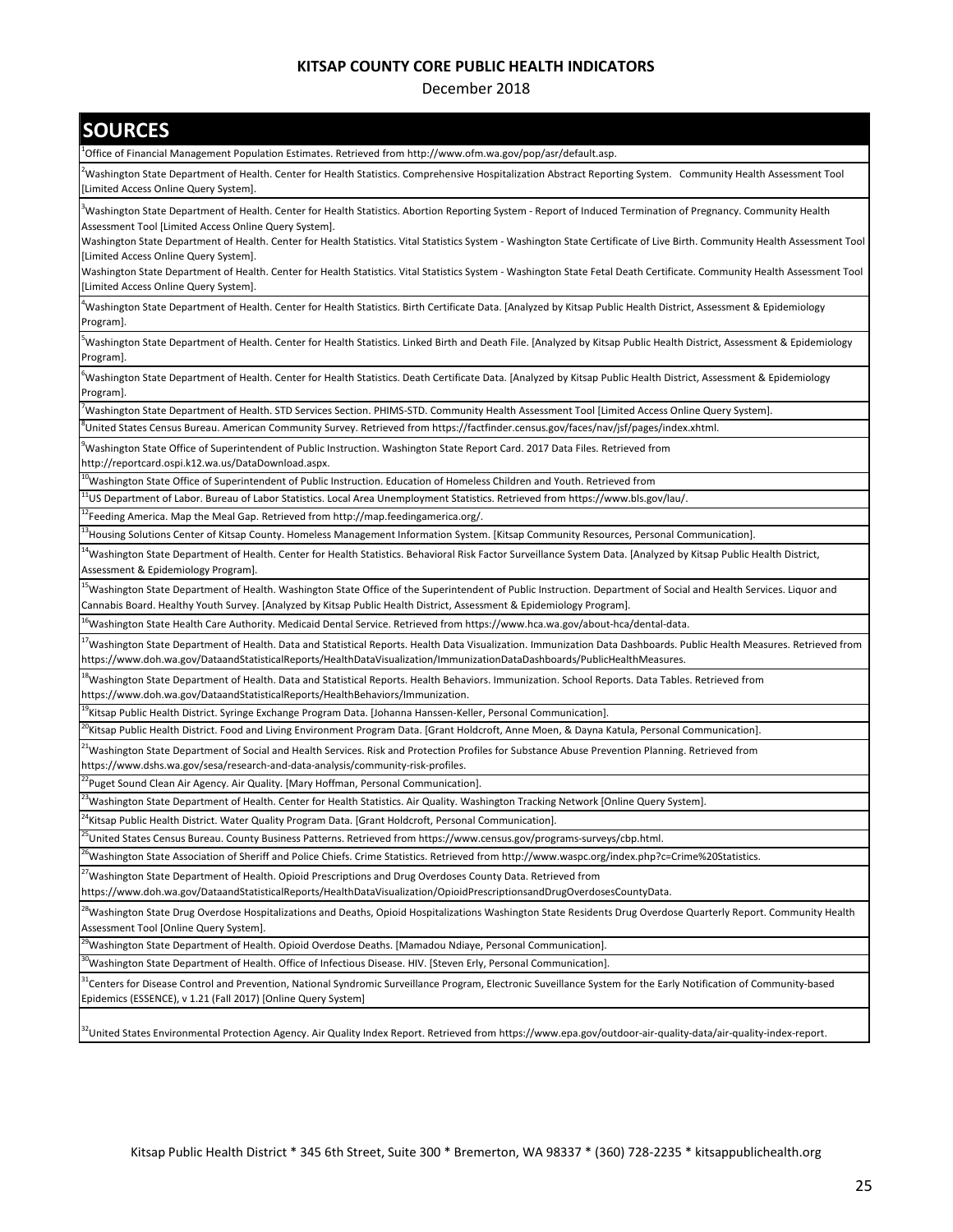#### **December 2018**

### **BACKGROUND INFORMATION**

### **INDICATORS**

#### What is an indicator?

An indicator is a measurement that reflects the status of a system, a measure of health status or a health outcome.

Indicator Selection Criteria\*:

**Worth measuring**: indicator measures an important aspect of the public's health

**Readily understood** by people who need to act: policy makers, community leaders, health care

**Compelling** enough to lead to action

**Able to be improved**: feasible actions have been identified and shown to impact the indicator

**Trackable over time:** defined in such a way that changes over time are likely to reflect interventions rather than changes in definitions

\*Institute of Medicine, Leading Health Indicators for Healthy People 2010: Final Report. 1999.

#### **DATA SOURCES**

### **Washington State Office of Financial Management**

The Office of Financial Management produces annual population estimates based on Census data by age, gender, race, ethnicity and geography.

#### **Washington State Department of Health Community Health Assessment Tool (CHAT)**

The Community Health Assessment Tool (CHAT) is an online repository of public health data maintained by the WA State Department of Health and available to local public health assessment staff. CHAT includes: birth risk factors, cancer incidence, communicable diseases, sexually transmitted diseases, tuberculosis, fertility, hospitalizations, infant mortality, fetal death, life expectancy, mortality, population and pregnancy and abortion data. Sexually transmitted disease cases include only confirmed classification. CHAT also links to an opioid surveillance report.

### **U.S. Census and American Community Survey**

The Census and American Community Survey collect data about population, housing and economy. The Census is conducted every 10 years; the American Community Survey is conducted annually in communities with populations of >60,000.

### **Washington State Office of the Superintendent of Public Instruction**

The Office of the Superintendent of Public Instruction provides high school graduation, students experiencing homelessness, and students eligible for free and reduced-priced meals data. Free/reduced priced meals data have some limitations. First, eligible students might be underrepresented, as those not signed up in October would not be counted. Eligibility status might change during the school year resulting in an under or overestimate of program participants. Children who are not enrolled in school, are home-schooled, or attend private schools were not included.

### **Vital Statistics Databases**

The Kitsap Public Health District maintains vital statistics databases with information about all county resident births and deaths. Data are obtained every year from the Washington State Department of Health. A limitation of vital statistics data is that some information may be missing from the reporting forms and therefore from the database. Death data are limited by the inconsistency and incompleteness of reported causes of death (usually done by the attending physician) and demographics (usually reported by family).

### **Bureau of Labor Statistics**

The U.S. Department of Labor's Bureau of Labor Statistics produces annual Local Area Unemployment Statistics.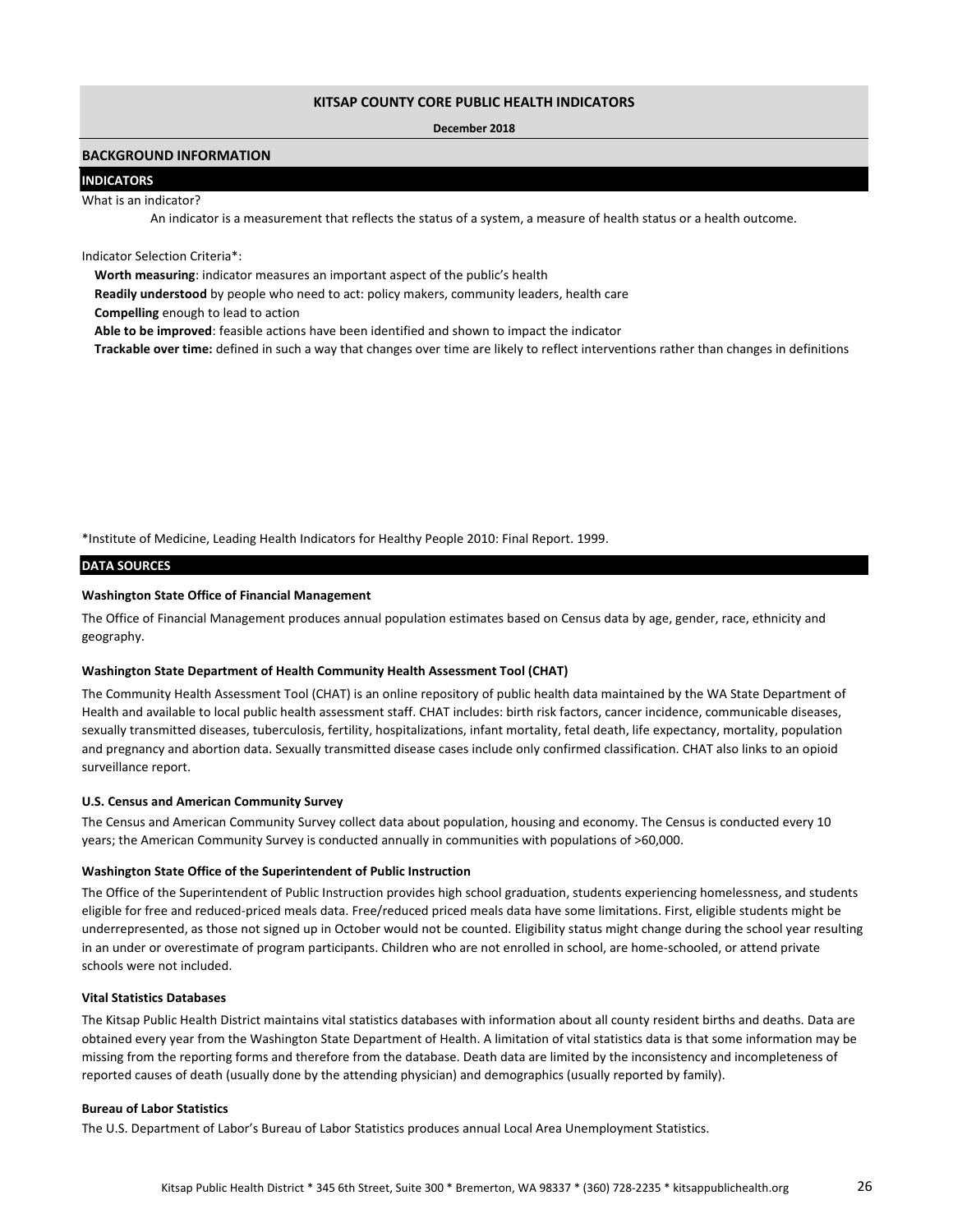### **December 2018**

### **Feeding America**

Feeding America provides Map the Meal Gap research about hunger across America. They analyze the relationship between food insecurity and indicators of food insecurity and child food insecurity (poverty, unemployment, homeownership, etc.) at the state level then develop county level estimates.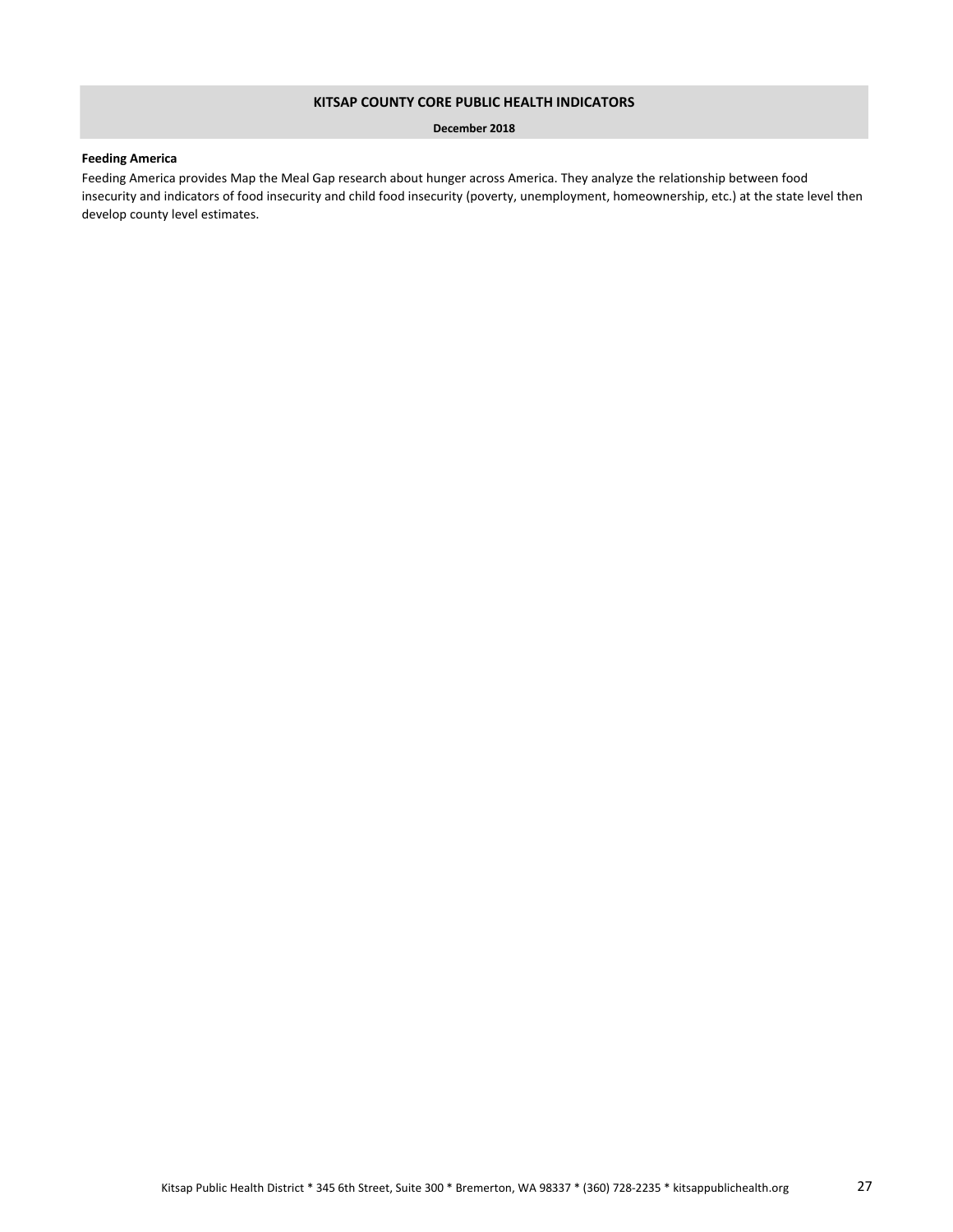### **December 2018**

### **Housing Solutions Center of Kitsap County**

The Housing Solutions Center of Kitsap County offers individuals and families who are homeless or at risk of becoming homeless a one-stop location to access all forms of housing assistance. Client information is input into the online Homeless Management Information System.

#### **Behavioral Risk Factor Surveillance System**

The Behavioral Risk Factor Surveillance System (BRFSS) is an annual land-line telephone survey – expanded to include cell phones beginning in 2011 - conducted continuously throughout the year. It is a collaborative effort of the Centers for Disease Control and the Washington State Department of Health. The survey collects information from adults on health conditions, health-related behaviors, and risk and protective factors. The survey has several limitations. First, individuals without land lines or cellular telephones are not included. Surveys are conducted in English and Spanish only. Potential respondents are not always available or willing to participate. Because the survey relies on respondent's own report, some data may be under or overestimated. 2011 is the historical baseline for trend overtime due to methodological changes in the survey administration and statistical weighting. Data prior to 2011 are no longer presented in these indicators.

#### **Healthy Youth Survey**

The Healthy Youth Survey is conducted every two years among youth in grades 6, 8, 10 and 12. It is a collaborative effort of the Office of the Superintendent of Public Instruction, the Washington State Department of Health, the Washington State Department of Social and Health Services, the Liquor and Cannabis Board, the Educational Service Department and local health departments. The survey is voluntary and anonymous. The survey gathers reliable and current data about the perceptions, behaviors, and influences of youth on key topics affecting them. Because the survey relies on respondent's own report, some data may be under or overestimated.

#### **Washington State Health Care Authority**

The Washington State Health Care Authority purchases health care for more than 2 million Washington residents through two programs — Washington Apple Health (Medicaid) and the Public Employees Benefits Board (PEBB) Program. They provide Medicaid and PEBB reports, and annual data on eligible clients receiving dental services by maps, counties, and service type.

#### **Washington State Department of Health Immunization Program**

The Washington State Department of Health Immunization Program has data from two sources: 1) Washington State Immunization Information System (IIS) which is a lifetime registry tracking immunization records for people of all ages in WA. Healthcare providers voluntary report immunizations for their patients so estimates of immunization coverage are likely lower than the true rate; and 2) Washington State School Immunization Data which are data reported by schools for numbers of children entering kindergarten with a complete, conditional, out of compliance (incomplete) immunization series, or exempt status. School data are collected from parents and not verified with health care providers. Thus, numbers might be under or overestimates as parents might not recall or know the exact immunization status of their child. Beginning in July 2011, a parent reporting exempt status must provide a letter signed by their health care provider or proof of membership in a church or religious group that does not allow medical treatment.

### **Washington State Department of Health, Infectious Disease Assessment Unit**

All diagnoses of chronic Hepatitis C, HIV and AIDS must be reported to the local health jurisdiction (WAC 246-101) who in turn must report the case to the Washington State Department of Health. WA DOH maintains a database of Hepatitis C cases, deduplicated individuals living with HIV or AIDS and information on other infectious diseases.

### **Kitsap Public Health District Syringe Exchange Program**

Program offers safe, clean exchange of syringes.

### **United States Environmental Protection Agency**

The US EPA has an online air quality index report with annual summary information including maximum AQI values and the count of days in each AQI category.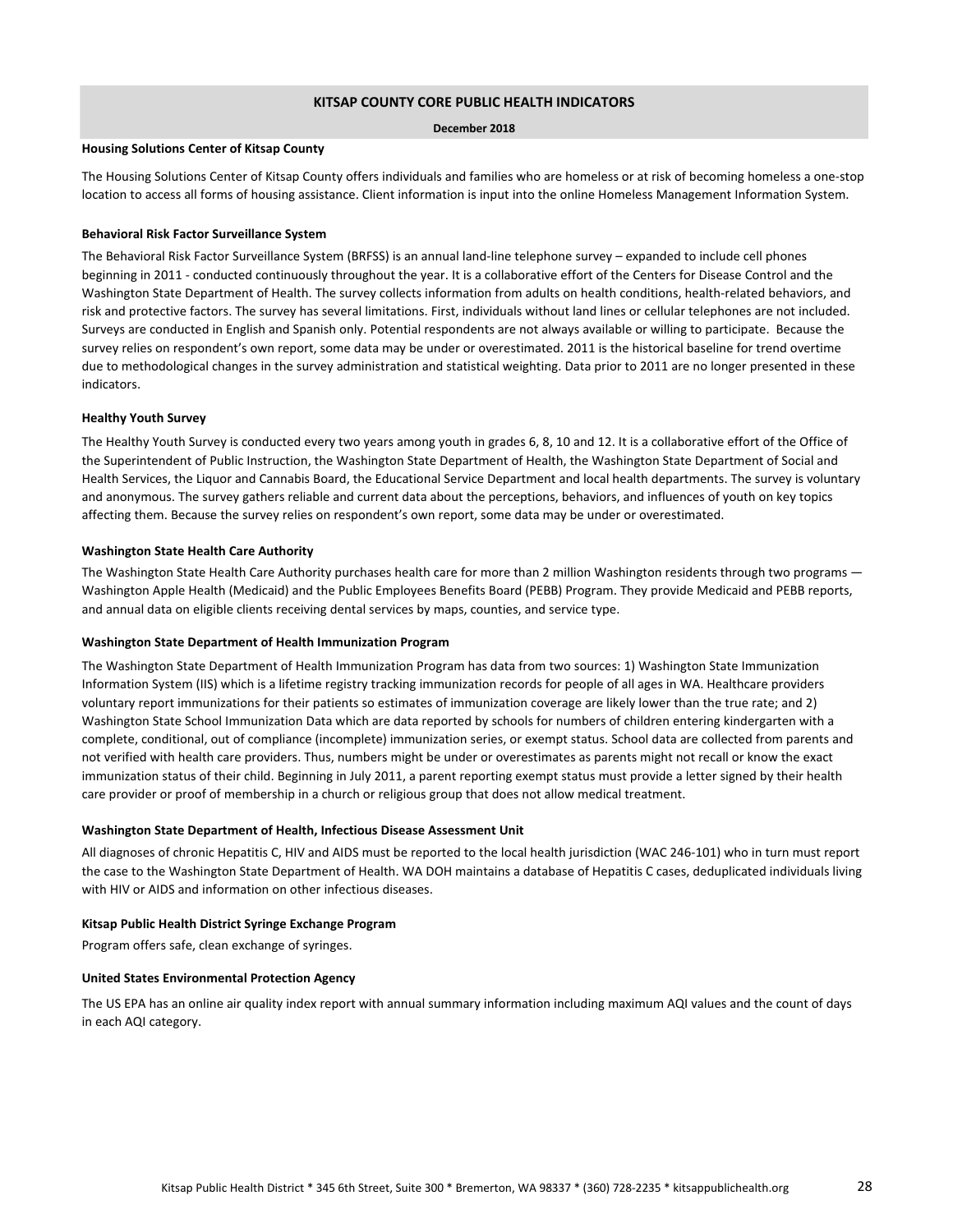#### **December 2018**

### **Kitsap Public Health District Food and Living Environment Program**

The Kitsap Public Health District Food and Living Environment Program inspects food establishments annually. The number of routine inspections differs by establishment type and size. A red violation indicates high risk for food contamination threats to human health and requires follow-up correction. The Food and Living Environment Program also annually inspects lakes and marine waters for elevated bacteria levels that can cause threats to human health. If bacteria levels are elevated, an advisory will be issued for the body of water until bacteria levels are no longer elevated. In addition, they collect and test shellfish for marine biotoxins. Shorelines are closed to shellfish harvesting when toxin levels exceed safe levels and re-opened once two consecutive samples demonstrate that toxin levels are safe.

#### **Washington State Department of Social and Health Services Risk and Protection Profiles for Substance Abuse Prevention Planning**

The Washington State Department of Social and Health Services publishes biannual Risk and Protection Profiles for Substance Abuse Prevention Planning. These profiles are comprehensive time-series collections of data related to substance use and abuse, and the risk factors that predict substance use among youth. The data are organized and presented within a risk and protective factor framework used across the state by substance abuse prevention planners.

#### **Puget Sound Clean Air Agency**

EPA calculates the Air Quality Index (AQI) for five major air pollutants regulated by the Clean Air Act: ground-level ozone, particle pollution (also known as particulate matter), carbon monoxide, sulfur dioxide, and nitrogen dioxide. For each of these pollutants, EPA has established national air quality standards to protect public health. The AQI indicates "Good" days when air quality is considered satisfactory and air pollution poses little or no risk. . The Puget Sound Clean Air Agency collects air quality data in Kitsap County. Particulate Matter (PM) 2.5 is the only pollutant of concern in Kitsap County, so when daily PM2.5 is below 13.4 μ/m3, set by the Washington Air Quality Advisory (WAQA), the AQI is "Good." From 2001 – April 2012 data were collected at the Meadowdale monitoring station and from May 2012 to present at the Spruce monitoring station. Stations report a daily average of micrograms per cubic meter of particulate matter 2.5 calculated from a minimum of 18 1-hour averages. The data are limited to the days a daily average was calculable.

#### **Washington Tracking Network**

The Washington Tracking Network (WTN) is a public website managed by the WA State Department of Health with data and information about environmental health hazards, population characteristics, and health outcomes. This source has more than 350 measures listed regarding climate and health, community, environment, exposure, and health.

#### **Kitsap Public Health District Water Quality Program**

The Kitsap Public Health District Water Quality Program collects water quality samples and data at stream monitoring stations. Water samples are collected at established stations 12 times annually using a stratified random sampling strategy to designate the date and time of sample collection. Data representativeness, completeness, and comparability are achieved through consistent sampling methodology and documentation. The data set may be limited by variations in equipment performance and environmental conditions.

#### **U.S. Census County Business Patterns**

The Census provides data on the number of establishments, employment, and payroll. Establishments are classified according to the North American Industry Classification System (NAICS).

#### **Washington State Association of Sheriff and Police Chiefs**

The Washington State Association of Sheriff and Police Chiefs annually produces the Crime in Washington report compiled from monthly reports submitted by individual law enforcement agencies. These data have several limitations. First, the amount and type of crime reported may differ due to reporting practices, law enforcement policies, population characteristics, and attitudes. Crime may not be accurately depicted, as the varying severity of offenses is not taken into account. The Port Gamble S'Klallam Tribal and Suquamish Tribal Police Departments do not provide data. In 2012, WASPC began reporting data based on the National Incident Based Reporting System (NIBRS) which includes group A offences in three categories: crimes against people, crimes against property, and crimes against society. Not all Washington State jurisdictions have switched to NIBRS and are therefore not included in the state rate; the Kitsap County Sheriff and all 4 city police departments are included.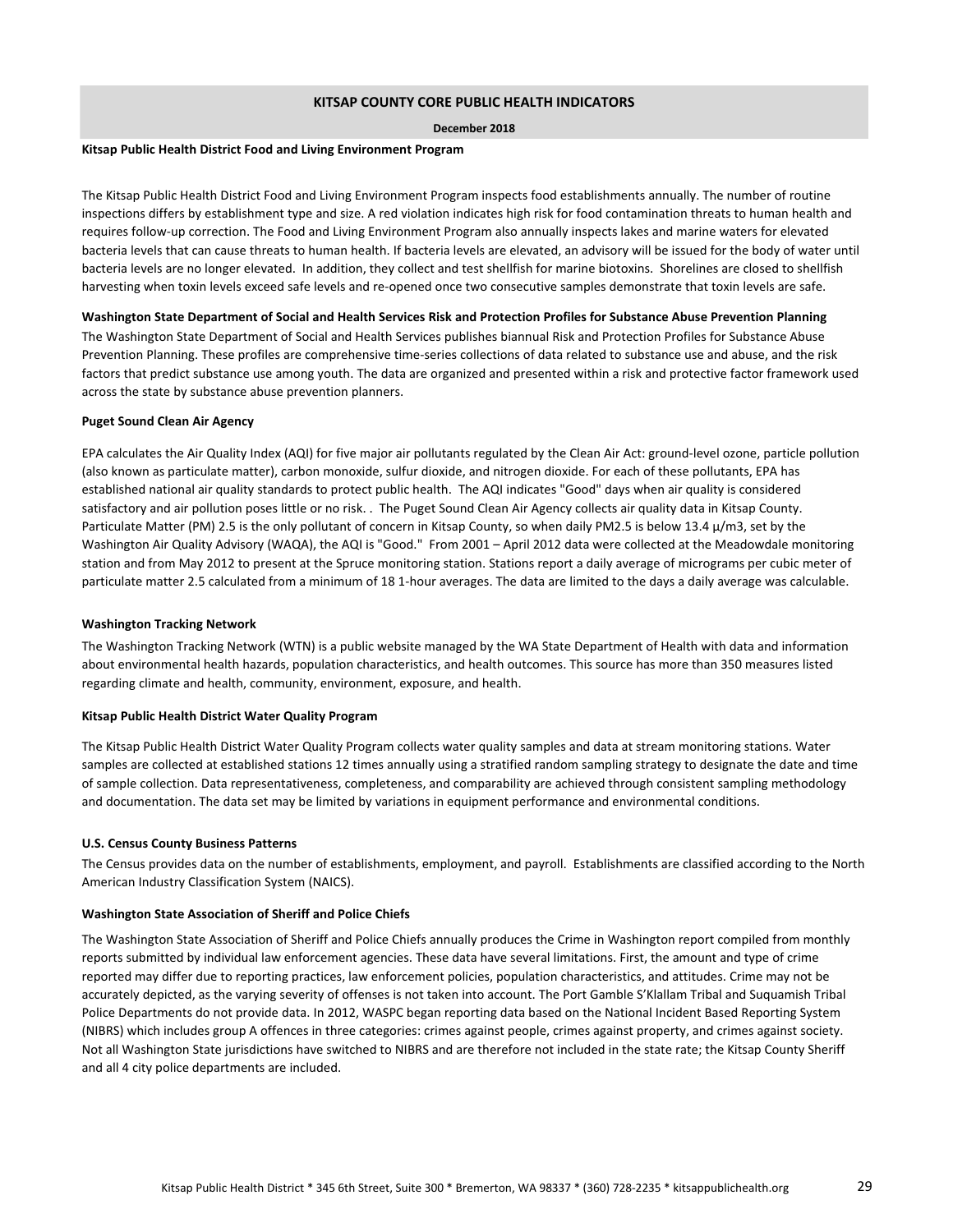#### **December 2018**

**Electronic Suveillance System for the Early Notification of Community-based Epidemics (ESSENCE)**

ESSENCE provides near real-time access to data for emergency department, urgent care and primary care visits.

### **DATA DETAILS**

Two distinct types of data have been used to calculate the values reported in the Kitsap County Core Public Health Indicators: survey and incidence. All data in the indicator report are 'rounded' to the nearest whole number. When there are a small number of events in any given year, the reliability of the statistical estimate is evaluated using the relative standard error (RSE). When the RSE is large, the estimates are imprecise (RSE is >30%, the estimate will be presented for 2- or 3-year periods rather than single years, in order to reduce the RSE below 30%).

### **Survey Data**

Survey data are acquired through population surveys, in which a segment or portion of the population of interest is surveyed. Surveys are conducted because it is unrealistic to obtain information from the whole population of interest. Using statistical methods, the answers of those surveyed can be generalized to describe the entire population of interest. This method assumes that the group surveyed is statistically the same as the population it represents.

Survey data are reported as proportions (percentages) rather than counts (raw numbers). Proportions are comparable across groups and time. Examples of survey data include: current smokers, physical activity, air quality, etc.

They are calculated as follows: *(Number with specific answer / Total answering the question) x 100*

### **Incidence Data**

Incidence data are counts of new events that occur to members of a specific group during a specific time period. Incidence data are reported as a rate. Rates are comparable across groups and time. Examples of incidence data include: suicide death rate and Chlamydia and Gonorrhea rates.

They are calculated as follows: *(Number of new events / Total persons with potential for event) x 100,000*

#### **Confidence Intervals**

A confidence interval (CI) is a range of values that describes the uncertainty surrounding a calculated value. We use confidence intervals as one way to represent how 'real' a value is. For this report we used a probability of 95% such that, if we were to repeatedly calculate new values using exactly the same procedures, 95 out of 100 values would be considered 'real' by falling within the range described by the confidence interval. Interpretation of values should be done with greater caution when confidence intervals are wide as this indicates increased variability in the data.

#### **Trends**

To evaluate trend over time, all available data values from earliest to recent year for an indicator are analyzed for a statistical trend over time using Joinpoint Regression Program 4.6.0.0 April, 2018. These values are also shown in a trend line graph. At times, the earliest and recent data values might indicate a certain trend direction; however, the trend over time analysis takes into account all values and not just the endpoints. When an increasing or decreasing trend arrow is present, it means that the p-value is <0.05 for the trend test. As described in the first paragraph of this section on the previous page, when the RSE is >30%, the estimate will be presented using 2- or 3-year periods, likewise the trend will be run on 2- or 3-year periods of data. Trends are only run when 4 years of data or more are available.

#### **Statistically Significant**

Statistically significant is a term used to when there is a true difference between two or more compared data. Data is statistically significant if a statistical test deems that a difference found is not due to chance.

#### **Age-adjusted Rate**

Age-adjusted rate is used to make populations with different age structures comparable. When comparing populations, differences in data rates could appear inflated or deflated if not age adjusted. This occurs because one population may have more adolescent residents while another may have more elderly residents. Adjusting and standardizing the age distribution in a population makes these two populations comparable.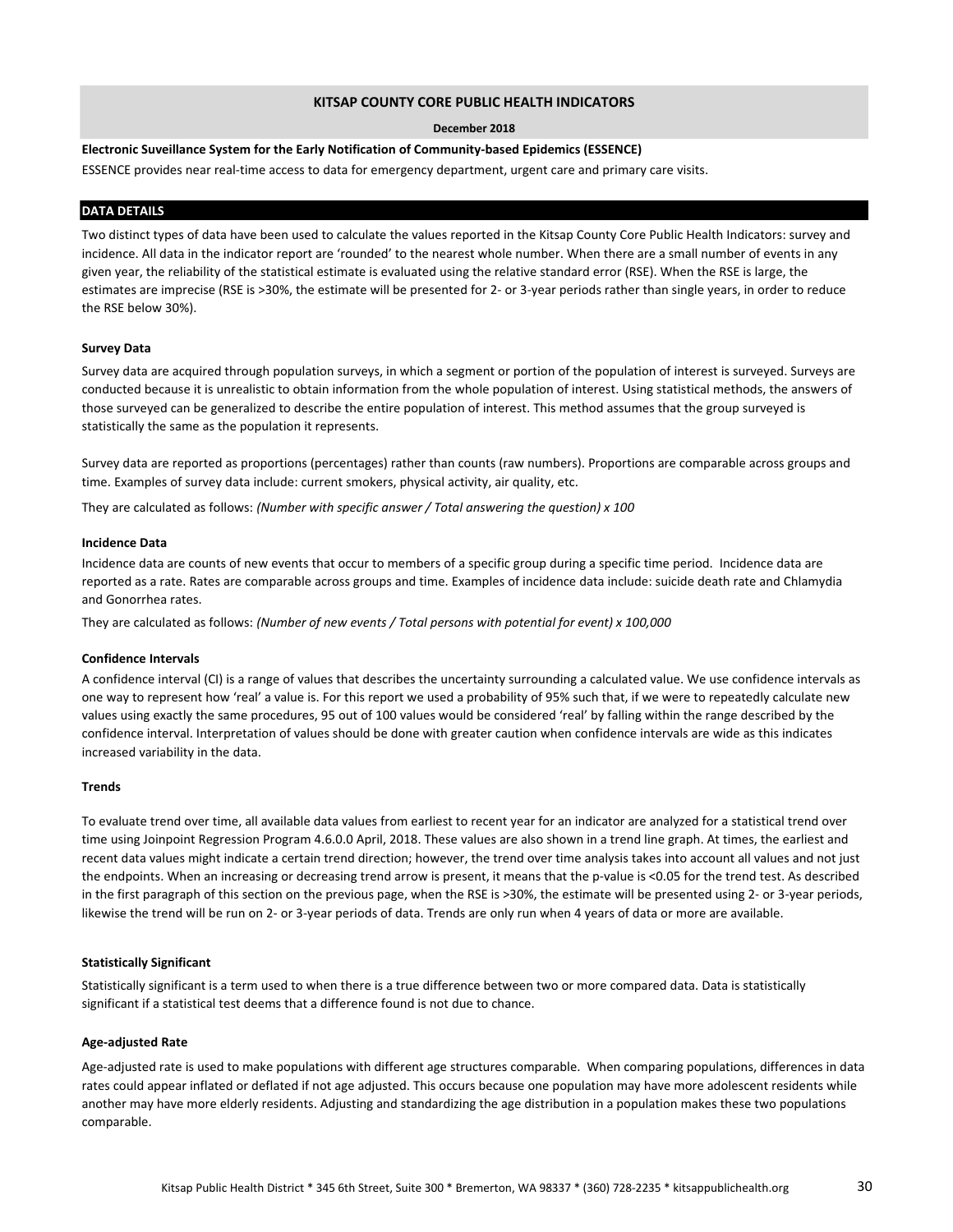|                                                                  |           |              |                  |                   |                |                         |                | Statistical %<br>Change Over<br>Time/<br>Statistical |
|------------------------------------------------------------------|-----------|--------------|------------------|-------------------|----------------|-------------------------|----------------|------------------------------------------------------|
|                                                                  |           |              |                  |                   |                | 95% Confidence Interval | Comparison     |                                                      |
| Indicator                                                        | Location  | Year         | Number           | Total             | Rate           | Lower                   | Upper          | to WA                                                |
|                                                                  | Kitsap    | 2000         | 3955             | 48013             | 82.4           | 79.8                    | 85.0           |                                                      |
| Pregnancy rate per 1,000 women (ages<br>$(15-44)$                |           | 2016         | 3689             | 41936             | 88.0           | 85.2                    | 90.9           |                                                      |
|                                                                  | <b>WA</b> | 2016         | 108086           | 1400255           | 77.2           | 76.7                    | 77.7           | p<0.05                                               |
|                                                                  | Kitsap    | 2000-02      | 61               | 8996              | 6.8            | 2.5                     | 13.7           |                                                      |
| Infant mortality rate per 1,000 live births                      |           | 2014-16      | 41               | 9276              | 4.4            | 1.1                     | 10.2           |                                                      |
|                                                                  | <b>WA</b> | 2014-16      | 1223             | 269317            | 4.5            | 1.1                     | 10.2           | $\overline{\phantom{a}}$                             |
| Premature death rate per 100,000                                 | Kitsap    | 2000         | 696              | 219997            | 345.4          | 320.1                   | 372.3          | $-1.2%$                                              |
| residents (<75 years old; age-adjusted)                          |           | 2017         | 950              | 243908            | 269.4          | 251.3                   | 288.9          |                                                      |
|                                                                  | <b>WA</b> | 2017<br>2005 | 25127<br>2540    | 6873380<br>7200   | 292.8<br>35.3% | 289.0<br>34.2%          | 296.5<br>36.4% | p<0.05                                               |
| Children aged 3-4 enrolled in early                              | Kitsap    | 2017         | 3067             | 7057              | 43.5%          | 42.3%                   | 44.6%          |                                                      |
| education programs                                               | <b>WA</b> | 2017         | 83521            | 191795            | 43.5%          | 43.3%                   | 43.8%          | --                                                   |
|                                                                  |           | 2010-11      | 2737             | 3215              | 85.1%          | 83.9%                   | 86.3%          |                                                      |
| High school graduation rate (5-year                              | Kitsap    | 2016-17      | 2403             | 2780              | 86.4%          | 85.1%                   | 87.7%          |                                                      |
| cohort)                                                          | <b>WA</b> | 2016-17      | 67188            | 81562             | 82.4%          | 82.1%                   | 82.6%          | p<0.05                                               |
| Adults aged 25 and older with more than<br>high school education | Kitsap    | 2005         | 101768           | 153728            | 66.2%          | 66.0%                   | 66.4%          |                                                      |
|                                                                  |           | 2017         | 132452           | 184874            | 71.6%          | 71.4%                   | 71.8%          |                                                      |
|                                                                  | <b>WA</b> | 2017         | 3529721          | 5101968           | 69.2%          | 69.1%                   | 69.2%          | $\overline{\phantom{a}}$                             |
| Women who gave birth with more than                              | Kitsap    | 2000         | 1571             | 3008              | 52.2%          | 50.4%                   | 54.0%          | 1.8%                                                 |
| high school education                                            |           | 2017         | 2058             | 2947              | 69.8%          | 68.2%                   | 71.5%          |                                                      |
|                                                                  | <b>WA</b> | 2017         | 57780            | 86171             | 67.1%          | 66.7%                   | 67.4%          | p<0.05                                               |
|                                                                  | Kitsap    | 2000         | 100651           | 105983            | 95.0%          | 94.8%                   | 95.1%          |                                                      |
| Civilian adults currently employed                               |           | 2017         | 115166           | 121104            | 95.1%          | 95.0%                   | 95.2%          |                                                      |
|                                                                  | <b>WA</b> | 2017<br>2005 | 3578007<br>19599 | 3754871<br>231389 | 95.3%<br>8.5%  | 95.3%<br>8.4%           | 95.3%<br>8.6%  | p<0.05                                               |
| Residents living below 100% of poverty                           | Kitsap    | 2017         | 20068            | 258901            | 7.8%           | 7.7%                    | 7.9%           |                                                      |
|                                                                  | <b>WA</b> | 2017         | 802159           | 7273713           | 11.0%          | 11.0%                   | 11.1%          | p<0.05                                               |
|                                                                  |           | 2005         | 2700             | 42713             | 6.3%           | 6.1%                    | 6.6%           |                                                      |
| Youth (ages 5-17) living below 100% of                           | Kitsap    | 2017         | 3586             | 39335             | 9.1%           | 8.8%                    | 9.4%           |                                                      |
| poverty                                                          | <b>WA</b> | 2017         | 168506           | 1175731           | 14.4%          | 14.4%                   | 14.4%          | p<0.05                                               |
|                                                                  | Kitsap    | 2005         | 1158             | 25972             | 4.5%           | 4.2%                    | 4.7%           |                                                      |
| Older adults (age 65 and older) living<br>below 100% of poverty  |           | 2017         | 2766             | 45656             | 6.1%           | 5.8%                    | 6.3%           |                                                      |
|                                                                  | <b>WA</b> | 2017         | 88239            | 1097985           | 85.0%          | 8.0%                    | 8.1%           | p<0.05                                               |
|                                                                  | Kitsap    | 2012         | 4442             | 33400             | 13.3%          | 12.9%                   | 13.7%          | -2.2%                                                |
| Residents experiencing food insecurity                           |           | 2016         | 31820            | 257488            | 12.4%          | 12.2%                   | 12.5%          |                                                      |
|                                                                  | WA        | 2016         | 872720           | 7288000           | 12.0%          | 12.0%                   | 12.0%          | p<0.05                                               |
| Public school students (grades K-12)                             | Kitsap    | 2000-01      | 10171            | 41680             | 24.4%          | 24.0%                   | 24.8%          | 2.6%                                                 |
| enrolled in free or reduced lunch<br>program                     |           | 2017-18      | 11821            | 36540             | 32.3%          | 31.9%                   | 32.8%          |                                                      |
|                                                                  | <b>WA</b> | 2017-18      | 465407           | 1099409           | 42.3%          | 42.2%                   | 42.4%          | p<0.05                                               |
| Civilian births paid by Medicaid                                 | Kitsap    | 2000<br>2017 | 845<br>874       | 2183<br>2194      | 38.7%<br>39.8% | 36.7%<br>37.8%          | 40.8%<br>41.9% | 0.5%                                                 |
|                                                                  | WA        | 2017         | 34454            | 82066             | 42.0%          | 41.6%                   | 42.3%          | $\overline{\phantom{a}}$                             |
|                                                                  |           |              |                  |                   |                |                         |                |                                                      |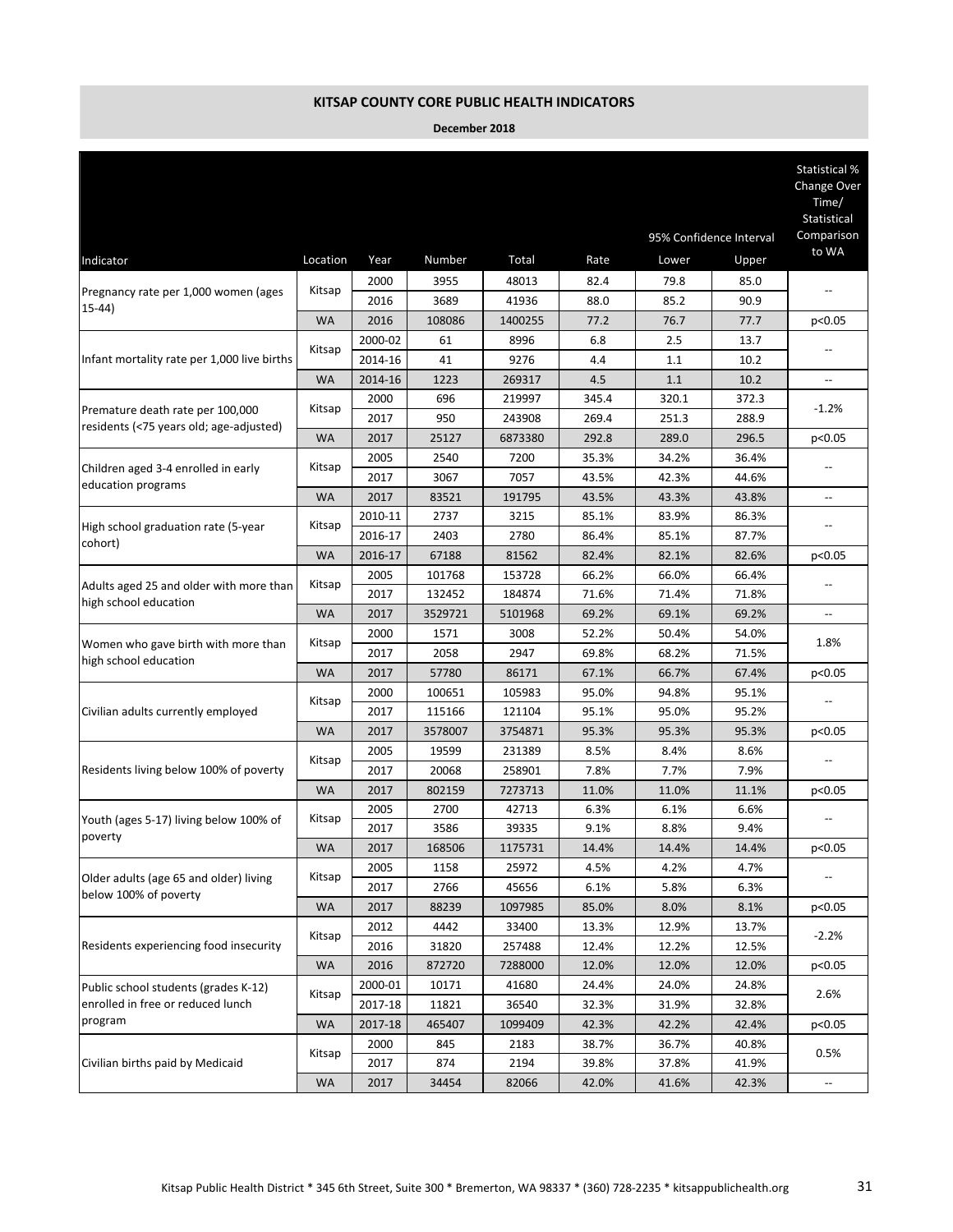|                                                                            |           |                |            |         |         | 95% Confidence Interval |         | Statistical %<br>Change Over<br>Time/<br>Statistical<br>Comparison |
|----------------------------------------------------------------------------|-----------|----------------|------------|---------|---------|-------------------------|---------|--------------------------------------------------------------------|
| Indicator                                                                  | Location  | Year           | Number     | Total   | Rate    | Lower                   | Upper   | to WA                                                              |
|                                                                            |           | 2005           | 29337      | 89650   | 32.7%   | 32.4%                   | 33.0%   |                                                                    |
| Households spending 30% or more of                                         | Kitsap    | 2017           | 31107      | 102558  | 30.3%   | 30.0%                   | 30.6%   | $-1.4%$                                                            |
| monthly income on housing costs                                            | <b>WA</b> | 2017           | 902250     | 2769784 | 32.6%   | 32.5%                   | 32.6%   | --                                                                 |
| Individuals currently or imminently                                        |           | 2011           | 3881       | 253900  | 1.5%    | 1.5%                    | 1.6%    |                                                                    |
| experiencing homelessness and seeking                                      | Kitsap    | 2017           | 5592       | 264300  | 2.1%    | 2.1%                    | 2.2%    | $\overline{a}$                                                     |
| housing                                                                    | <b>WA</b> | <b>NO DATA</b> |            |         |         |                         |         | N/A                                                                |
|                                                                            |           | 2006-07        | 316        | 39033   | 0.8%    | 0.7%                    | 0.9%    |                                                                    |
| Public school students experiencing                                        | Kitsap    | 2016-17        | 1144       | 35926   | 3.2%    | 3.0%                    | 3.4%    | 12.8%                                                              |
| homelessness (age 5-17)                                                    | <b>WA</b> | 2016-17        | 40934      | 1102579 | 3.7%    | 3.7%                    | 3.7%    | p<0.05                                                             |
|                                                                            |           |                |            |         |         |                         |         | N/A                                                                |
| Civilian adults aged 19-64 report having<br>health insurance               | Kitsap    | 2017           | 140469     | 148290  | 94.7%   | 94.6%                   | 94.8%   |                                                                    |
|                                                                            | <b>WA</b> | 2017           | 4069559    | 4461995 | 91.2%   | 91.2%                   | 91.2%   | p<0.05                                                             |
|                                                                            | Kitsap    | 2009           | 25144      | 228939  | 11.0%   | 10.9%                   | 11.1%   | 8.2%                                                               |
| Population enrolled in Medicaid                                            |           | 2017           | 32411      | 252254  | 12.8%   | 12.7%                   | 13.0%   |                                                                    |
|                                                                            | <b>WA</b> | 2017           | 1289629    | 7299812 | 17.7%   | 17.6%                   | 17.7%   | p<0.05                                                             |
| Population enrolled in Medicare                                            | Kitsap    | 2009           | 21644      | 228939  | 9.5%    | 9.3%                    | 9.6%    | 4.6%                                                               |
|                                                                            |           | 2017           | 33301      | 252254  | 13.2%   | 13.1%                   | 13.3%   |                                                                    |
|                                                                            | <b>WA</b> | 2017           | 929027     | 7299812 | 12.7%   | 12.7%                   | 12.8%   | $\overline{\phantom{a}}$                                           |
| Adults report having visited a dentist or                                  | Kitsap    | 2011           | 154        |         | 63.6%   | 54.3%                   | 72.0%   | N/A                                                                |
| dental clinic in the past 12 months                                        |           | 2016           | 332        |         | 73.1%   | 67.0%                   | 78.4%   |                                                                    |
|                                                                            | <b>WA</b> | 2016           | 10089      |         | 68.2%   | 67.2%                   | 69.2%   | $\overline{a}$                                                     |
| Youth (grade 8) report having had a                                        | Kitsap    | 2006           | 857        | 1159    | 73.9%   | 71.3%                   | 76.4%   | 1.7%                                                               |
| dental checkup, exam or cleaning in the                                    |           | 2016           | 851        | 978     | 87.0%   | 84.7%                   | 89.1%   |                                                                    |
| past 12 months                                                             | <b>WA</b> | 2016           | 4119       | 4764    | 86.5%   | 85.5%                   | 87.4%   | --                                                                 |
| Individuals with Medicaid dental                                           | Kitsap    | 2012           | 12499      | 41405   | 30.2%   | 29.7%                   | 30.6%   |                                                                    |
| coverage receiving any dental service in                                   |           | 2017           | 19857      | 65952   | 30.1%   | 29.8%                   | 30.5%   |                                                                    |
| the year                                                                   | <b>WA</b> | 2017           | 826596     | 2142539 | 38.6%   | 38.5%                   | 38.6%   | p<0.05                                                             |
| Civilian pregnant women start prenatal                                     | Kitsap    | 2000           | 1759       | 2162    | 81.4%   | 79.7%                   | 82.9%   |                                                                    |
| care in the first trimester                                                |           | 2017           | 1633       | 2136    | 76.5%   | 74.6%                   | 78.2%   |                                                                    |
|                                                                            | <b>WA</b> | 2017           | 63995      | 78844   | 81.2%   | 80.9%                   | 81.4%   |                                                                    |
| Babies born at low birth weight (less                                      | Kitsap    | 2000           | 78         | 2175    | 3.6%    | 2.8%                    | 4.5%    |                                                                    |
| than 2500 grams)                                                           |           | 2017           | 173        | 2952    | 5.9%    | 5.0%                    | 6.8%    |                                                                    |
|                                                                            | <b>WA</b> | 2017           | 5774       | 87412   | 6.6%    | 6.4%                    | 6.8%    | --                                                                 |
| Adults report that in general their health                                 | Kitsap    | 2011           | 273        |         | 83.6%   | 77.7%                   | 88.2%   |                                                                    |
| is excellent, very good, or good during<br>the past 30 days                |           | 2017           | 311        |         | 84.1%   | 78.8%                   | 88.3%   |                                                                    |
|                                                                            | WA        | 2017           | 10990      |         | 84.0%   | 83.2%                   | 84.8%   | --                                                                 |
| Adults report activities not limited by                                    | Kitsap    | 2011           | 139        |         | 42.9%   | 35.9%                   | 50.2%   | --                                                                 |
| poor physical or mental health during<br>the past 30 days                  |           | 2017           | 96         |         | 52.9%   | 44.2%                   | 61.4%   |                                                                    |
|                                                                            | <b>WA</b> | 2017           | 3794       |         | 52.9%   | 51.3%                   | 54.4%   | $\overline{\phantom{a}}$                                           |
| Older adult (age 65 and older) fall-                                       | Kitsap    | 2016           | 670<br>709 | 49572   | 1459.53 | 1349.54                 | 1576.53 | N/A                                                                |
| related hospitalization (fatal and<br>nonfatal) rate per 100,000 residents |           | 2017           |            | 51875   | 1475.8  | 1367.7                  | 1590.6  |                                                                    |
|                                                                            | <b>WA</b> | 2017           | 20451      | 1121779 | 1976.8  | 1949.4                  | 2004.5  | p<0.05                                                             |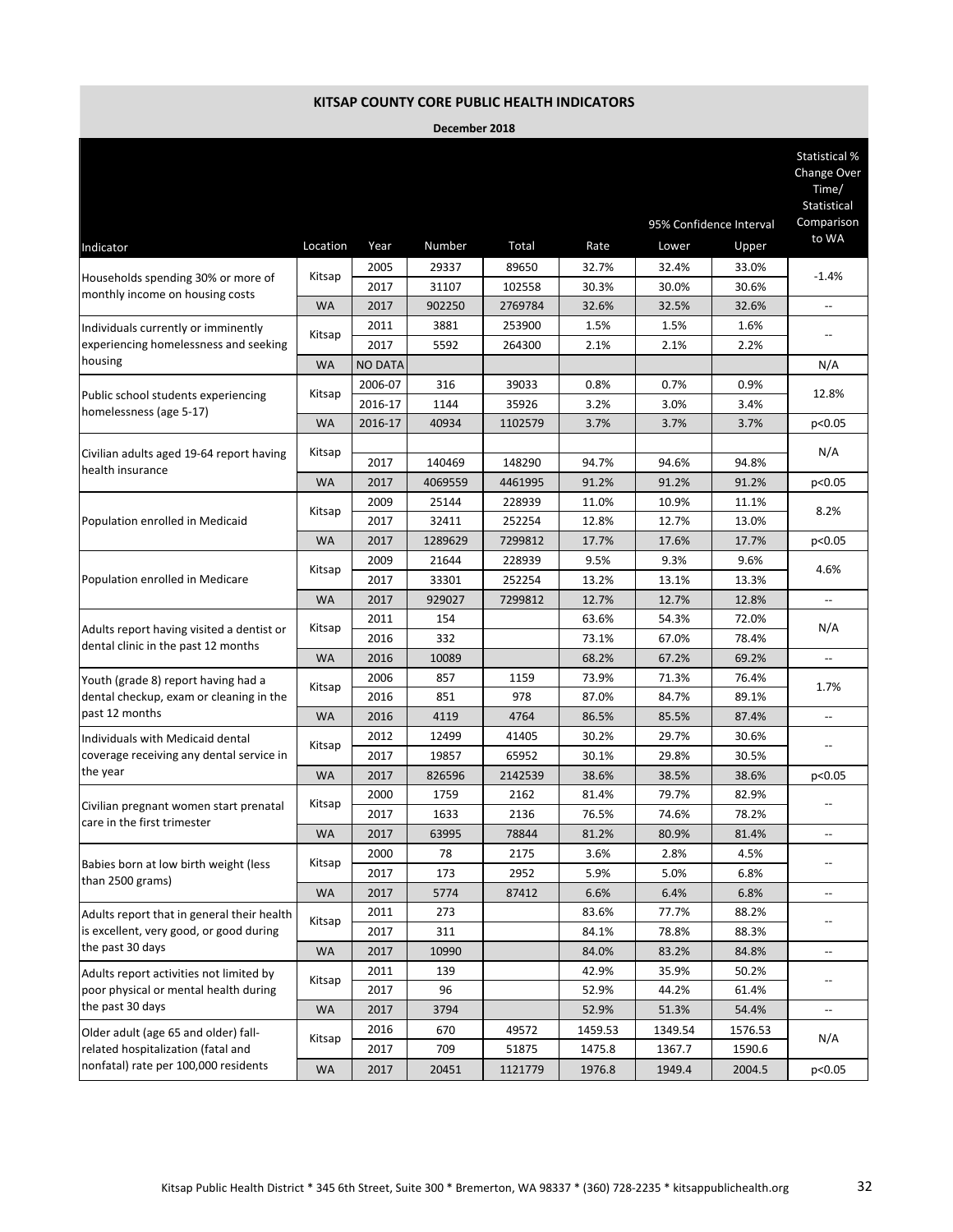|                                                                                                 |           |         |        |         |       |       |                         | Statistical %<br>Change Over<br>Time/<br>Statistical |
|-------------------------------------------------------------------------------------------------|-----------|---------|--------|---------|-------|-------|-------------------------|------------------------------------------------------|
|                                                                                                 |           |         |        |         |       |       | 95% Confidence Interval | Comparison<br>to WA                                  |
| Indicator                                                                                       | Location  | Year    | Number | Total   | Rate  | Lower | Upper                   |                                                      |
| Youth (grade 6) report being bullied in                                                         | Kitsap    | 2006    | 267    | 992     | 26.9% | 24.2% | 29.7%                   |                                                      |
| the last month                                                                                  |           | 2016    | 558    | 2109    | 26.5% | 24.6% | 28.4%                   |                                                      |
|                                                                                                 | <b>WA</b> | 2016    | 3297   | 11953   | 27.6% | 26.8% | 28.4%                   | --                                                   |
|                                                                                                 | Kitsap    | 2006    | 560    | 2251    | 24.9% | 23.1% | 26.7%                   | 2.1%                                                 |
| Youth (grade 8) report being depressed<br>in the past year                                      |           | 2016    | 666    | 2190    | 30.4% | 28.5% | 32.4%                   |                                                      |
|                                                                                                 | <b>WA</b> | 2016    | 3151   | 11051   | 28.5% | 27.7% | 29.4%                   | $\overline{a}$                                       |
| Youth (grade 8) report having an adult to                                                       |           | 2006    | 627    | 963     | 65.1% | 62.0% | 68.0%                   |                                                      |
| turn to for help when feeling sad or                                                            | Kitsap    | 2016    | 544    | 832     | 65.4% | 62.1% | 68.5%                   |                                                      |
| hopeless                                                                                        | <b>WA</b> | 2016    | 2649   | 4126    | 64.2% | 62.7% | 65.7%                   | --                                                   |
| Adults report that they and people in                                                           |           | 2012    | 307    |         | 53.4% | 47.9% | 58.9%                   |                                                      |
| their community do favors for each                                                              | Kitsap    | 2016    | 214    |         | 50.6% | 43.9% | 57.3%                   | N/A                                                  |
| other very often or often                                                                       | <b>WA</b> | 2016    | 6038   |         | 44.3% | 43.1% | 45.4%                   | --                                                   |
| Adults report mental distress (14 or                                                            |           | 2011    | 37     |         | 15.4% | 10.5% | 22.0%                   |                                                      |
| more days of poor mental health during                                                          | Kitsap    | 2017    | 45     |         | 14.6% | 10.6% | 19.9%                   | --                                                   |
| the past 30 days)                                                                               | <b>WA</b> | 2017    | 1459   |         | 12.4% | 11.7% | 13.2%                   |                                                      |
| Youth (grade 8) report seriously<br>considering attempting suicide during<br>the past 12 months | Kitsap    | 2006    | 148    | 1231    | 12.0% | 10.3% | 14.0%                   | 5.3%                                                 |
|                                                                                                 |           | 2016    | 426    | 2177    | 19.6% | 18.0% | 21.3%                   |                                                      |
|                                                                                                 | <b>WA</b> | 2016    | 1912   | 10985   | 17.4% | 16.7% | 18.1%                   | p<0.05                                               |
|                                                                                                 | Kitsap    | 2000    | 129    | 232219  | 54.9  | 45.8  | 65.4                    | N/A                                                  |
| Suicide-related hospitalization (nonfatal)<br>rate per 100,000 residents                        |           | 2017    | 90     | 264300  | 39.8  | 31.3  | 48.2                    |                                                      |
|                                                                                                 | <b>WA</b> | 2017    | 3613   | 7310300 | 51.1  | 49.4  | 52.8                    | p<0.05                                               |
|                                                                                                 | Kitsap    | 2000    | 30     | 231969  | 13.4  | 9.0   | 19.3                    |                                                      |
| Suicide-related death rate per 100,000<br>residents (age-adjusted)                              |           | 2017    | 45     | 264300  | 17.2  | 12.3  | 23.6                    |                                                      |
|                                                                                                 | <b>WA</b> | 2017    | 1292   | 7310300 | 17.1  | 16.2  | 18.1                    | $\overline{\phantom{a}}$                             |
| Youth (grades 8, 10, 12) report ever                                                            | Kitsap    | 2014    | 647    | 2587    | 25.0% | 23.4% | 26.7%                   | N/A                                                  |
| being physically hurt on purpose by an                                                          |           | 2016    | 523    | 2357    | 22.2% | 20.6% | 23.9%                   |                                                      |
| adult                                                                                           | <b>WA</b> | 2016    | 3086   | 14122   | 21.9% | 21.2% | 22.5%                   |                                                      |
| Youth (grades 8, 10, 12) report parent(s)                                                       | Kitsap    | 2006    | 2675   | 4340    | 61.6% | 60.2% | 63.1%                   | $-3.0%$                                              |
| do not set clear rules or are not engaged                                                       |           | 2016    | 2753   | 5124    | 53.7% | 52.4% | 55.1%                   |                                                      |
| in details of daily life                                                                        | WA        | 2016    | 4729   | 14236   | 33.2% | 32.4% | 34.0%                   | p<0.05                                               |
| Youth (grades 8, 10, 12) report                                                                 | Kitsap    | 2006    | 1008   | 1644    | 61.3% | 58.9% | 63.6%                   |                                                      |
| opportunities for positive participation                                                        |           | 2016    | 1467   | 2398    | 61.2% | 59.2% | 63.1%                   |                                                      |
| in the family setting                                                                           | <b>WA</b> | 2016    | 1939   | 3201    | 60.6% | 58.9% | 62.3%                   | --                                                   |
| Toddlers (age 19-35 months) with                                                                | Kitsap    | 2014    | 2114   | 4207    | 50.2% | 48.7% | 51.8%                   | 1.0%                                                 |
| complete immunizations                                                                          |           | 2017    | 2100   | 4051    | 51.8% | 50.3% | 53.4%                   |                                                      |
|                                                                                                 | <b>WA</b> | 2017    | 82494  | 137671  | 59.9% | 59.7% | 60.2%                   | p<0.05                                               |
| Kindergarten children with complete                                                             | Kitsap    | 2000-01 | 3195   | 3390    | 94.2% | 93.4% | 95.0%                   | $-0.4%$                                              |
| immunizations                                                                                   |           | 2017-18 | 2324   | 2620    | 88.7% | 87.4% | 89.9%                   |                                                      |
|                                                                                                 | <b>WA</b> | 2017-18 | 71333  | 83236   | 85.7% | 85.5% | 85.9%                   | p<0.05                                               |
| Adults with influenza vaccine in the past                                                       | Kitsap    | 2011    | 153    |         | 42.4% | 35.6% | 49.4%                   |                                                      |
| year                                                                                            |           | 2017    | 178    |         | 47.0% | 40.5% | 53.7%                   |                                                      |
|                                                                                                 | <b>WA</b> | 2017    | 6029   |         | 44.3% | 43.2% | 45.5%                   | $\overline{\phantom{a}}$                             |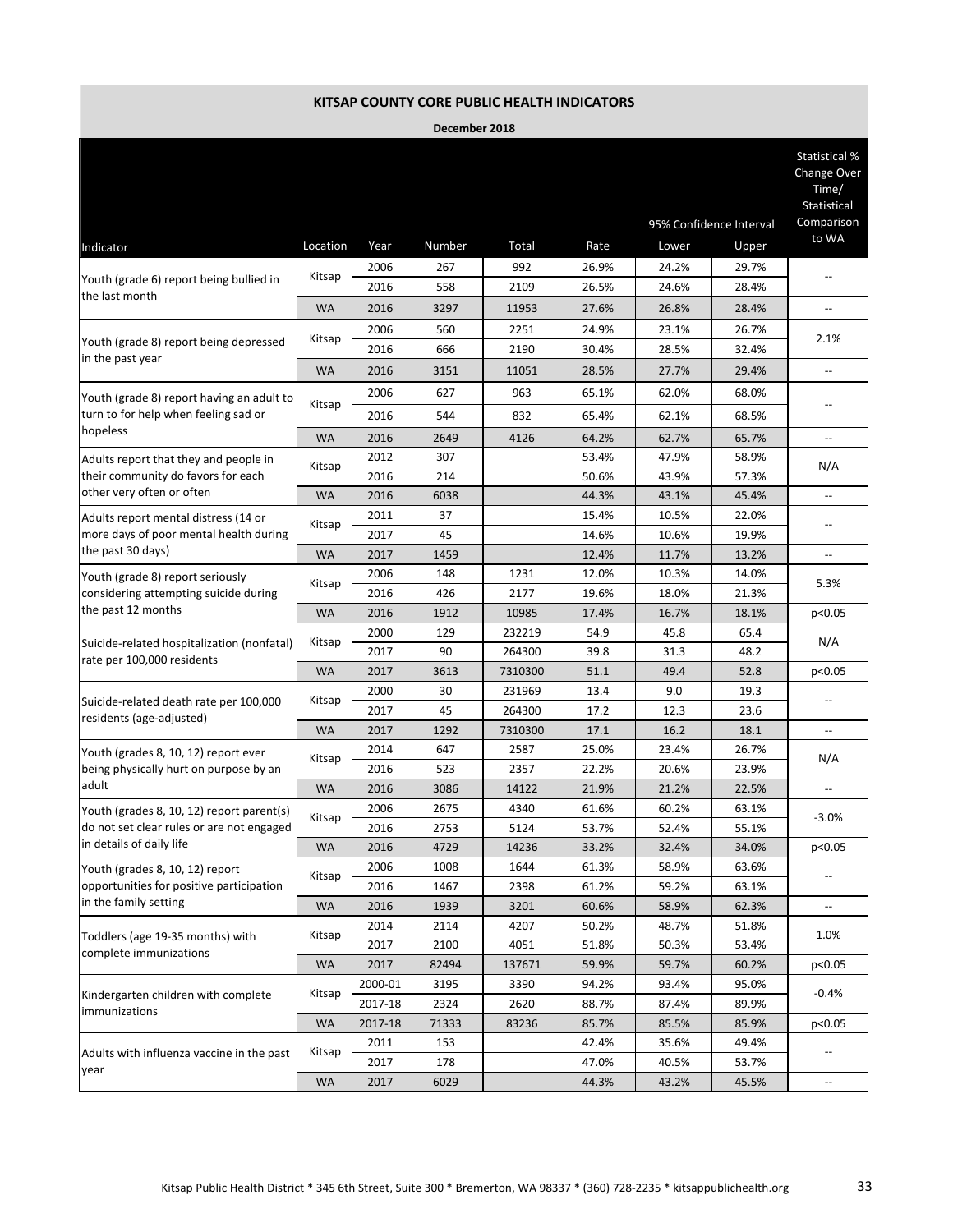|                                                                       |           |                |         |          |        |        |                         | Statistical %<br>Change Over<br>Time/<br>Statistical |
|-----------------------------------------------------------------------|-----------|----------------|---------|----------|--------|--------|-------------------------|------------------------------------------------------|
|                                                                       |           |                |         |          |        |        | 95% Confidence Interval | Comparison<br>to WA                                  |
| Indicator                                                             | Location  | Year           | Number  | Total    | Rate   | Lower  | Upper                   |                                                      |
| <b>Emergency Department Visit Rate for</b>                            | Kitsap    | 2014-15        | 1039    | 255900   | 406.0  | 382.1  | 431.4                   |                                                      |
| Influenza-Like Illness per 100,000<br>residents by Influenza Season   |           | 2017-18        | 1311    | 264300   | 496.0  | 470.0  | 523.5                   |                                                      |
|                                                                       | <b>WA</b> | <b>NO DATA</b> |         |          |        |        |                         |                                                      |
| Chlamydia rate per 100,000 residents                                  | Kitsap    | 2000           | 547     | 231969   | 235.8  | 216.9  | 256.4                   | 3.6%                                                 |
|                                                                       |           | 2017           | 1104    | 264300   | 417.7  | 393.8  | 443.0                   |                                                      |
|                                                                       | <b>WA</b> | 2017           | 32454   | 7310300  | 444.0  | 439.2  | 448.8                   | p<0.05                                               |
|                                                                       | Kitsap    | 2000           | 138     | 231969   | 59.5   | 50.4   | 70.3                    |                                                      |
| Gonorrhea rate per 100,000 residents                                  |           | 2017           | 276     | 264300   | 104.4  | 92.8   | 117.5                   |                                                      |
|                                                                       | <b>WA</b> | 2017           | 10022   | 7310300  | 137.1  | 134.4  | 139.8                   | p<0.05                                               |
|                                                                       | Kitsap    | 2004-05        | 22      | 480596   | 4.6    | 3.0    | 6.9                     | 12.5%                                                |
| Syphilis rate per 100,000 residents                                   |           | 2016-17        | 50      | 526890   | 9.5    | 7.2    | 12.5                    |                                                      |
|                                                                       | <b>WA</b> | 2016-17        | 3079    | 14494000 | 21.2   | 20.5   | 22.0                    | p<0.05                                               |
|                                                                       |           | 2001-02        | 18      | 470574   | 3.8    | 2.4    | 6.0                     | N/A                                                  |
| HIV rate per 100,000 residents<br>(incidence)                         | Kitsap    | 2016-17        | 19      | 526890   | 3.6    | 2.3    | 5.6                     |                                                      |
|                                                                       | <b>WA</b> | 2016-17        | 893     | 14494000 | 6.2    | 5.8    | 6.6                     | p<0.05                                               |
| Rate of persons living with HIV per<br>100,000 residents (prevalence) |           | 2000           | 145     | 254500   | 57.0   | 48.4   | 67.0                    |                                                      |
|                                                                       | Kitsap    | 2017           | 307     | 264300   | 116.2  | 103.9  | 129.9                   | 3.7%                                                 |
|                                                                       | <b>WA</b> | 2017           | 12936   | 7310300  | 177.0  | 173.9  | 180.0                   | p<0.05                                               |
|                                                                       |           | 2008           | 282039  |          |        |        |                         |                                                      |
| Syringes exchanged through Kitsap                                     | Kitsap    | 2017           | 1853639 |          |        |        |                         | 19.0%                                                |
| <b>Public Health District</b>                                         | <b>WA</b> | <b>NO DATA</b> |         |          |        |        |                         | N/A                                                  |
| Routine food establishment inspections                                |           | 2010           | 38      | 857      | 4.4%   | 3.1%   | 6.1%                    |                                                      |
| resulting in two or more red violations                               | Kitsap    | 2016           | 76      | 1085     | 7.0%   | 5.5%   | 8.8%                    |                                                      |
| with FDA risks                                                        | <b>WA</b> | <b>NO DATA</b> |         |          |        |        |                         | N/A                                                  |
| Adults ever told by a health care                                     |           | 2011           | 136     |          | 34.0%  | 27.9%  | 40.8%                   |                                                      |
| provider that they have high blood                                    | Kitsap    | 2017           | 132     |          | 32.3%  | 26.8%  | 38.3%                   |                                                      |
| pressure                                                              | <b>WA</b> | 2017           | 4840    |          | 29.8%  | 28.8%  | 30.8%                   | --                                                   |
| Adults ever told by a health care                                     |           | 2011           | 24      |          | 5%     | 3%     | 8%                      |                                                      |
| provider that they have cardiovascular                                | Kitsap    | 2017           | 35      |          | 6%     | 4%     | 9%                      |                                                      |
| disease                                                               | <b>WA</b> | 2017           | 1357    |          | 8%     | 7%     | 8%                      |                                                      |
|                                                                       |           | 2016           | 2059    | 262419   | 589.2  | 562.8  | 616.7                   |                                                      |
| Heart disease hospitalization (fatal and                              | Kitsap    | 2017           | 1674    | 264124   | 461.0  | 438.1  | 485.1                   | N/A                                                  |
| nonfatal) rate per 100,000 residents                                  | <b>WA</b> | 2017           | 44467   | 7310300  | 526.0  | 521.0  | 531.1                   | p<0.05                                               |
|                                                                       |           | 2011           | 38      |          | 9.2%   | 6.4%   | 13.1%                   |                                                      |
| Adults ever told by a health care                                     | Kitsap    | 2017           | 29      |          | 7.2%   | 4.5%   | 11.4%                   |                                                      |
| provider that they have diabetes                                      | <b>WA</b> | 2017           | 1508    |          | 9.2%   | 8.6%   | 9.8%                    |                                                      |
| Births to women diagnosed with                                        |           | 2000           | 83      | 3004     | 2.8%   | 2.2%   | 3.4%                    |                                                      |
| gestational diabetes during their                                     | Kitsap    | 2017           | 208     | 2953     | 7.0%   | 6.2%   | 8.0%                    | 5.6%                                                 |
| pregnancy                                                             | WA        | 2017           | 7878    | 87388    | 9.0%   | 8.8%   | 9.2%                    | p<0.05                                               |
|                                                                       |           | 2016           | 3342    | 262419   | 976.5  | 942.1  | 1012.2                  |                                                      |
| Diabetes-related hospitalization (fatal                               | Kitsap    | 2017           | 3788    | 264124   | 1082.6 | 1046.4 | 1119.9                  | N/A                                                  |
| and nonfatal) rate per 100,000 residents                              | <b>WA</b> | 2017           | 105533  | 7310300  | 1259.4 | 1251.6 | 1267.2                  | p<0.05                                               |
|                                                                       |           |                |         |          |        |        |                         |                                                      |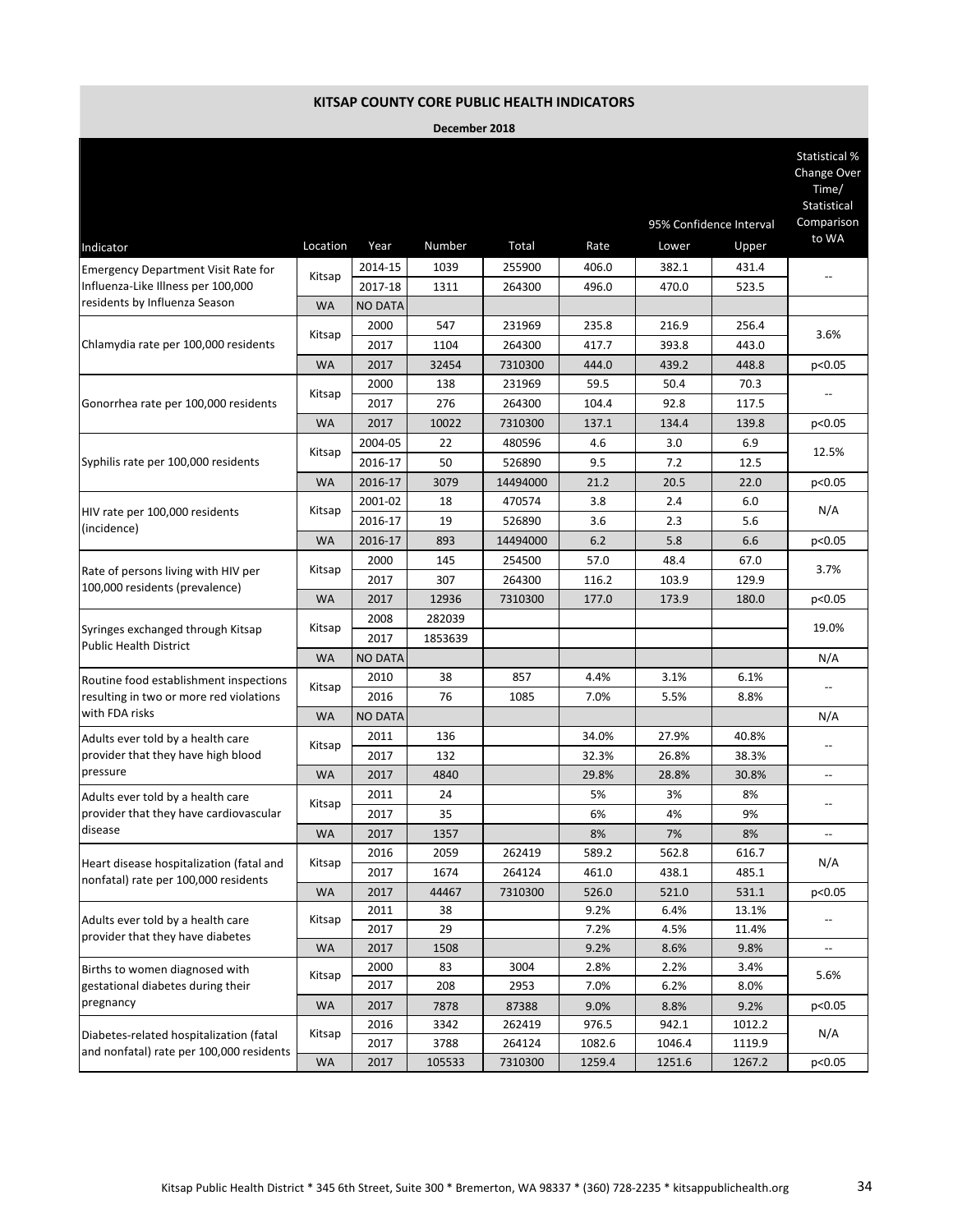|                                                                                    |           |      |        |         |       |       |                         | Statistical %<br>Change Over<br>Time/<br>Statistical |
|------------------------------------------------------------------------------------|-----------|------|--------|---------|-------|-------|-------------------------|------------------------------------------------------|
|                                                                                    |           |      |        |         |       |       | 95% Confidence Interval | Comparison                                           |
| Indicator                                                                          | Location  | Year | Number | Total   | Rate  | Lower | Upper                   | to WA                                                |
|                                                                                    |           | 2011 | 123    |         | 39.9% | 33.1% | 47.1%                   |                                                      |
| Adults at a healthy weight (BMI=18.5-<br>24.9)                                     | Kitsap    | 2017 | 125    |         | 40.2% | 33.6% | 47.3%                   |                                                      |
|                                                                                    | <b>WA</b> | 2017 | 4418   |         | 38.7% | 37.6% | 39.9%                   | $\overline{\phantom{a}}$                             |
| Youth (grade 8) at a healthy weight                                                | Kitsap    | 2014 | 698    | 967     | 72.2% | 69.2% | 75.0%                   | N/A                                                  |
| (below 85 <sup>th</sup> percentile for BMI)                                        |           | 2016 | 687    | 975     | 70.5% | 67.5% | 73.3%                   |                                                      |
|                                                                                    | <b>WA</b> | 2016 | 3321   | 4781    | 69.5% | 68.1% | 70.8%                   | ÷-                                                   |
|                                                                                    | Kitsap    | 2011 | 155    |         | 39.9% | 32.4% | 47.9%                   |                                                      |
| Adults report 1 or more hours of physical<br>activity on average each day per week |           | 2017 | 125    |         | 42.7% | 35.7% | 49.9%                   |                                                      |
|                                                                                    | <b>WA</b> | 2017 | 3872   |         | 35.5% | 34.3% | 36.8%                   | p<0.05                                               |
| Youth (grade 8) report 1 or more hours                                             |           | 2006 | 501    | 1186    | 42.2% | 39.5% | 45.1%                   |                                                      |
| of physical activity five or more days per                                         | Kitsap    | 2016 | 635    | 1088    | 58.4% | 55.4% | 61.3%                   | 4.4%                                                 |
| week                                                                               | <b>WA</b> | 2016 | 3204   | 5478    | 58.5% | 57.2% | 59.8%                   | $\overline{\phantom{a}}$                             |
|                                                                                    |           | 2006 | 1967   | 2477    | 79.4% | 77.8% | 81.0%                   |                                                      |
| Youth (grade 8) report 2 hours or less of<br>screen time for fun on school days    | Kitsap    | 2016 | 1735   | 2258    | 76.8% | 75.1% | 78.5%                   |                                                      |
|                                                                                    | <b>WA</b> | 2016 | 8895   | 11496   | 77.4% | 76.6% | 78.1%                   | $\overline{\phantom{a}}$                             |
| Youth (grade 8) report eating 5 or more                                            |           | 2006 | 299    | 983     | 30.4% | 27.6% | 33.4%                   |                                                      |
|                                                                                    | Kitsap    | 2016 | 240    | 1085    | 22.1% | 19.8% | 24.7%                   | N/A                                                  |
| fruits/vegetables daily                                                            | <b>WA</b> | 2016 | 1255   | 5467    | 23.0% | 21.9% | 24.1%                   | u.                                                   |
|                                                                                    |           | 2006 | 345    | 1204    | 28.7% | 26.2% | 31.3%                   |                                                      |
| Youth (grade 8) report drinking no<br>sugary beverages in past 7 days at school    | Kitsap    | 2016 | 717    | 1093    | 65.6% | 62.7% | 68.4%                   | 9.4%                                                 |
|                                                                                    | <b>WA</b> | 2016 | 3390   | 5522    | 61.4% | 60.1% | 62.7%                   | p<0.05                                               |
|                                                                                    |           | 2011 | 47     |         | 18%   | 13%   | 25%                     |                                                      |
| Adults report currently smoking                                                    | Kitsap    | 2017 | 39     |         | 16%   | 11%   | 22%                     |                                                      |
|                                                                                    | <b>WA</b> | 2017 | 1501   |         | 14%   | 13%   | 14%                     | --                                                   |
| Women giving birth who smoked any                                                  |           | 2000 | 395    | 2203    | 17.9% | 14.2% | 17.3%                   |                                                      |
| time during pregnancy or in the 3                                                  | Kitsap    | 2017 | 337    | 2937    | 11.5% | 10.3% | 12.7%                   | $-3.4%$                                              |
| months before pregnancy                                                            | <b>WA</b> | 2017 | 7081   | 87216   | 8.1%  | 7.9%  | 8.3%                    | p<0.05                                               |
|                                                                                    |           | 2006 | 341    | 2263    | 15.1% | 13.7% | 16.6%                   |                                                      |
| Youth (grade 10) report smoking in the                                             | Kitsap    | 2016 | 111    | 1815    | 6.1%  | 5.1%  | 7.3%                    | $-7.0%$                                              |
| past 30 days                                                                       | <b>WA</b> | 2016 | 845    | 12426   | 6.8%  | 6.4%  | 7.3%                    | $\overline{\phantom{a}}$                             |
|                                                                                    |           | 2012 | 65     | 1066    | 6%    | 5%    | 8%                      |                                                      |
|                                                                                    | Kitsap    | 2016 | 92     | 917     | 10%   | 8%    | 12%                     | N/A                                                  |
| Youth (grade 10) report using electronic<br>cigarettes in the past 30 days         | <b>WA</b> | 2016 | 791    | 6280    | 13%   | 12%   | 13%                     | p<0.05                                               |
|                                                                                    |           | 2006 | 684    | 2252    | 30.4% | 28.5% | 32.3%                   |                                                      |
| Youth (grade 10) report using alcohol in                                           | Kitsap    | 2016 | 315    | 1817    | 17.3% | 15.7% | 19.1%                   | $-4.8%$                                              |
| the past 30 days                                                                   | <b>WA</b> | 2016 | 2512   | 12408   | 20.2% | 19.5% | 21.0%                   | p<0.05                                               |
|                                                                                    |           | 2006 | 390    | 2249    | 17.3% | 15.8% | 19.0%                   |                                                      |
| Youth (grade 10) report using marijuana                                            | Kitsap    | 2016 | 271    | 1802    | 15.0% | 13.5% | 16.8%                   |                                                      |
| in the past 30 days                                                                | <b>WA</b> | 2016 | 2138   | 12378   | 17.3% | 16.6% | 17.9%                   | p<0.05                                               |
|                                                                                    |           | 2002 | 1757   | 173142  | 10%   | 10%   | 11%                     |                                                      |
| Medicaid funded substance abuse                                                    | Kitsap    | 2015 | 2178   | 202984  | 11%   | 10%   | 11%                     |                                                      |
| treatment rates per 1,000 residents                                                | WA        | 2015 | 60775  | 5485653 | 11%   | 11%   | 11%                     | $\overline{\phantom{a}}$                             |
|                                                                                    |           |      |        |         |       |       |                         |                                                      |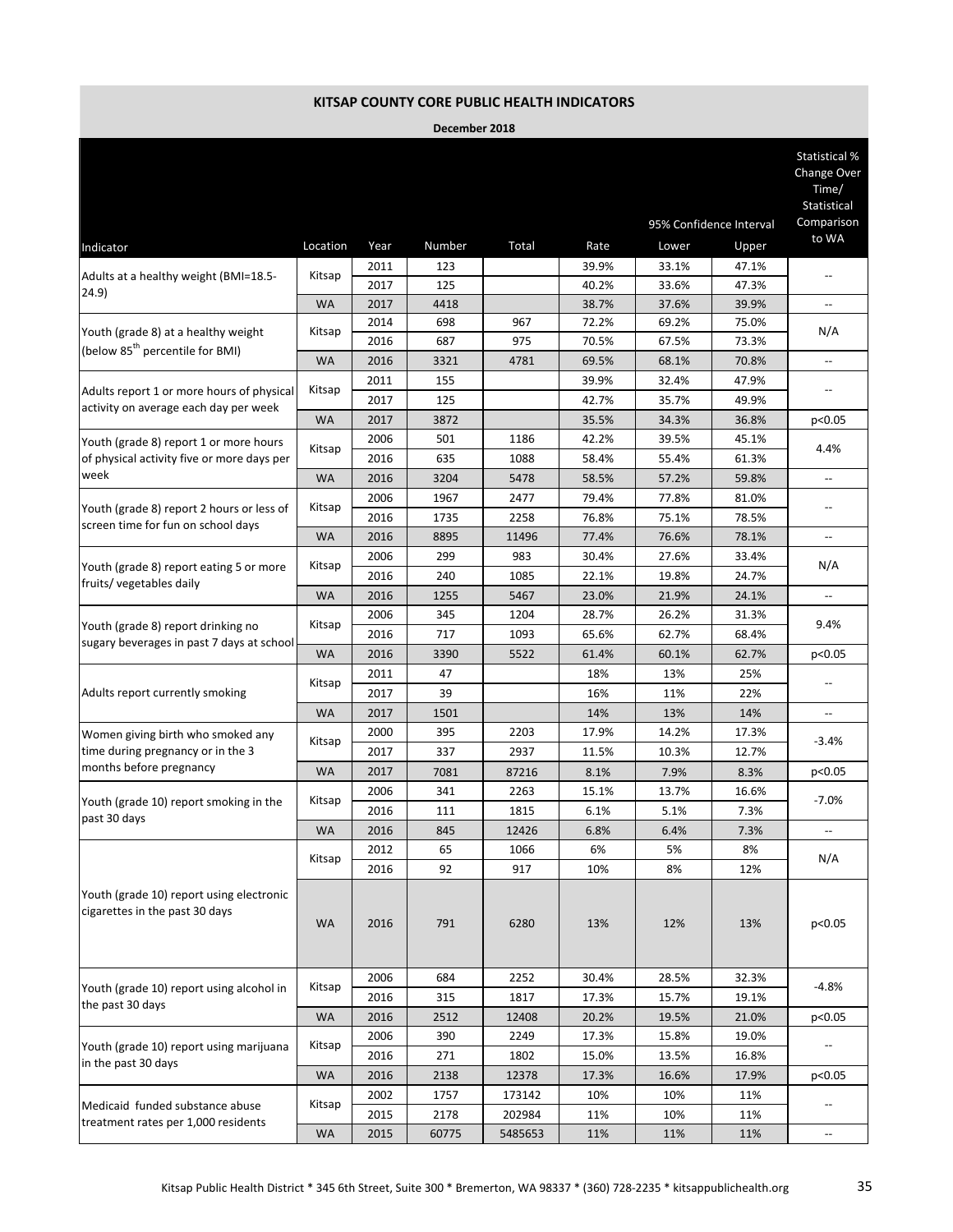|                                                                  |           |                |        |          |       |                         |       | Change Over<br>Time/<br><b>Statistical</b> |  |
|------------------------------------------------------------------|-----------|----------------|--------|----------|-------|-------------------------|-------|--------------------------------------------|--|
|                                                                  |           |                |        |          |       | 95% Confidence Interval |       |                                            |  |
| Indicator                                                        | Location  | Year           | Number | Total    | Rate  | Lower                   | Upper | to WA                                      |  |
|                                                                  |           | 2012           | 925    | 254500   | 363.5 | 340.9                   | 387.6 |                                            |  |
| Rate of opioid prescriptions per 100,000                         | Kitsap    | 2017           | 843    | 264300   | 318.9 | 298.1                   | 341.1 |                                            |  |
| residents                                                        | <b>WA</b> | 2017           | 23561  | 7310300  | 322.3 | 318.2                   | 326.4 | $\overline{\phantom{a}}$                   |  |
| Drug overdose hospitalization rate per                           |           | 2000           | 167    | 231967   | 71.8  | 61.3                    | 83.7  |                                            |  |
| 100,000 residents (nonfatal, age-                                | Kitsap    | 2017           | 170    | 264285   | 64.3  | 54.6                    | 75.5  |                                            |  |
| adjusted)                                                        | <b>WA</b> | 2017           | 5792   | 7310085  | 76.7  | 74.7                    | 78.7  | p<0.05                                     |  |
| Opioid overdose hospitalization rate per                         |           | 2001           | 19     | 233919   | 8.1   | 4.9                     | 12.8  |                                            |  |
| 100,000 residents (nonfatal, age                                 | Kitsap    | 2017           | 54     | 264285   | 19.0  | 14.0                    | 25.5  | 3.9%                                       |  |
| adjusted)                                                        | <b>WA</b> | 2017           | 1615   | 7310085  | 20.2  | 19.2                    | 21.2  |                                            |  |
|                                                                  |           | 2000           | 20     | 231967   | 8.3   | 5.1                     | 13.0  |                                            |  |
| Drug overdose death rate per 100,000<br>residents (age-adjusted) | Kitsap    | 2017           | 20     | 264285   | 6.6   | 4.0                     | 10.8  |                                            |  |
|                                                                  | <b>WA</b> | 2017           | 1128   | 7310085  | 15.0  | 14.1                    | 15.9  | p<0.05                                     |  |
|                                                                  |           | 2000-02        | 32     | 702543   | 4.5   | 3.1                     | 6.4   |                                            |  |
| Opioid overdose death rate per 100,000                           | Kitsap    | 2015-17        | 74     | 785072   | 8.6   | 6.7                     | 11.0  |                                            |  |
| residents (age-adjusted)                                         | <b>WA</b> | 2015-17        | 2125   | 21555221 | 9.6   | 9.2                     | 10.0  | --                                         |  |
| Healthy air days (Air Quality Index $=$                          |           | 2001           | 287    | 346      | 82.9% | 78.6%                   | 86.5% | 1.1%                                       |  |
|                                                                  | Kitsap    | 2017           | 345    | 365      | 94.5% | 96.4%                   | 91.7% |                                            |  |
| Good)                                                            | <b>WA</b> | 2017           | 8474   | 10063    | 84.2% | 84.9%                   | 83.5% | p<0.05                                     |  |
|                                                                  |           | 2000           | 46.8   | 365      | 12.8% | 9.8%                    | 16.6% |                                            |  |
| Stagnant air days                                                | Kitsap    | 2015           | 75.2   | 365      | 20.6% | 16.8%                   | 25.1% | 2.9%                                       |  |
|                                                                  | <b>WA</b> | 2015           | 75     | 365      | 20.5% | 16.7%                   | 25.0% | $\overline{\phantom{a}}$                   |  |
|                                                                  |           | 2001-02        | 0.5    | 122      | 0.4%  | 0.0%                    | 3.8%  |                                            |  |
| Extemely hot days                                                | Kitsap    | 2015-16        | 2.6    | 129      | 2.0%  | 0.6%                    | 6.1%  |                                            |  |
|                                                                  | <b>WA</b> | <b>NO DATA</b> |        |          |       |                         |       | N/A                                        |  |
| Fresh water streams meet standards for                           |           | 2004           | 17     | 52       | 32.7% | 19.1%                   | 52.3% | 3.6%                                       |  |
| acceptable levels of fecal coliform                              | Kitsap    | 2017           | 17     | 52       | 32.7% | 19.1%                   | 52.3% |                                            |  |
| bacteria                                                         | <b>WA</b> | <b>NO DATA</b> |        |          |       |                         |       | N/A                                        |  |
|                                                                  |           | 2006           | 183    | 226      | 80.9% | 75.4%                   | 85.6% |                                            |  |
| Shoreline miles classified as 'open' for                         | Kitsap    | 2017           | 207    | 228      | 90.8% | 86.3%                   | 93.9% | 0.8%                                       |  |
| shellfish harvesting                                             | <b>WA</b> | <b>NO DATA</b> |        |          |       |                         |       | N/A                                        |  |
| Average number of days a fresh water                             |           | 2006           | 79     | 17       | 4.6   |                         |       |                                            |  |
| beach is closed per year due to an                               | Kitsap    |                |        |          |       | 1.4                     | 11.0  | 12.54%                                     |  |
| advisory for illness, cyanobacteria (blue-                       |           | 2016           | 422    | 17       | 24.8  | 15.8                    | 36.3  |                                            |  |
| green algae), or elevated bacteria levels                        | <b>WA</b> | <b>NO DATA</b> |        |          |       |                         |       | N/A                                        |  |
| Average number of days a marine water                            |           | 2006           | 14     | 10       | 1.4   | 0.0                     | 5.6   |                                            |  |
| beach is closed per year due to an                               | Kitsap    |                |        |          |       |                         |       |                                            |  |
| advisory for sewage spills, sewer pipe                           |           | 2016           | 46     | 12       | 3.8   | 0.8                     | 9.5   |                                            |  |
| breaks and elevated bacteria levels                              | <b>WA</b> | <b>NO DATA</b> |        |          |       |                         |       | N/A                                        |  |
| Motor vehicle injury-related                                     |           | 2016           | 125    | 262419   | 47.1  | 38.8                    | 56.8  |                                            |  |
| hospitalization (fatal and nonfatal) rate                        | Kitsap    | 2017           | 123    | 264124   | 44.6  | 36.7                    | 53.9  | N/A                                        |  |
| per 100,000 residents                                            | <b>WA</b> | 2017           | 3852   | 7310300  | 50.8  | 49.2                    | 52.5  | $\overline{\phantom{a}}$                   |  |
|                                                                  |           | 2000           | 153    | 231969   | 66.0  | 56.3                    | 77.3  |                                            |  |
| Fast food and convenience store density                          | Kitsap    | 2016           | 171    | 262590   | 65.1  | 56.1                    | 75.6  |                                            |  |
| per 100,000 residents                                            | <b>WA</b> | 2016           | 5407   | 7183700  | 75.3  | 73.3                    | 77.3  | $\qquad \qquad -$                          |  |